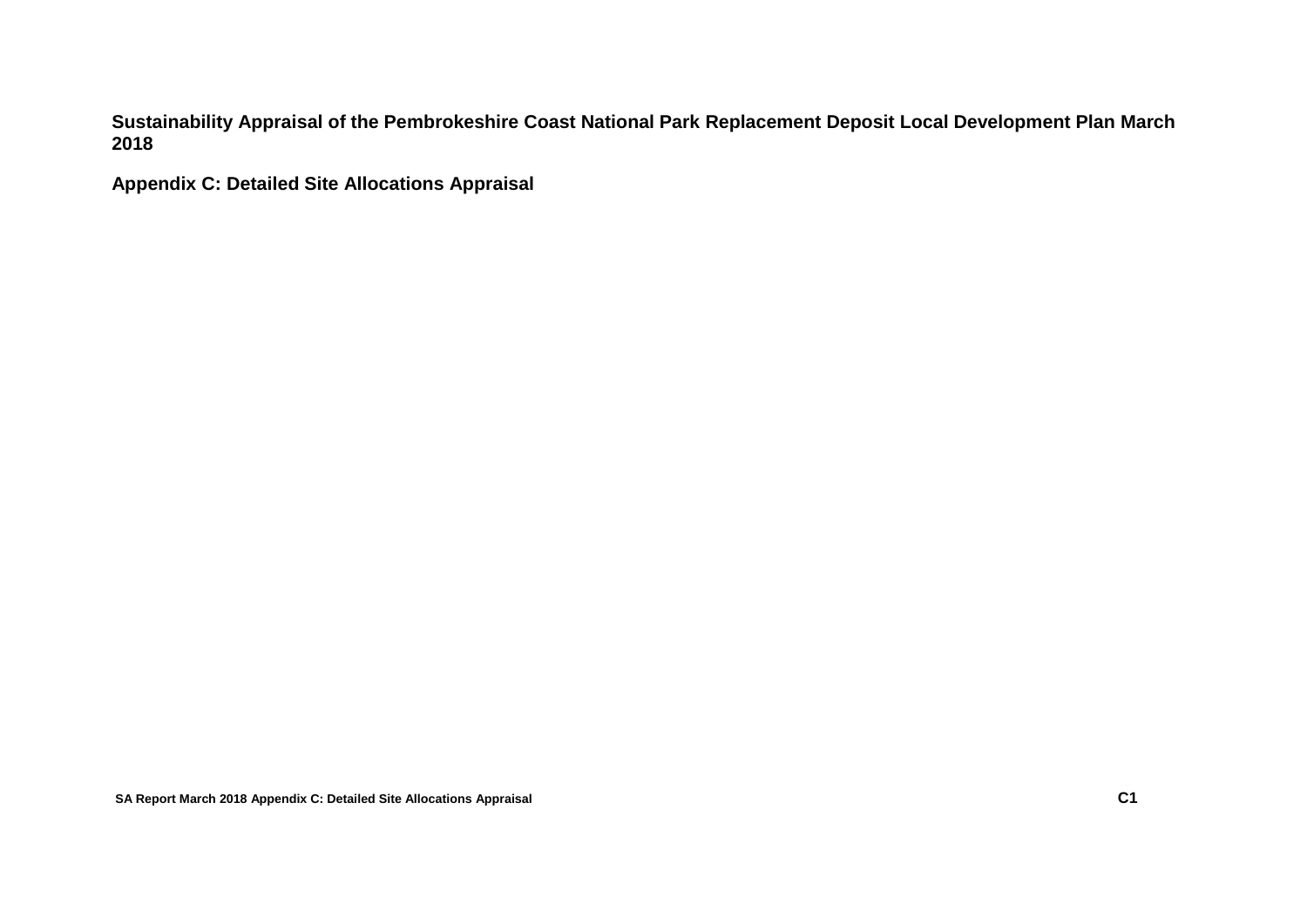Sustainability Appraisal Key:

| $^{\tiny{++}}$ | There is a generally consistent strong positive association between the policy option and the<br><b>Sustainability Objectives.</b>                                                                                                                                                                       |
|----------------|----------------------------------------------------------------------------------------------------------------------------------------------------------------------------------------------------------------------------------------------------------------------------------------------------------|
| ÷              | There is a weak or inconsistent, but generally positive association between the policy option and the<br><b>Sustainability Objectives.</b>                                                                                                                                                               |
|                | There is not a significant association between the policy option and the Sustainability Objectives, or<br>the association is neutral (the combination $+/-$ is used where it is believed a policy will have both<br>positive and negative effects with regard to a particular Sustainability Objective). |
|                | There is a weak or inconsistent, but generally negative association between the policy option and<br>the Sustainability Objectives.                                                                                                                                                                      |
|                | There is a generally consistent strong negative association between the policy option and the<br><b>Sustainability Objectives.</b>                                                                                                                                                                       |
| ?              | The association between the policy option and the Sustainability Objectives is uncertain, may be<br>used in association with other symbols to indicate a degree of uncertainty in the conclusion                                                                                                         |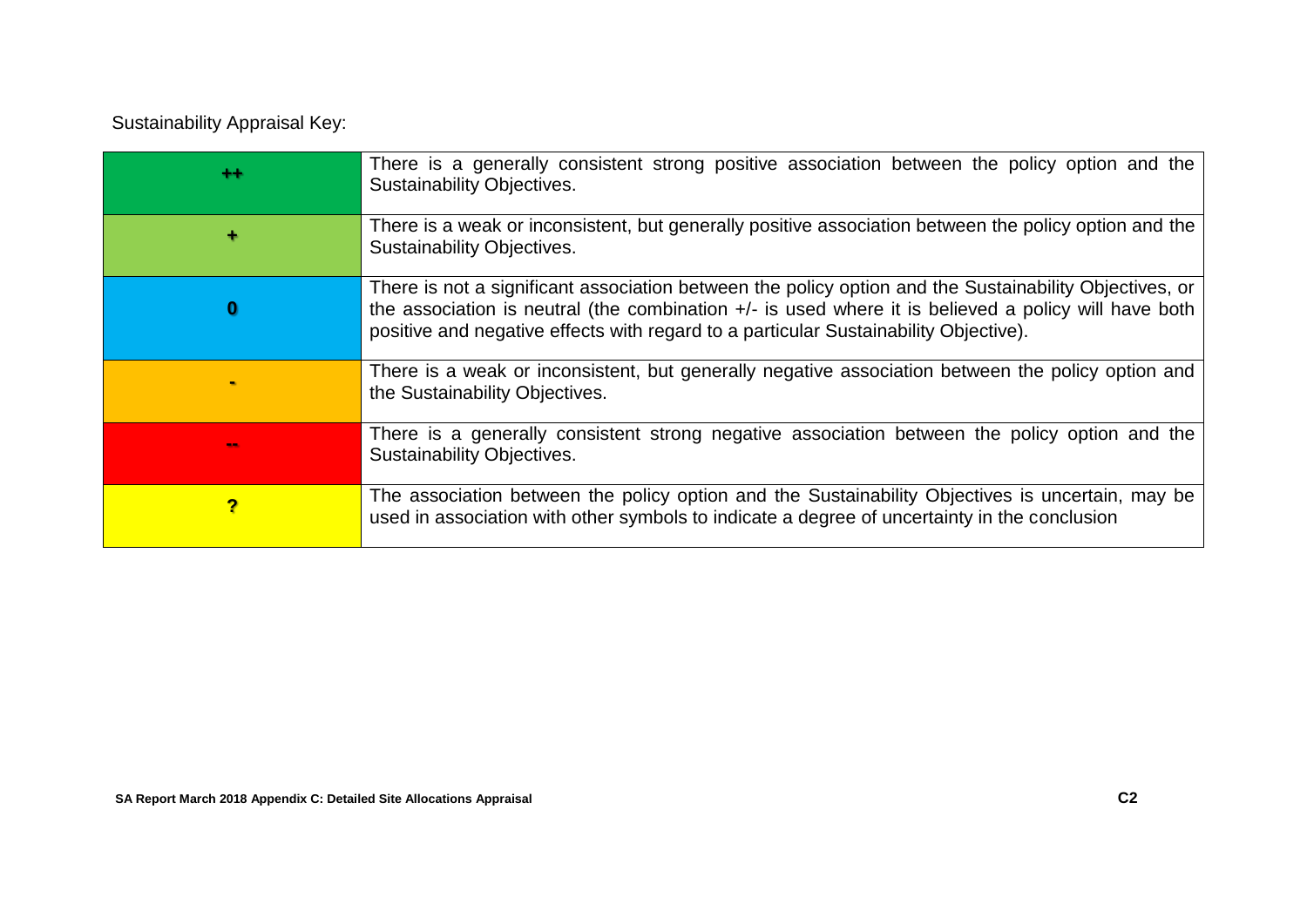| <b>HA1 North of Feidr Eglwys</b>                                                                                                                                                                                        |              |                                                                                                                                                                                                                                                                                                   |
|-------------------------------------------------------------------------------------------------------------------------------------------------------------------------------------------------------------------------|--------------|---------------------------------------------------------------------------------------------------------------------------------------------------------------------------------------------------------------------------------------------------------------------------------------------------|
| <b>SA Objective</b>                                                                                                                                                                                                     | Sum-<br>mary | <b>Commentary</b>                                                                                                                                                                                                                                                                                 |
| 1. Economically viable<br>agriculture and forestry sectors<br>that are contributing to<br>conserving and enhancing<br>landscape, biodiversity and<br>community well being.                                              | 0            | Not agricultural or forestry related development, could lead to short term gain from more lucrative land use<br>but long term loss of agricultural land.                                                                                                                                          |
| 2. Locate developments so as<br>to minimise the demand for<br>travel, especially by private car.                                                                                                                        | $++$         | Site located within the Centre boundary of Newport and close to associated services and amenities.                                                                                                                                                                                                |
| 3. Conserve and enhance<br>landscapes, townscapes and<br>seascapes, and all their<br>components (including the built<br>environment and archaeology)<br>with reference to the special<br>qualities of the National Park | ÷            | Development is not considered to cause a significant detrimental impact on the existing landscape<br>character of Newport. The site is a current allocation within the Local Development Plan and has an extant<br>planning permission for residential development, including affordable housing. |
| 4. Increase the number of<br>residents and visitors taking<br>part in physical forms of<br>recreation (especially walking<br>and cycling) and volunteering<br>opportunities.                                            |              | Site is located next to facilities that promote physical recreation such as the coast and coastal path.                                                                                                                                                                                           |
| 5. Increase the number of<br>visitors using the National Park<br>outside the peak visitor season.                                                                                                                       | 0            | Housing development, not relevant.                                                                                                                                                                                                                                                                |
| 6. Manage the effects of climate                                                                                                                                                                                        |              | Surface water run off may increase although can be mitigated through the use of permeable surfaces,                                                                                                                                                                                               |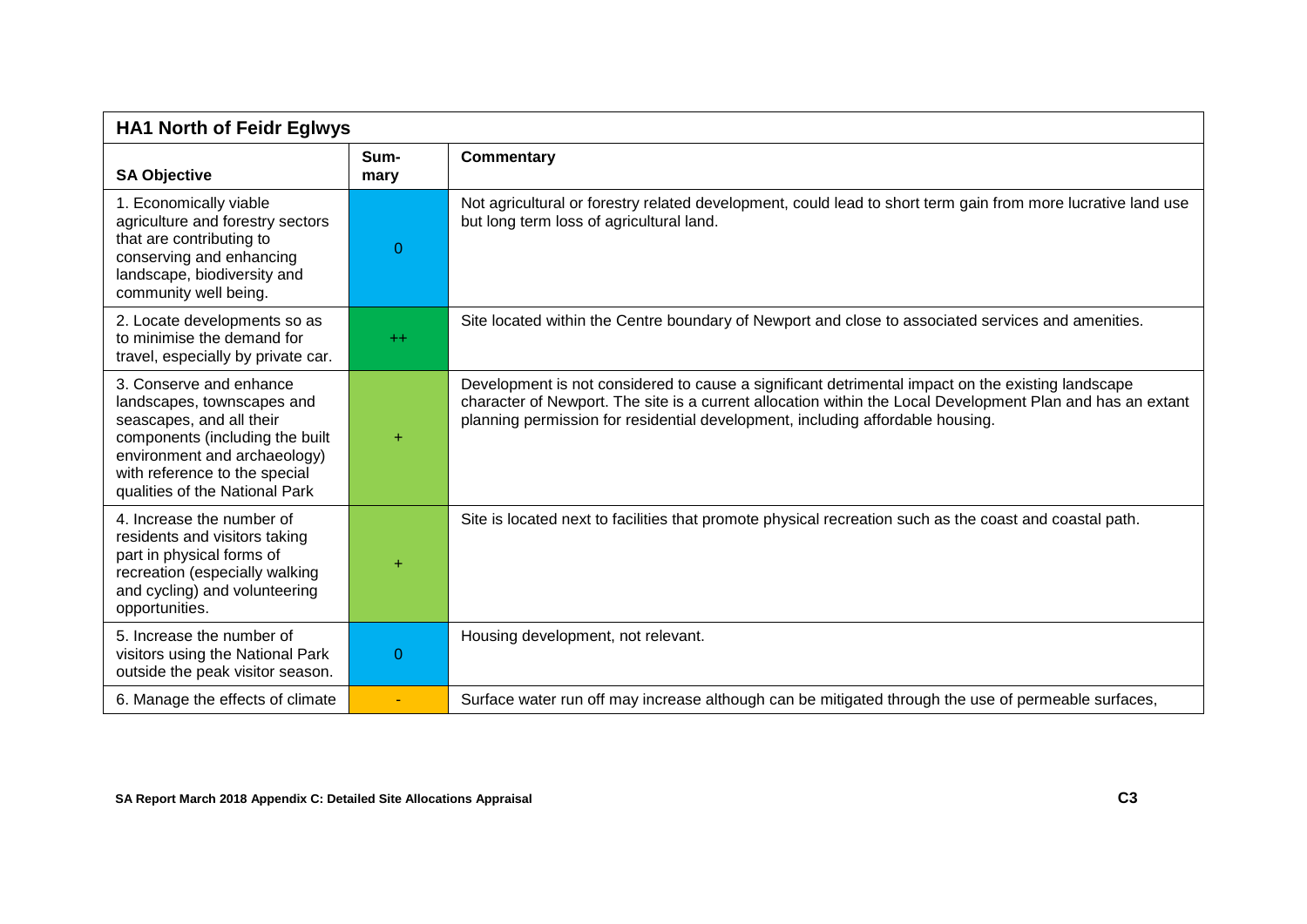| change with particular<br>reference to the risk of flooding;<br>the effect on biodiversity; public<br>health.                                                                                                    |                | rainwater harvesting and other Sustainable Urban Drainage Systems into the design.                                                                                         |
|------------------------------------------------------------------------------------------------------------------------------------------------------------------------------------------------------------------|----------------|----------------------------------------------------------------------------------------------------------------------------------------------------------------------------|
| 7. Reduce factors contributing<br>to climate change.                                                                                                                                                             |                | Conventional housing development is likely to contribute to factors to an extent.                                                                                          |
| 8. Maximise the contribution of<br>the limited opportunities for<br>development to sustaining local<br>communities.                                                                                              | $\ddot{}$      | Development of on-site affordable housing would help to sustain the local communities by ensuring all<br>year round occupancy.                                             |
| 9. Encourage access for all to<br>the National Park, reflecting the<br>social mix of society.                                                                                                                    | ÷              | Development proposes housing with an element of affordable housing which will provide permanent<br>residences in the community for those who cannot afford market housing. |
| 10. Maintain the cultural<br>distinctiveness of communities.                                                                                                                                                     | $\overline{0}$ | Development proposes housing with an element of affordable housing which will provide permanent<br>residences in the community for those in need in the area.              |
| 11. The adverse effects of<br>minerals exploitation in the<br>National Park decline from the<br>present level and the potential<br>biodiversity and landscape<br>gains of former minerals sites<br>are realised. | $\theta$       | Whilst material for development could be sourced from National Park quarries, it would have no direct<br>impact on the management or restoration of these sites.           |
| 12. Reduce the negative<br>impacts of waste.                                                                                                                                                                     | ÷              | Waste treatment/storage forms a material planning consideration during the construction and end use of<br>the site.                                                        |
| 13. Community facilities<br>(including health & social care<br>facilities, social facilities and<br>retail provision) continue to<br>meet the needs of the National                                              | ÷              | Housing development would help to support existing community facilities in the area.                                                                                       |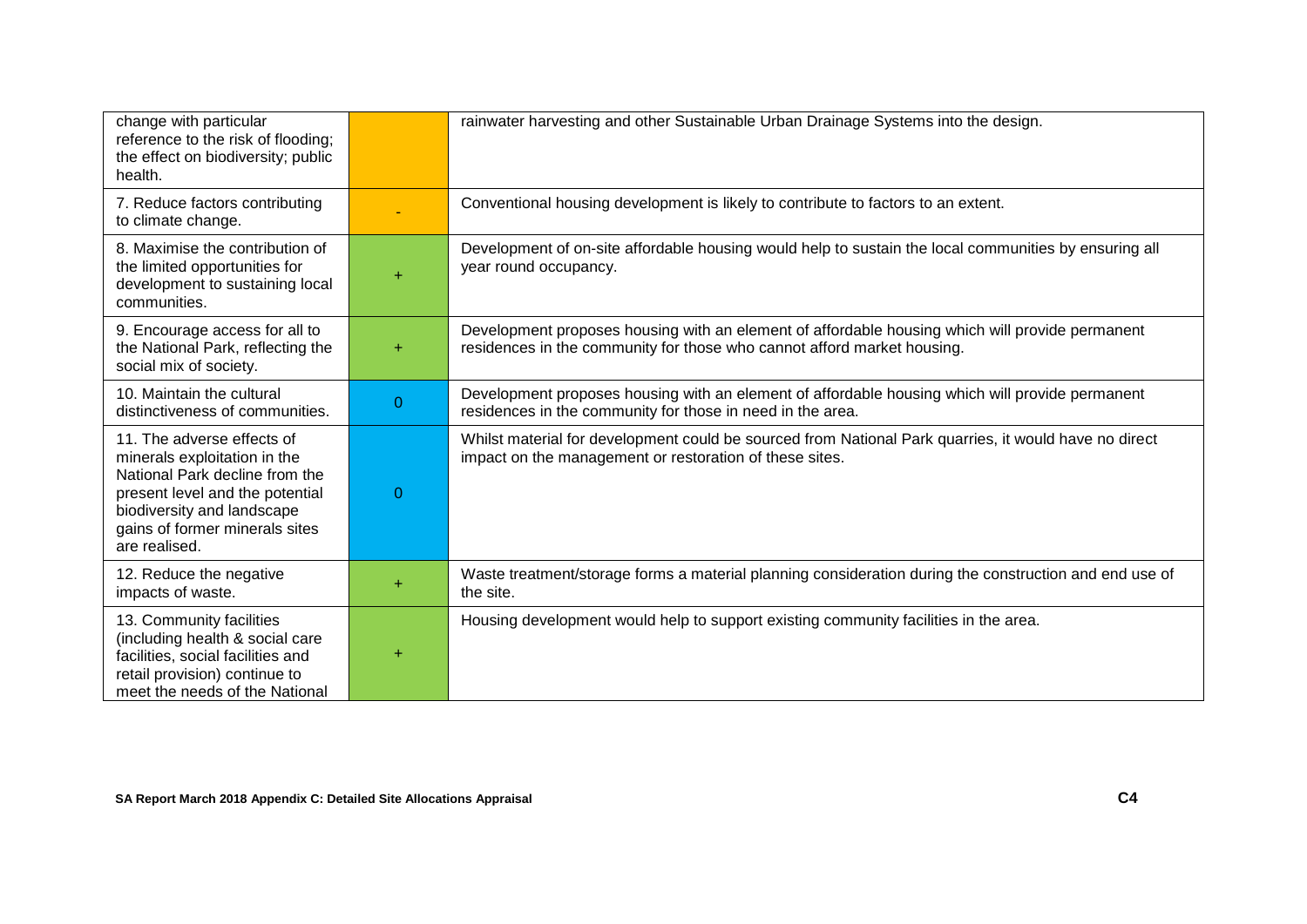| Park population                                                                                              |                |                                                                                                                                                                                                                                              |
|--------------------------------------------------------------------------------------------------------------|----------------|----------------------------------------------------------------------------------------------------------------------------------------------------------------------------------------------------------------------------------------------|
| 14. Maintain and enhance<br>biodiversity both within and<br>outside designated sites                         | $-/-$          | Any biodiversity impacts would be mitigated and where possible enhanced.                                                                                                                                                                     |
| 15. Promote sustainable use of,<br>and maintain and enhance the<br>quality of, inland and coastal<br>waters. | $\overline{0}$ | Drainage and sewage capacity form material planning consideration to prevent unacceptable adverse<br>impacts                                                                                                                                 |
| <b>Overall Sustainability</b><br>Appraisal                                                                   | ٠              | Site is located within an existing Centre boundary, is a current Local Development Plan allocation<br>with an extant planning permission for residential development and results in mainly positive<br>impacts against the above objectives. |
| Is the site acceptable for<br>development after<br><b>Sustainability Appraisal?</b><br>(Yes/No)              |                | Yes.                                                                                                                                                                                                                                         |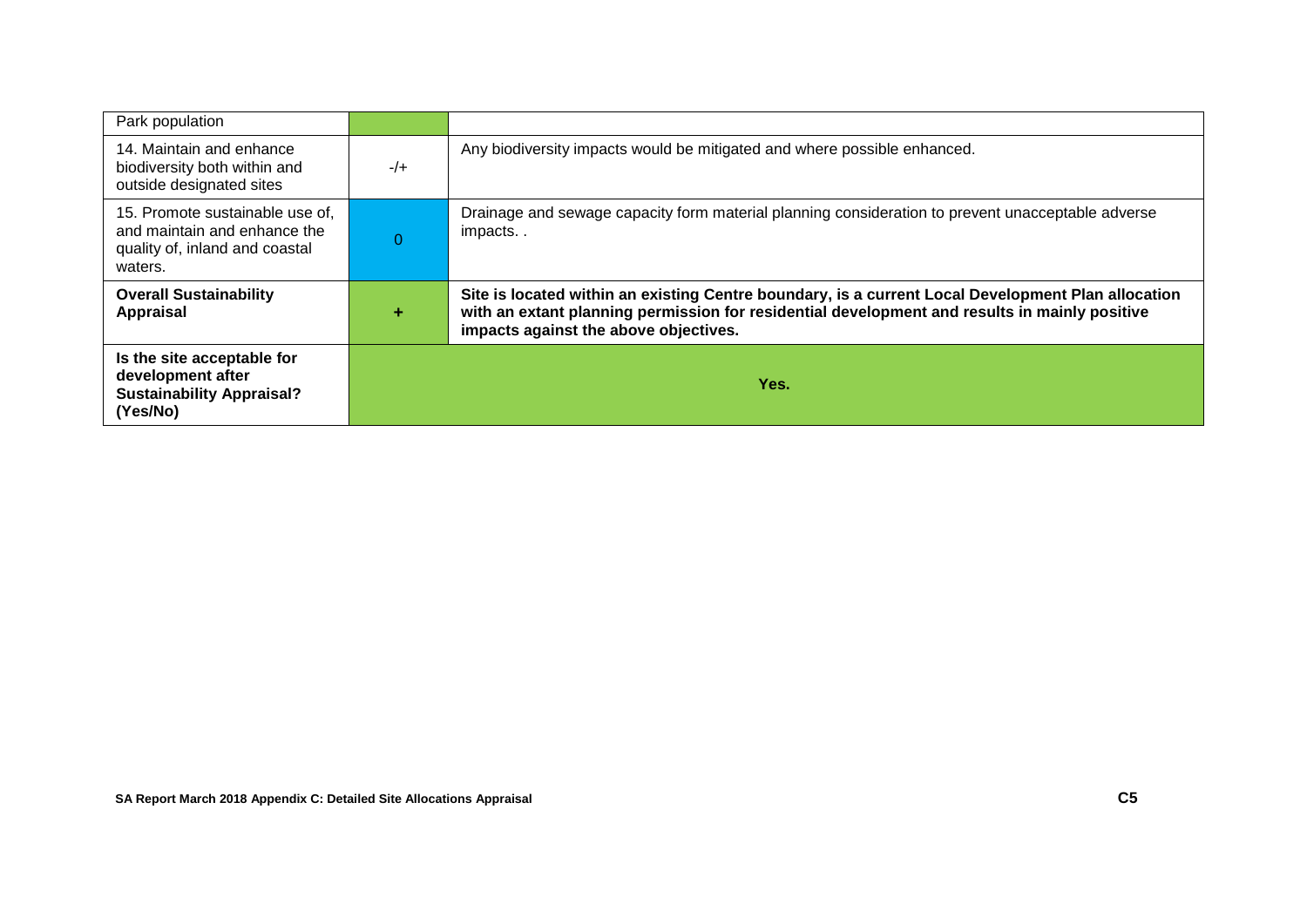| <b>HA2 Parrog Yard &amp; Pottery Site</b>                                                                                                                                                                               |                |                                                                                                                                               |
|-------------------------------------------------------------------------------------------------------------------------------------------------------------------------------------------------------------------------|----------------|-----------------------------------------------------------------------------------------------------------------------------------------------|
| <b>SA Objective</b>                                                                                                                                                                                                     | Sum-<br>mary   | <b>Commentary</b>                                                                                                                             |
| 1. Economically viable<br>agriculture and forestry sectors<br>that are contributing to<br>conserving and enhancing<br>landscape, biodiversity and<br>community well being.                                              | $\overline{0}$ | Not agricultural or forestry related development.                                                                                             |
| 2. Locate developments so as<br>to minimise the demand for<br>travel, especially by private car.                                                                                                                        | $++$           | Site is located within the Centre of Newport.                                                                                                 |
| 3. Conserve and enhance<br>landscapes, townscapes and<br>seascapes, and all their<br>components (including the built<br>environment and archaeology)<br>with reference to the special<br>qualities of the National Park | $\ddot{}$      | Planning permission has been granted for 100% affordable housing at this site (see Site Assessment<br>No.065 in the Candidate Site Register). |
| 4. Increase the number of<br>residents and visitors taking<br>part in physical forms of<br>recreation (especially walking<br>and cycling) and volunteering<br>opportunities.                                            |                | Site is located next to facilities that promote physical recreation such as the coast and coastal path.                                       |
| 5. Increase the number of<br>visitors using the National Park<br>outside the peak visitor season.                                                                                                                       | $\Omega$       | As 100% affordable housing is proposed, permanent residences will be provided.                                                                |
| 6. Manage the effects of climate                                                                                                                                                                                        | $\sim$         | Surface water run off may increase although can be mitigated through the use of permeable surfaces,                                           |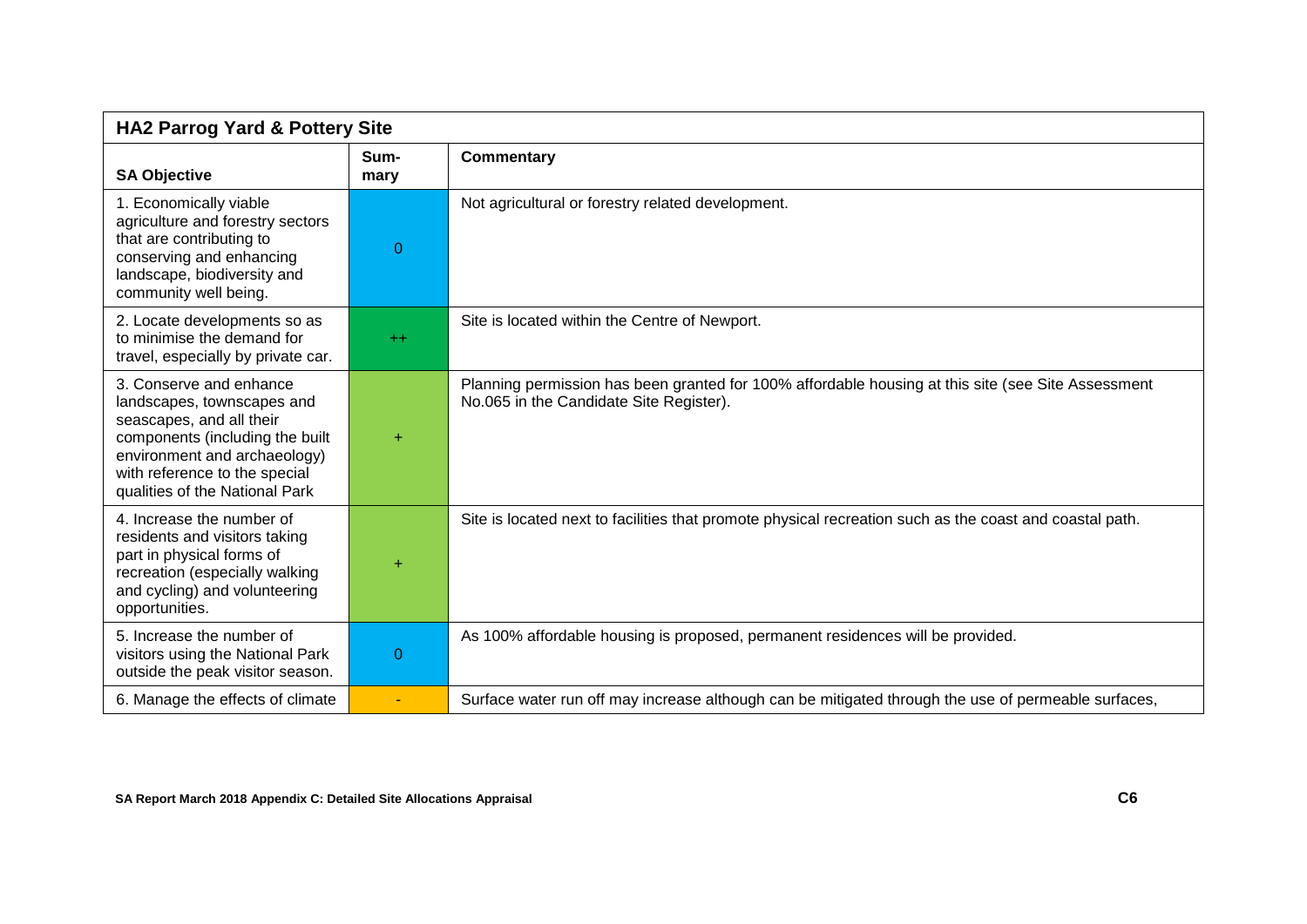| change with particular<br>reference to the risk of flooding;<br>the effect on biodiversity; public<br>health.                                                                                                    |                | rainwater harvesting and other Sustainable Urban Drainage Systems into the design.                                                                               |
|------------------------------------------------------------------------------------------------------------------------------------------------------------------------------------------------------------------|----------------|------------------------------------------------------------------------------------------------------------------------------------------------------------------|
| 7. Reduce factors contributing<br>to climate change.                                                                                                                                                             |                | Conventional housing development is likely to contribute to factors to an extent.                                                                                |
| 8. Maximise the contribution of<br>the limited opportunities for<br>development to sustaining local<br>communities.                                                                                              | ÷              | Development proposes affordable housing which will provide permanent residences in the community.                                                                |
| 9. Encourage access for all to<br>the National Park, reflecting the<br>social mix of society.                                                                                                                    | $\ddot{}$      | Development proposes affordable housing which will provide permanent residences in the community for<br>those who cannot afford market housing.                  |
| 10. Maintain the cultural<br>distinctiveness of communities.                                                                                                                                                     | ÷              | Development proposes affordable housing which will provide permanent residences in the community for<br>those who cannot afford market housing.                  |
| 11. The adverse effects of<br>minerals exploitation in the<br>National Park decline from the<br>present level and the potential<br>biodiversity and landscape<br>gains of former minerals sites<br>are realised. | 0              | Whilst material for development could be sourced from National Park quarries, it would have no direct<br>impact on the management or restoration of these sites. |
| 12. Reduce the negative<br>impacts of waste.                                                                                                                                                                     | $\overline{0}$ | Waste treatment/storage forms a material planning consideration during the construction and end use of<br>the site.                                              |
| 13. Community facilities<br>(including health & social care                                                                                                                                                      | ÷              | Affordable housing development would help to support existing community facilities in the area.                                                                  |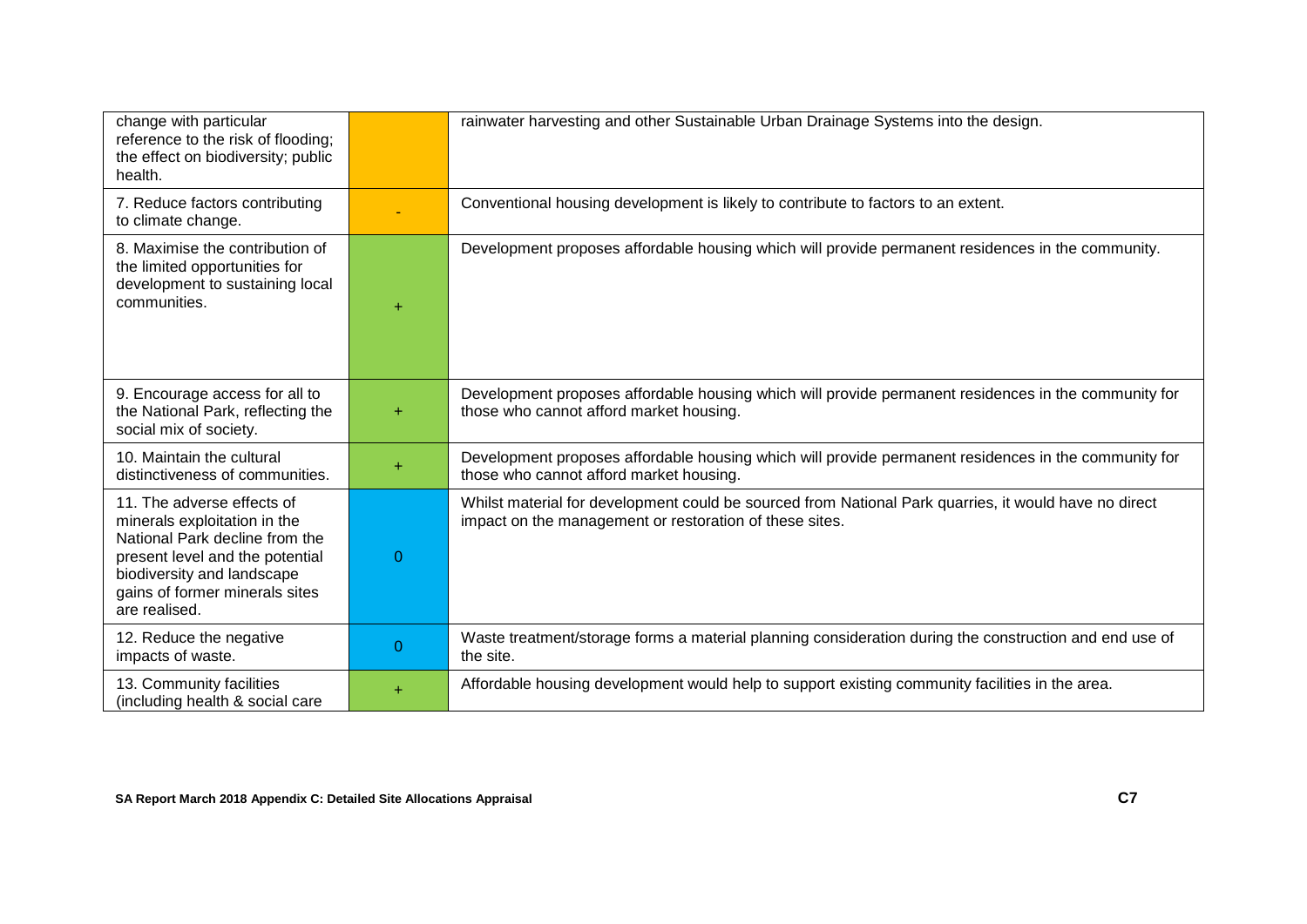| facilities, social facilities and<br>retail provision) continue to<br>meet the needs of the National<br>Park population |          |                                                                                                              |
|-------------------------------------------------------------------------------------------------------------------------|----------|--------------------------------------------------------------------------------------------------------------|
| 14. Maintain and enhance<br>biodiversity both within and<br>outside designated sites                                    | $+/-$    | Any biodiversity impacts would be mitigated and where possible enhanced.                                     |
| 15. Promote sustainable use of,<br>and maintain and enhance the<br>quality of, inland and coastal<br>waters.            | $\Omega$ | Drainage and sewage capacity form material planning consideration to prevent unacceptable adverse<br>impacts |
| <b>Overall Sustainability</b><br>Appraisal                                                                              | ÷        | The site is located within Newport and results in mainly positive or neutral impacts.                        |
| Is the site acceptable for<br>development after<br><b>Sustainability Appraisal?</b><br>(Yes/No)                         |          | Yes.                                                                                                         |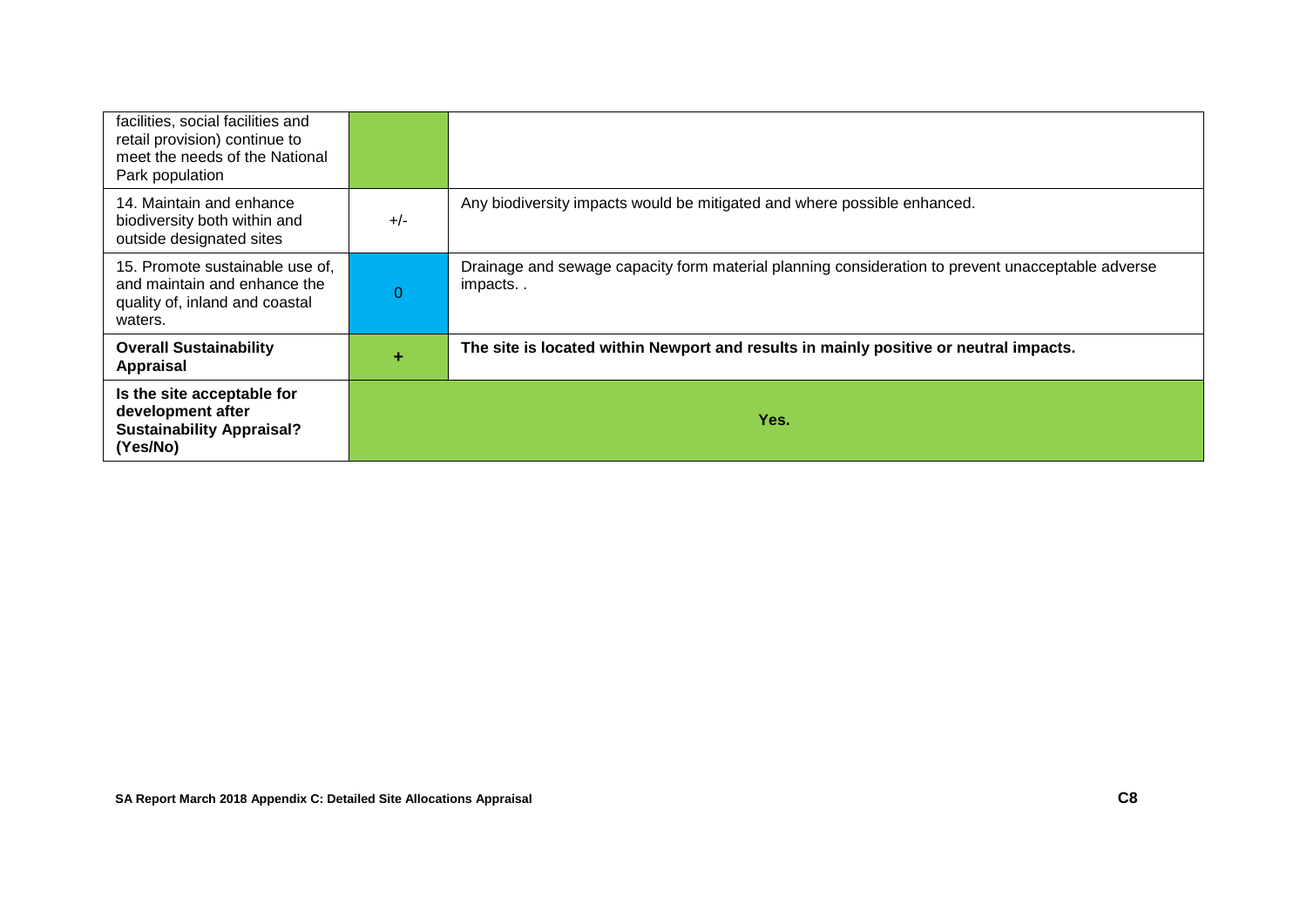| <b>HA3 Land North of the Business Park</b>                                                                                                                                                                              |              |                                                                                                                                                                                                                                                                                                                                                                                                                                                                                                                                                                                                                                                                                                                                                                                                                                                                                                         |
|-------------------------------------------------------------------------------------------------------------------------------------------------------------------------------------------------------------------------|--------------|---------------------------------------------------------------------------------------------------------------------------------------------------------------------------------------------------------------------------------------------------------------------------------------------------------------------------------------------------------------------------------------------------------------------------------------------------------------------------------------------------------------------------------------------------------------------------------------------------------------------------------------------------------------------------------------------------------------------------------------------------------------------------------------------------------------------------------------------------------------------------------------------------------|
| <b>SA Objective</b>                                                                                                                                                                                                     | Sum-<br>mary | <b>Commentary</b>                                                                                                                                                                                                                                                                                                                                                                                                                                                                                                                                                                                                                                                                                                                                                                                                                                                                                       |
| 1. Economically viable<br>agriculture and forestry sectors<br>that are contributing to<br>conserving and enhancing<br>landscape, biodiversity and<br>community well being.                                              | 0            | Not agricultural or forestry related development.                                                                                                                                                                                                                                                                                                                                                                                                                                                                                                                                                                                                                                                                                                                                                                                                                                                       |
| 2. Locate developments so as<br>to minimise the demand for<br>travel, especially by private car.                                                                                                                        | $+$          | Site is located adjacent to the Centre of Newport.                                                                                                                                                                                                                                                                                                                                                                                                                                                                                                                                                                                                                                                                                                                                                                                                                                                      |
| 3. Conserve and enhance<br>landscapes, townscapes and<br>seascapes, and all their<br>components (including the built<br>environment and archaeology)<br>with reference to the special<br>qualities of the National Park | 0            | A Settlement Capacity Study has assessed certain Candidate Site submissions for Newport including this<br>site as part of a submission for a larger site area under Candidate Site references 088 and 089.<br>It is concluded that the site would have a moderate to high landscape sensitivity and would be unlikely to<br>accommodate residential development without some residual adverse landscape impacts. However these<br>impacts have been attributed particularly to the southern areas of sloping landform that is overlooked from<br>the north, outside of the site area proposed in this submission.<br>It is stated that, with mitigation, the north western corner of the field (the area of this Candidate Site<br>submission) could potentially accommodate up to 15 residential units. It is stated that this area is less<br>sensitive due to its relationship with existing houses. |
| 4. Increase the number of<br>residents and visitors taking<br>part in physical forms of<br>recreation (especially walking<br>and cycling) and volunteering<br>opportunities.                                            | $\ddot{}$    | Site is located next to facilities that promote physical recreation such as the coast and coastal path.                                                                                                                                                                                                                                                                                                                                                                                                                                                                                                                                                                                                                                                                                                                                                                                                 |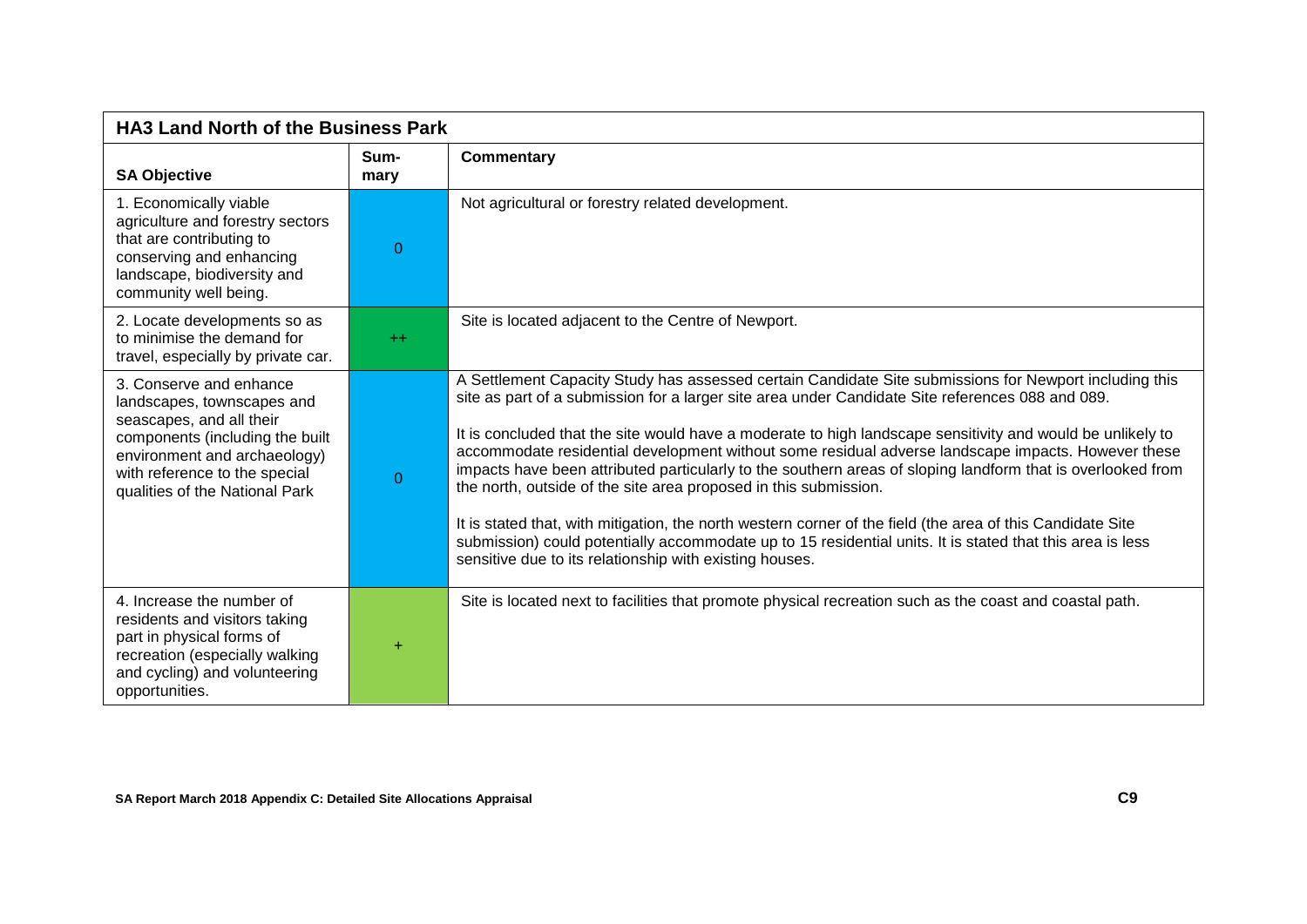| 5. Increase the number of<br>visitors using the National Park<br>outside the peak visitor season.                                                                                                                | $\Omega$ | As an element of affordable housing is proposed, permanent residences will be provided as part of the<br>submission.                                                                      |
|------------------------------------------------------------------------------------------------------------------------------------------------------------------------------------------------------------------|----------|-------------------------------------------------------------------------------------------------------------------------------------------------------------------------------------------|
| 6. Manage the effects of climate<br>change with particular<br>reference to the risk of flooding;<br>the effect on biodiversity; public<br>health.                                                                |          | Surface water run off may increase although can be mitigated through the use of permeable surfaces,<br>rainwater harvesting and other Sustainable Urban Drainage Systems into the design. |
| 7. Reduce factors contributing<br>to climate change.                                                                                                                                                             |          | Conventional housing development is likely to contribute to factors to an extent.                                                                                                         |
| 8. Maximise the contribution of<br>the limited opportunities for<br>development to sustaining local<br>communities.                                                                                              | ÷        | Development proposes housing with an element of affordable housing which will provide permanent<br>residences in the community.                                                           |
| 9. Encourage access for all to<br>the National Park, reflecting the<br>social mix of society.                                                                                                                    | ÷        | Development proposes housing with an element of affordable housing which will provide permanent<br>residences in the community for those who cannot afford market housing.                |
| 10. Maintain the cultural<br>distinctiveness of communities.                                                                                                                                                     | ÷        | Development proposes housing with an element of affordable housing which will provide permanent<br>residences in the community for those who cannot afford market housing.                |
| 11. The adverse effects of<br>minerals exploitation in the<br>National Park decline from the<br>present level and the potential<br>biodiversity and landscape<br>gains of former minerals sites<br>are realised. | 0        | Whilst material for development could be sourced from National Park quarries, it would have no direct<br>impact on the management or restoration of these sites.                          |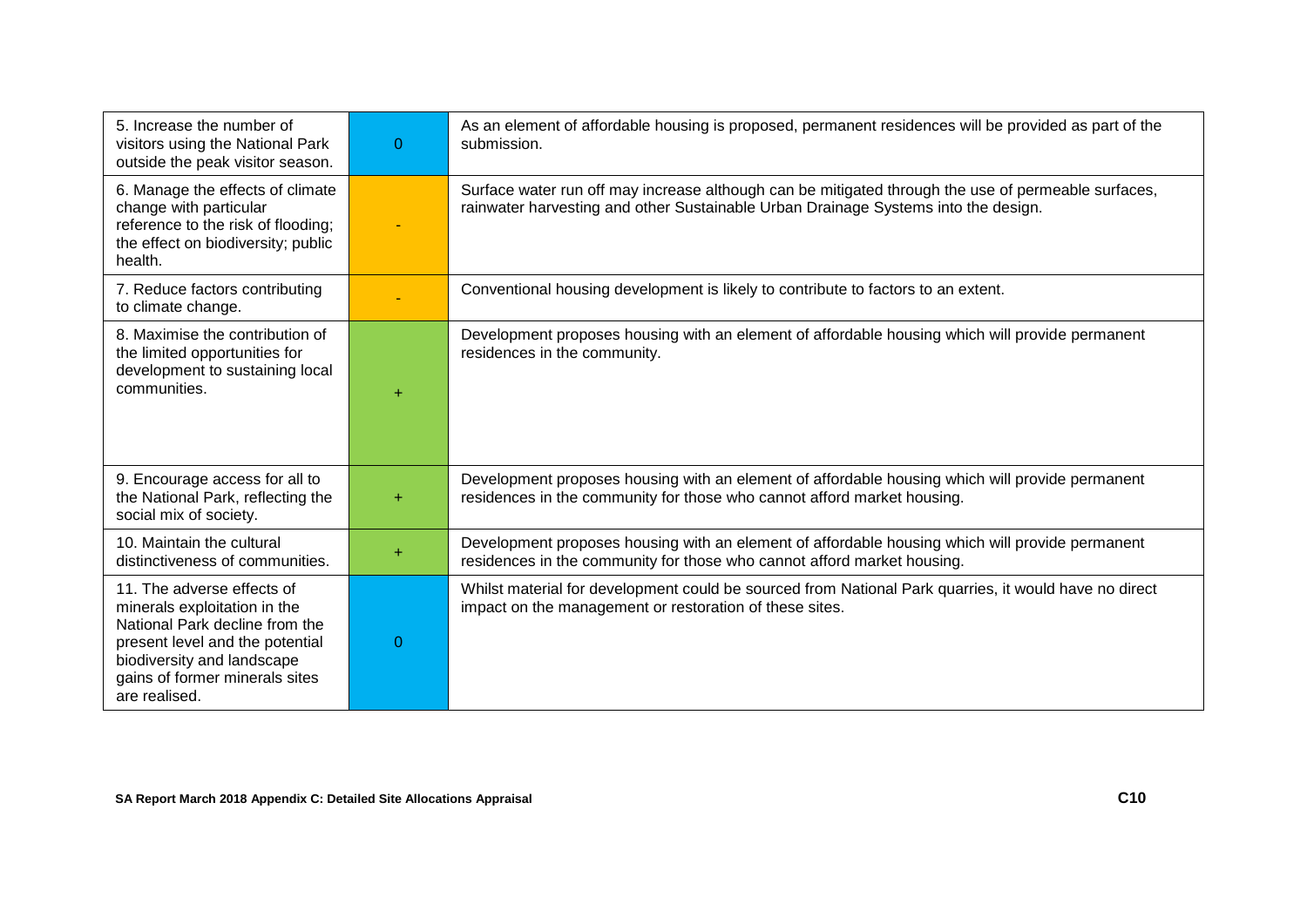| 12. Reduce the negative<br>impacts of waste.                                                                                                                                           | 0     | Waste treatment/storage forms a material planning consideration during the construction and end use of<br>the site. |
|----------------------------------------------------------------------------------------------------------------------------------------------------------------------------------------|-------|---------------------------------------------------------------------------------------------------------------------|
| 13. Community facilities<br>(including health & social care<br>facilities, social facilities and<br>retail provision) continue to<br>meet the needs of the National<br>Park population |       | Housing development would help to support existing community facilities in the area.                                |
| 14. Maintain and enhance<br>biodiversity both within and<br>outside designated sites                                                                                                   | $+/-$ | Any biodiversity impacts would be mitigated and where possible enhanced.                                            |
| 15. Promote sustainable use of,<br>and maintain and enhance the<br>quality of, inland and coastal<br>waters.                                                                           | 0     | Drainage and sewage capacity form material planning consideration to prevent unacceptable adverse<br>impacts        |
| <b>Overall Sustainability</b><br><b>Appraisal</b>                                                                                                                                      | ÷     | The site is located next to Newport and results in mainly positive or neutral impacts.                              |
| Is the site acceptable for<br>development after<br><b>Sustainability Appraisal?</b><br>(Yes/No)                                                                                        |       | Yes.                                                                                                                |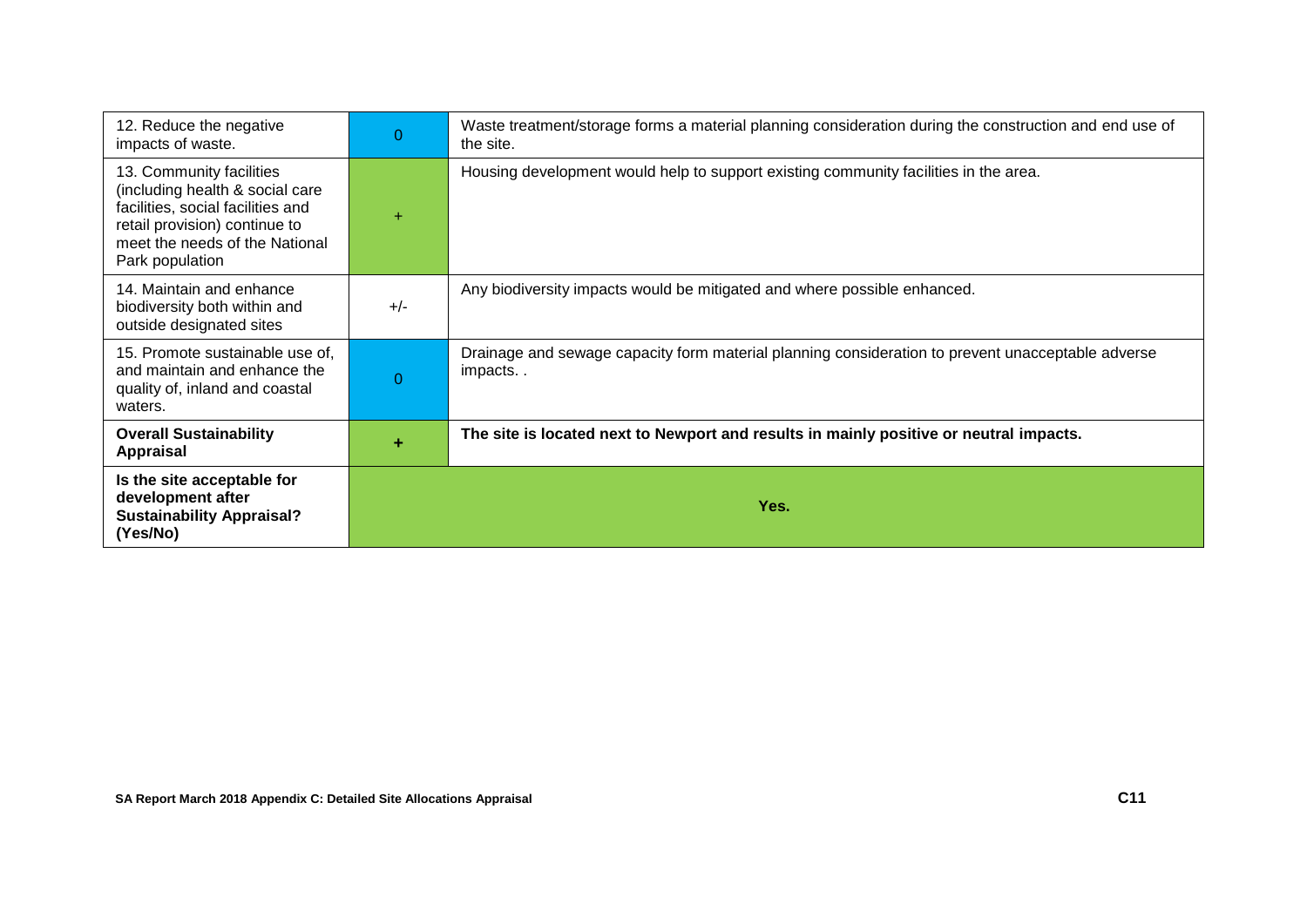| <b>HA4 Land at Sandy Hill</b>                                                                                                                                                                                           |              |                                                                                                                                                                                                                                                               |
|-------------------------------------------------------------------------------------------------------------------------------------------------------------------------------------------------------------------------|--------------|---------------------------------------------------------------------------------------------------------------------------------------------------------------------------------------------------------------------------------------------------------------|
| <b>SA Objective</b>                                                                                                                                                                                                     | Sum-<br>mary | <b>Commentary</b>                                                                                                                                                                                                                                             |
| 1. Economically viable<br>agriculture and forestry sectors<br>that are contributing to<br>conserving and enhancing<br>landscape, biodiversity and<br>community well being.                                              | $\Omega$     | Development of this site is not likely to impact on the agricultural or forestry sectors.                                                                                                                                                                     |
| 2. Locate developments so as<br>to minimise the demand for<br>travel, especially by private car.                                                                                                                        | ÷            | The site is at the edge of Saundersfoot which has a range of facilities and services.                                                                                                                                                                         |
| 3. Conserve and enhance<br>landscapes, townscapes and<br>seascapes, and all their<br>components (including the built<br>environment and archaeology)<br>with reference to the special<br>qualities of the National Park | $\ddot{}$    | The site has some natural screening and more exposed views will be seen within the context of<br>Saundersfoot. Additional planting within the site will help to mitigate visual impact further and strengthen<br>the edge of the settlement in this location. |
| 4. Increase the number of<br>residents and visitors taking<br>part in physical forms of<br>recreation (especially walking<br>and cycling) and volunteering<br>opportunities.                                            | 0            | There is unlikely to be a tangible link here.                                                                                                                                                                                                                 |
| 5. Increase the number of<br>visitors using the National Park<br>outside the peak visitor season.                                                                                                                       | 0            | There is unlikely to be a tangible link here.                                                                                                                                                                                                                 |
| 6. Manage the effects of climate                                                                                                                                                                                        | ÷.           | There is adequate drainage capacity to cater for this development. The land is not in a flood zone.                                                                                                                                                           |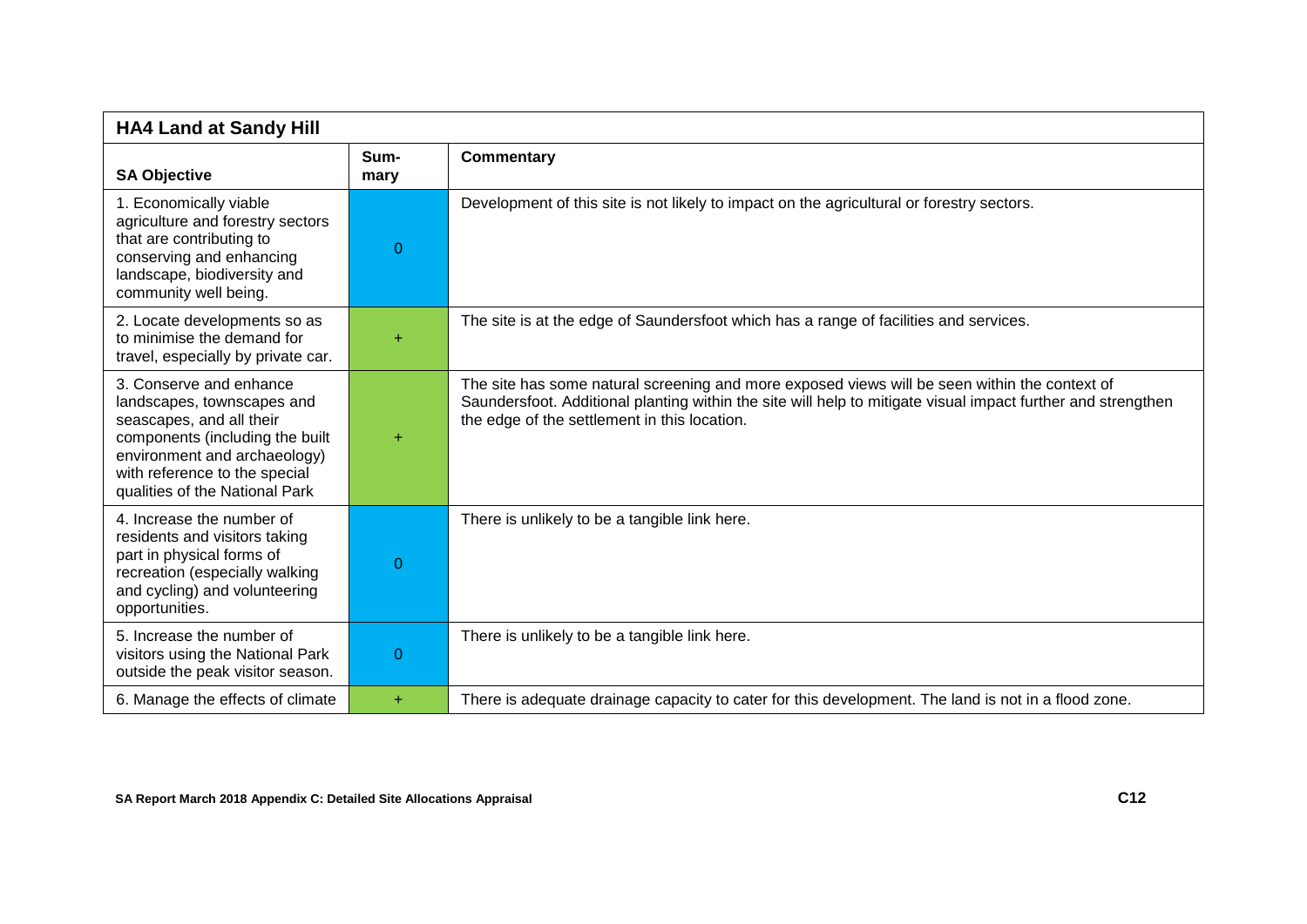| change with particular<br>reference to the risk of flooding;<br>the effect on biodiversity; public<br>health.                                                                                                    |                |                                                                                                                                                                                                 |
|------------------------------------------------------------------------------------------------------------------------------------------------------------------------------------------------------------------|----------------|-------------------------------------------------------------------------------------------------------------------------------------------------------------------------------------------------|
| 7. Reduce factors contributing<br>to climate change.                                                                                                                                                             | ÷              | The site is at the edge of Saundersfoot and within walking distance of the facilities and services available<br>in the village which reduces the need to travel.                                |
| 8. Maximise the contribution of<br>the limited opportunities for<br>development to sustaining local<br>communities.                                                                                              | $\ddot{}$      | Development of this site for housing, and particularly affordable housing will help to sustain the community<br>of Saundersfoot.                                                                |
| 9. Encourage access for all to<br>the National Park, reflecting the<br>social mix of society.                                                                                                                    | $++$           | Provision of affordable housing within this site would provide residential accommodation for those on the<br>housing need register locally, thereby reflecting the social mix of the community. |
| 10. Maintain the cultural<br>distinctiveness of communities.                                                                                                                                                     | $\overline{0}$ | There is unlikely to be a tangible link here.                                                                                                                                                   |
| 11. The adverse effects of<br>minerals exploitation in the<br>National Park decline from the<br>present level and the potential<br>biodiversity and landscape<br>gains of former minerals sites<br>are realised. | $\Omega$       | Whilst material for development could be sourced from National Park quarries, it would have no direct<br>impact on the management or restoration of these sites.                                |
| 12. Reduce the negative<br>impacts of waste.                                                                                                                                                                     |                | Development of additional housing is likely to marginally increase waste.                                                                                                                       |
| 13. Community facilities<br>(including health & social care<br>facilities, social facilities and<br>retail provision) continue to<br>meet the needs of the National                                              | $++$           | Provision of housing and in particular affordable housing will help to sustain the facilities and services in<br>the local area.                                                                |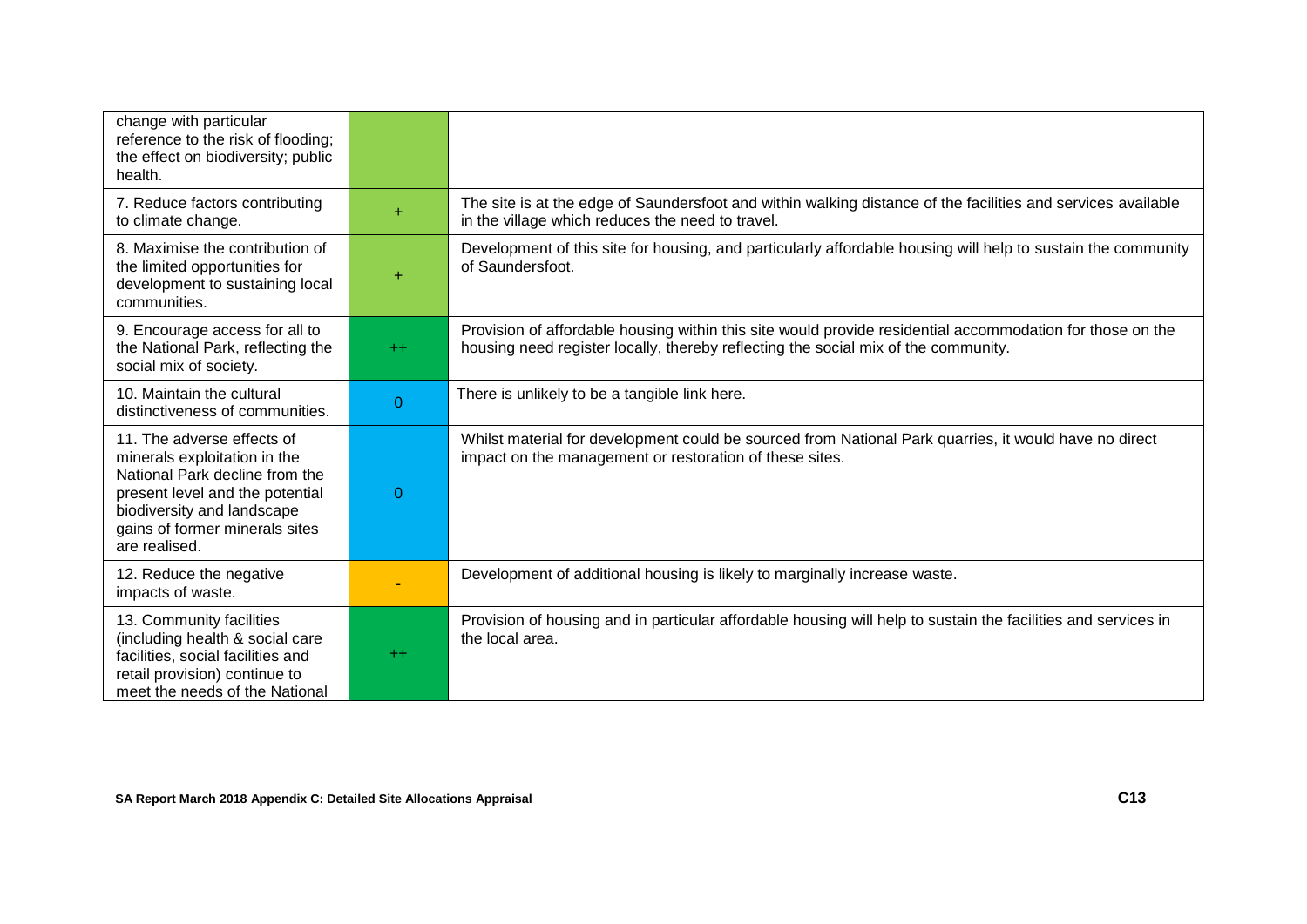| Park population                                                                                              |   |                                                                                                                                                                                                                                                                                |
|--------------------------------------------------------------------------------------------------------------|---|--------------------------------------------------------------------------------------------------------------------------------------------------------------------------------------------------------------------------------------------------------------------------------|
| 14. Maintain and enhance<br>biodiversity both within and<br>outside designated sites                         | ÷ | Policies in the Local Development Plan will help to ensure that any biodiversity within the site is protected<br>and where possible enhanced.                                                                                                                                  |
| 15. Promote sustainable use of,<br>and maintain and enhance the<br>quality of, inland and coastal<br>waters. |   | Adequate capacity is available in the sewerage system to cater for development of this site for housing.                                                                                                                                                                       |
| <b>Overall Sustainability</b><br><b>Appraisal</b>                                                            | ÷ | The site is located at the edge of an identified Centre with a range of facilities and services.<br>Development can be undertaken without harm to the National Park or its special qualities. The<br>provision of affordable housing will help to sustain the local community. |
| Is the site acceptable for<br>development after<br><b>Sustainability Appraisal?</b><br>(Yes/No)              |   | Yes:                                                                                                                                                                                                                                                                           |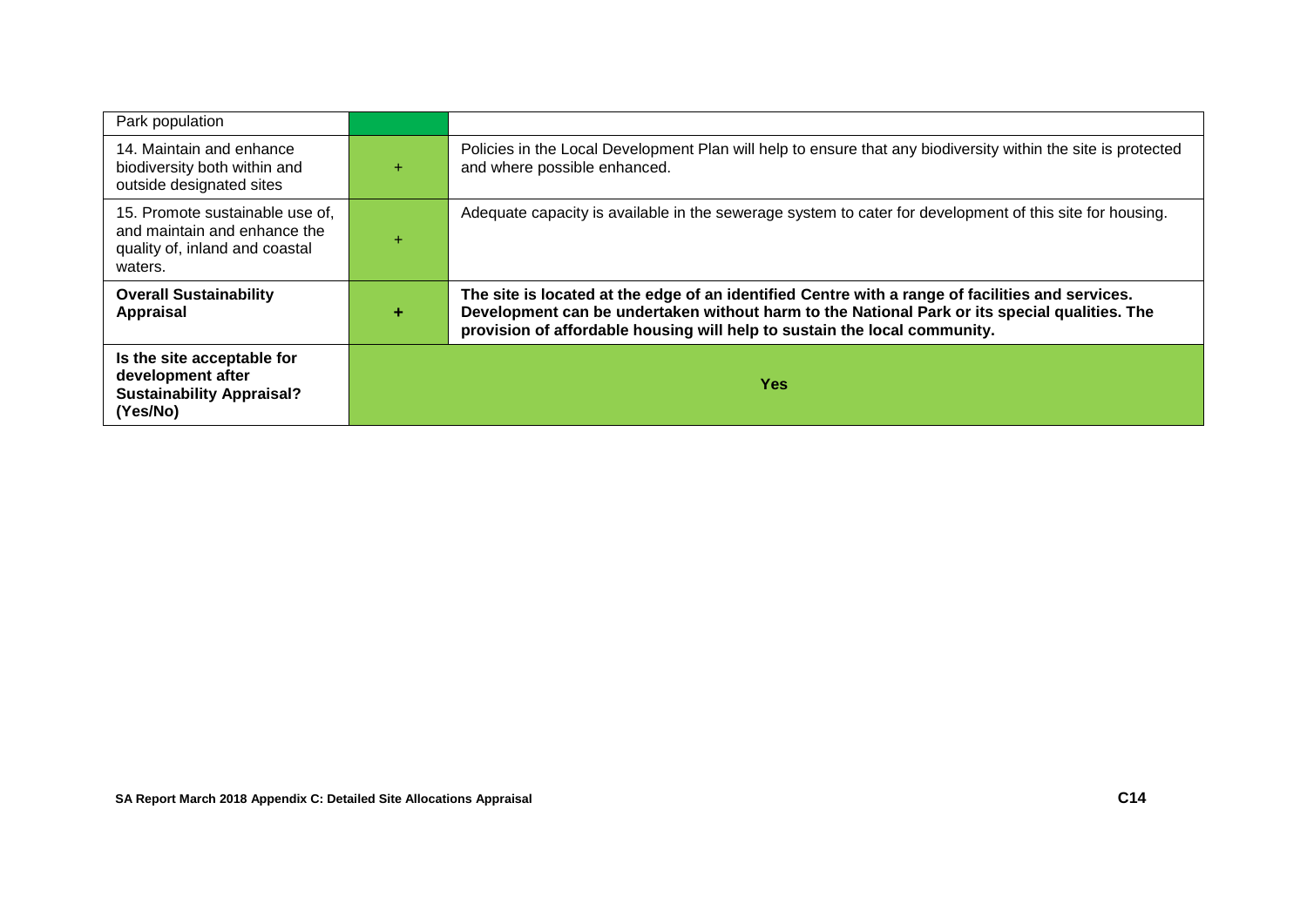| <b>HA5 North of Whitlow</b>                                                                                                                                                                                             |              |                                                                                                                                                                             |
|-------------------------------------------------------------------------------------------------------------------------------------------------------------------------------------------------------------------------|--------------|-----------------------------------------------------------------------------------------------------------------------------------------------------------------------------|
| <b>SA Objective</b>                                                                                                                                                                                                     | Sum-<br>mary | <b>Commentary</b>                                                                                                                                                           |
| 1. Economically viable<br>agriculture and forestry sectors<br>that are contributing to<br>conserving and enhancing<br>landscape, biodiversity and<br>community well being.                                              | 0            | There is unlikely to be a tangible link here.                                                                                                                               |
| 2. Locate developments so as<br>to minimise the demand for<br>travel, especially by private car.                                                                                                                        | $+$          | The site is at the edge of Saundersfoot and within easy walking distance of the wide range of facilities and<br>services available in the village, particularly the school. |
| 3. Conserve and enhance<br>landscapes, townscapes and<br>seascapes, and all their<br>components (including the built<br>environment and archaeology)<br>with reference to the special<br>qualities of the National Park | $++$         | The site is well contained by natural features, topography and existing developed areas.                                                                                    |
| 4. Increase the number of<br>residents and visitors taking<br>part in physical forms of<br>recreation (especially walking<br>and cycling) and volunteering<br>opportunities.                                            | $\ddot{}$    | The site is at the edge of Saundersfoot but within easy walking and cycling distance of the beaches at<br>Saundersfoot and Coppit Hall.                                     |
| 5. Increase the number of<br>visitors using the National Park<br>outside the peak visitor season.                                                                                                                       | 0            | There is unlikely to be a tangible link here.                                                                                                                               |
| 6. Manage the effects of climate                                                                                                                                                                                        | ÷.           | There is adequate drainage capacity to cater for this development. The land is not in a flood zone.                                                                         |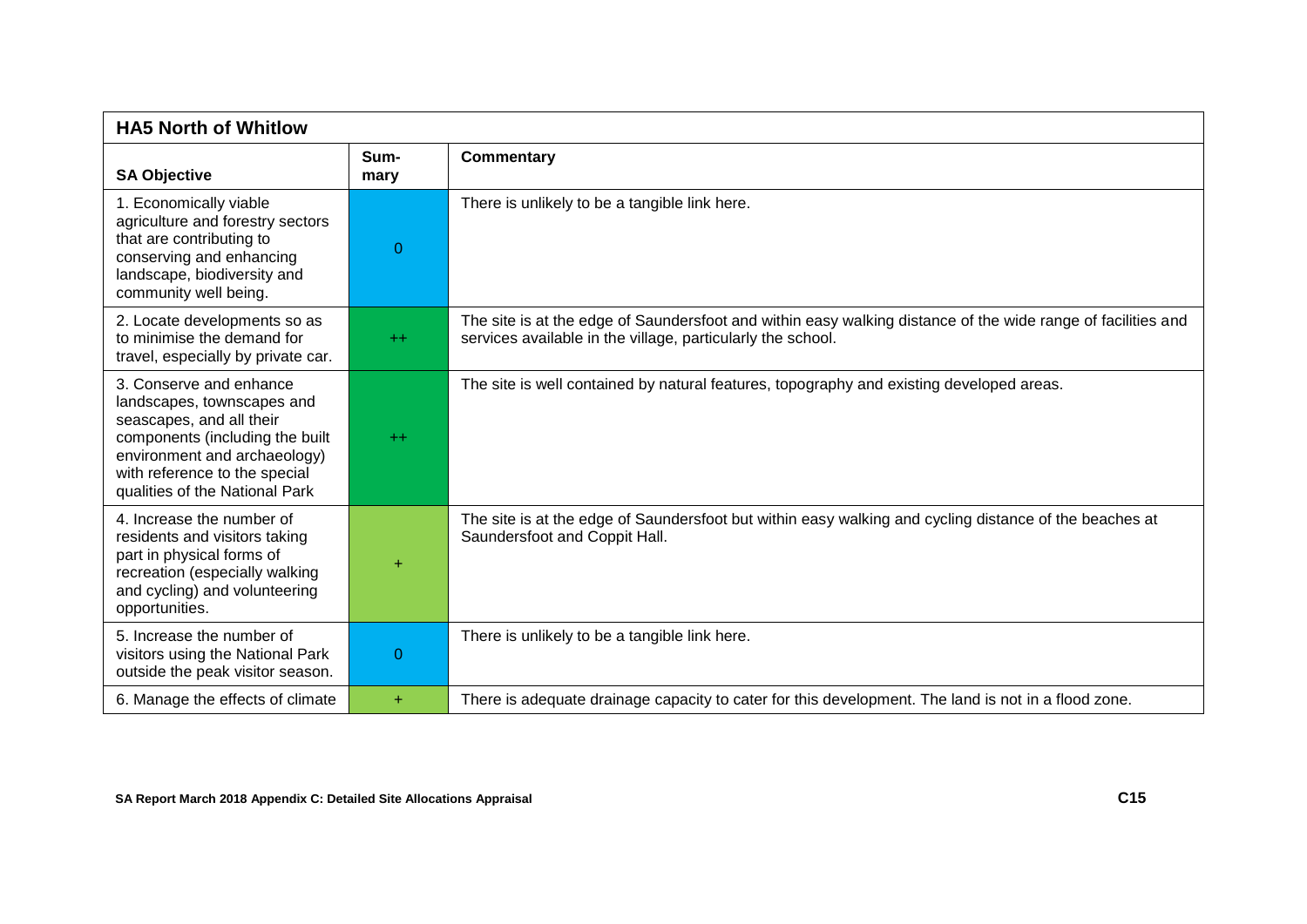| change with particular<br>reference to the risk of flooding;<br>the effect on biodiversity; public<br>health.                                                                                                    |           |                                                                                                                                                                                                 |
|------------------------------------------------------------------------------------------------------------------------------------------------------------------------------------------------------------------|-----------|-------------------------------------------------------------------------------------------------------------------------------------------------------------------------------------------------|
| 7. Reduce factors contributing<br>to climate change.                                                                                                                                                             | ÷         | The site is at the edge of Saundersfoot and in easy walking distance of the range of services and facilities<br>available, reducing the need to travel.                                         |
| 8. Maximise the contribution of<br>the limited opportunities for<br>development to sustaining local<br>communities.                                                                                              | $\ddot{}$ | Development of this site for housing, and particularly affordable housing will help to sustain the community<br>of Saundersfoot.                                                                |
| 9. Encourage access for all to<br>the National Park, reflecting the<br>social mix of society.                                                                                                                    | $++$      | Provision of affordable housing within this site would provide residential accommodation for those on the<br>housing need register locally, thereby reflecting the social mix of the community. |
| 10. Maintain the cultural<br>distinctiveness of communities.                                                                                                                                                     | $\Omega$  | There is unlikely to be a tangible link here.                                                                                                                                                   |
| 11. The adverse effects of<br>minerals exploitation in the<br>National Park decline from the<br>present level and the potential<br>biodiversity and landscape<br>gains of former minerals sites<br>are realised. | $\Omega$  | Whilst material for development could be sourced from National Park quarries, it would have no direct<br>impact on the management or restoration of these sites.                                |
| 12. Reduce the negative<br>impacts of waste.                                                                                                                                                                     |           | Development of additional housing is likely to marginally increase waste.                                                                                                                       |
| 13. Community facilities<br>(including health & social care<br>facilities, social facilities and<br>retail provision) continue to                                                                                | $+$       | Provision of housing and in particular affordable housing will help to sustain the facilities and services in<br>the local area.                                                                |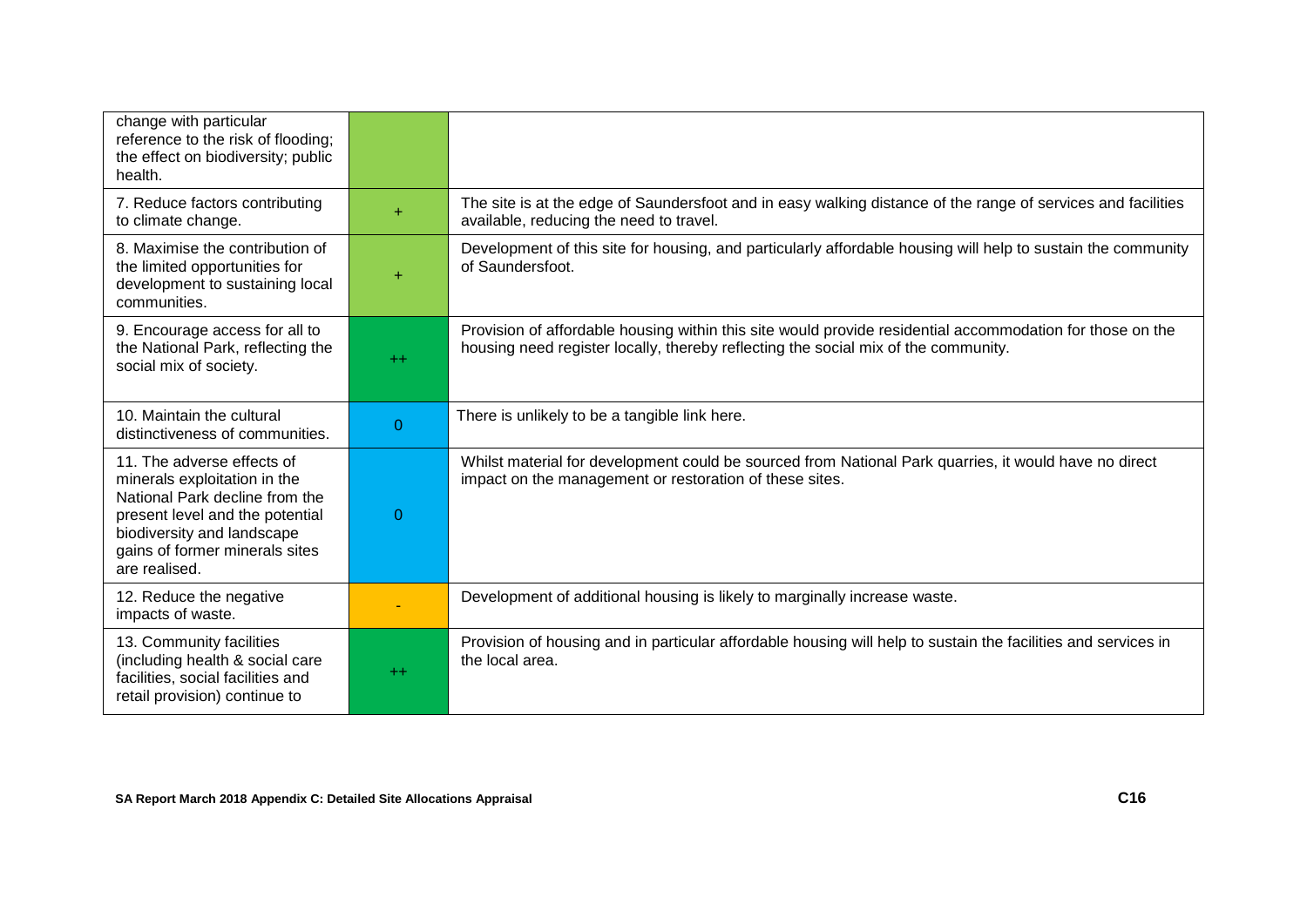| meet the needs of the National<br>Park population                                                            |           |                                                                                                                                                                             |
|--------------------------------------------------------------------------------------------------------------|-----------|-----------------------------------------------------------------------------------------------------------------------------------------------------------------------------|
| 14. Maintain and enhance<br>biodiversity both within and<br>outside designated sites                         |           | Policies in the Local Development Plan will help to ensure that any biodiversity within the site is protected<br>and where possible enhanced.                               |
| 15. Promote sustainable use of,<br>and maintain and enhance the<br>quality of, inland and coastal<br>waters. | $\ddot{}$ | Adequate capacity is available in the sewerage system to cater for development of this site for housing.                                                                    |
| <b>Overall Sustainability</b><br>Appraisal                                                                   | $+ +$     | The site is sustainably located and provision of housing here will help to sustain the local<br>community and facilities and services. The site is well-contained visually. |
| Is the site acceptable for<br>development after<br><b>Sustainability Appraisal?</b><br>(Yes/No)              |           | <b>Yes</b>                                                                                                                                                                  |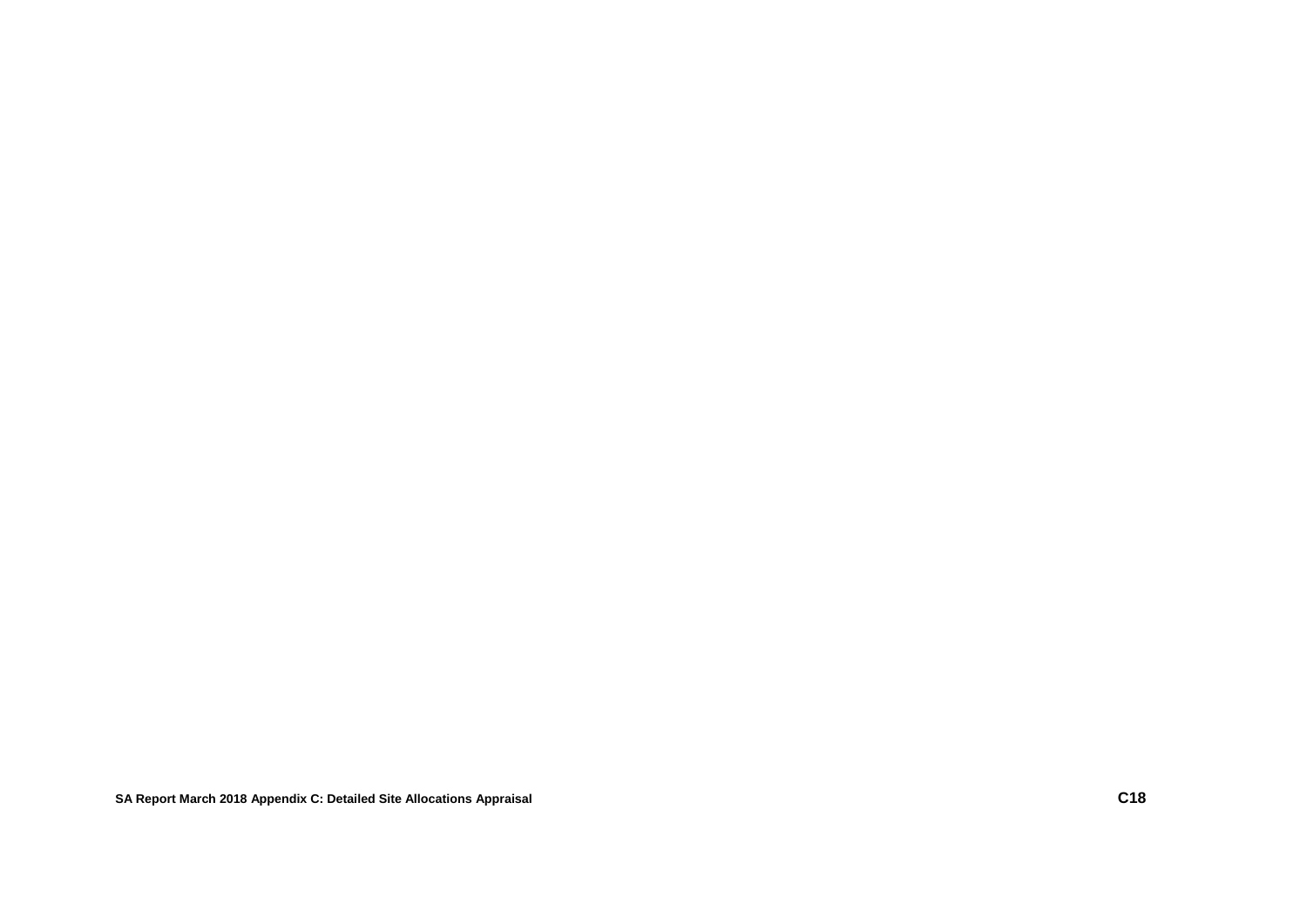| <b>HA6 Penny Farm</b>                                                                                                                                                                                                   |              |                                                                                                                                                                     |
|-------------------------------------------------------------------------------------------------------------------------------------------------------------------------------------------------------------------------|--------------|---------------------------------------------------------------------------------------------------------------------------------------------------------------------|
| <b>SA Objective</b>                                                                                                                                                                                                     | Sum-<br>mary | <b>Commentary</b>                                                                                                                                                   |
| 1. Economically viable<br>agriculture and forestry sectors<br>that are contributing to<br>conserving and enhancing<br>landscape, biodiversity and<br>community well being.                                              | 0            | Development of this site is not likely to impact on the agricultural or forestry sectors.                                                                           |
| 2. Locate developments so as<br>to minimise the demand for<br>travel, especially by private car.                                                                                                                        | ÷            | The site is at the edge of Saundersfoot which has a range of facilities and services.                                                                               |
| 3. Conserve and enhance<br>landscapes, townscapes and<br>seascapes, and all their<br>components (including the built<br>environment and archaeology)<br>with reference to the special<br>qualities of the National Park | ÷            | The site is at the edge of Saundersfoot and additional planting will be required to screen the site and<br>provide a strong edge to the built area of Saundersfoot. |
| 4. Increase the number of<br>residents and visitors taking<br>part in physical forms of<br>recreation (especially walking<br>and cycling) and volunteering<br>opportunities.                                            | 0            | There is unlikely to be a tangible link here.                                                                                                                       |
| 5. Increase the number of<br>visitors using the National Park<br>outside the peak visitor season.                                                                                                                       | 0            | There is unlikely to be a tangible link here.                                                                                                                       |
| 6. Manage the effects of climate                                                                                                                                                                                        | ÷            | There is adequate drainage capacity to cater for this development. The land is not in a flood zone.                                                                 |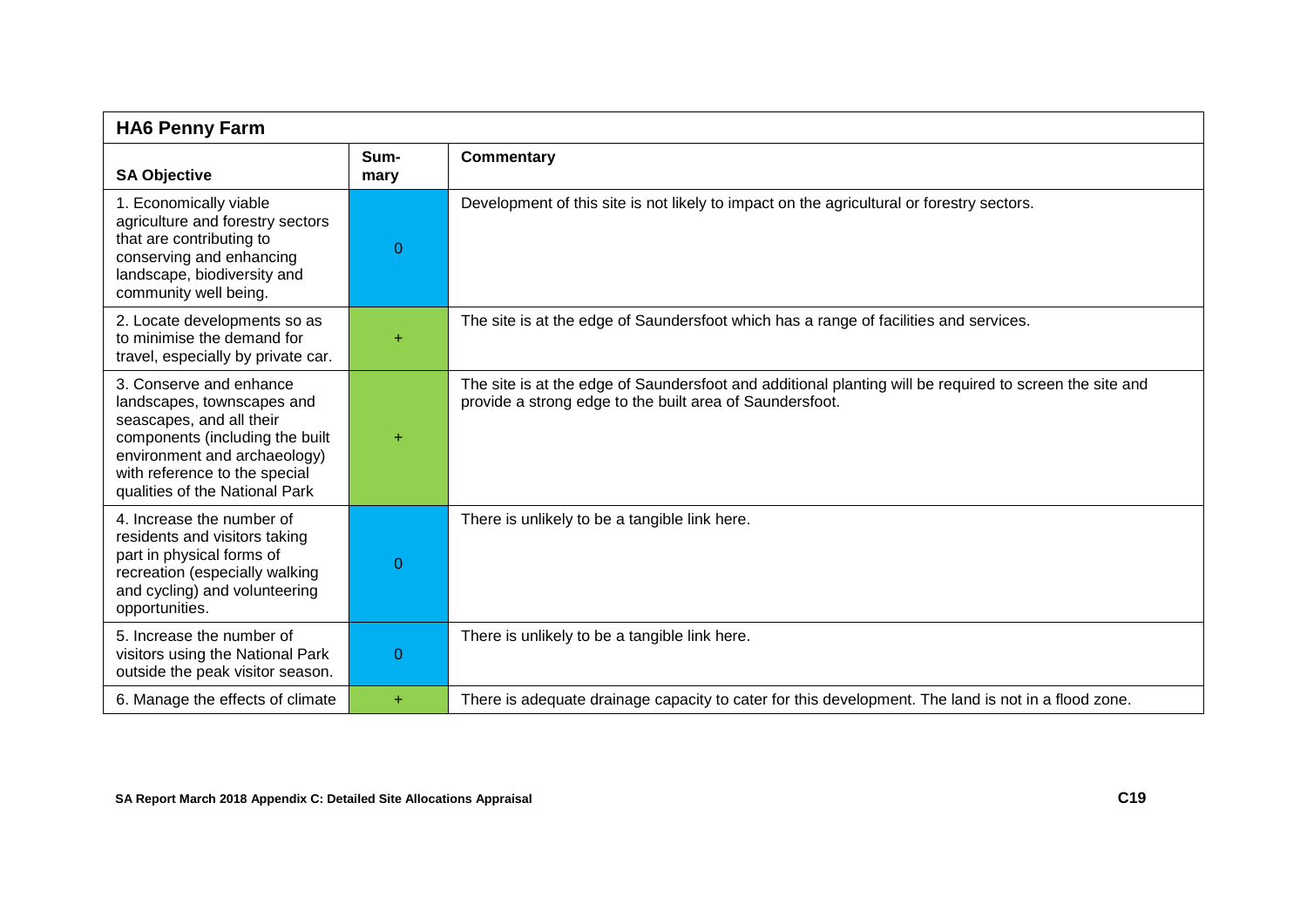| change with particular<br>reference to the risk of flooding;<br>the effect on biodiversity; public<br>health.                                                                                                    |                |                                                                                                                                                                                                 |
|------------------------------------------------------------------------------------------------------------------------------------------------------------------------------------------------------------------|----------------|-------------------------------------------------------------------------------------------------------------------------------------------------------------------------------------------------|
| 7. Reduce factors contributing<br>to climate change.                                                                                                                                                             |                | The site is at the edge of Saundersfoot and within walking distance of the facilities and services available<br>in the village which reduces the need to travel.                                |
| 8. Maximise the contribution of<br>the limited opportunities for<br>development to sustaining local<br>communities.                                                                                              | $\ddot{}$      | Development of this site for housing, and particularly affordable housing will help to sustain the community<br>of Saundersfoot.                                                                |
| 9. Encourage access for all to<br>the National Park, reflecting the<br>social mix of society.                                                                                                                    | $++$           | Provision of affordable housing within this site would provide residential accommodation for those on the<br>housing need register locally, thereby reflecting the social mix of the community. |
| 10. Maintain the cultural<br>distinctiveness of communities.                                                                                                                                                     | $\overline{0}$ | There is unlikely to be a tangible link here.                                                                                                                                                   |
| 11. The adverse effects of<br>minerals exploitation in the<br>National Park decline from the<br>present level and the potential<br>biodiversity and landscape<br>gains of former minerals sites<br>are realised. | $\Omega$       | Whilst material for development could be sourced from National Park quarries, it would have no direct<br>impact on the management or restoration of these sites.                                |
| 12. Reduce the negative<br>impacts of waste.                                                                                                                                                                     |                | Development of additional housing is likely to marginally increase waste.                                                                                                                       |
| 13. Community facilities<br>(including health & social care<br>facilities, social facilities and<br>retail provision) continue to<br>meet the needs of the National                                              | $++$           | Provision of housing and in particular affordable housing will help to sustain the facilities and services in<br>the local area.                                                                |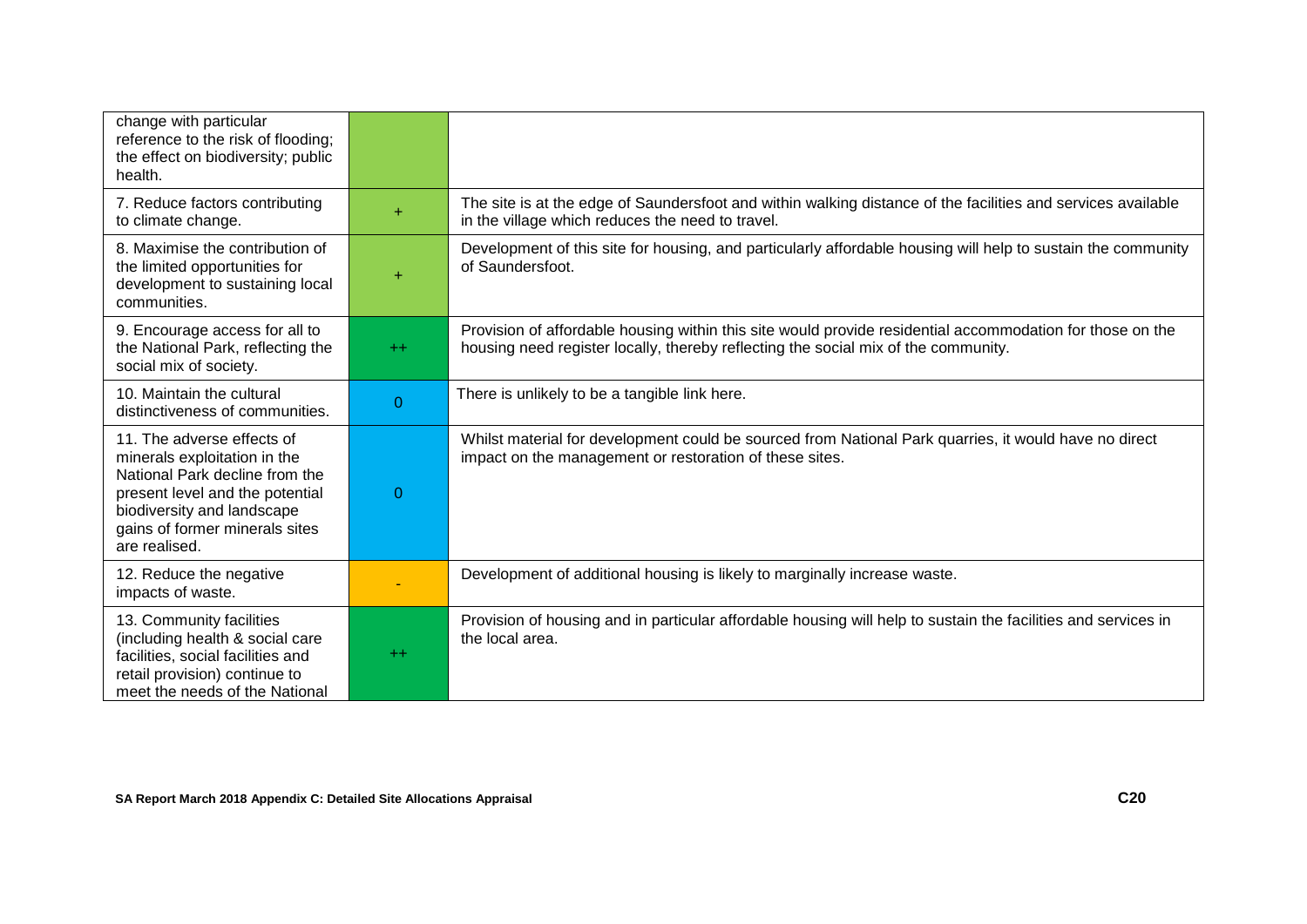| Park population                                                                                              |   |                                                                                                                                                                                                                                                                                |
|--------------------------------------------------------------------------------------------------------------|---|--------------------------------------------------------------------------------------------------------------------------------------------------------------------------------------------------------------------------------------------------------------------------------|
| 14. Maintain and enhance<br>biodiversity both within and<br>outside designated sites                         | ÷ | Policies in the Local Development Plan will help to ensure that any biodiversity within the site is protected<br>and where possible enhanced.                                                                                                                                  |
| 15. Promote sustainable use of,<br>and maintain and enhance the<br>quality of, inland and coastal<br>waters. |   | Adequate capacity is available in the sewerage system to cater for development of this site for housing.                                                                                                                                                                       |
| <b>Overall Sustainability</b><br><b>Appraisal</b>                                                            | ÷ | The site is located at the edge of an identified Centre with a range of facilities and services.<br>Development can be undertaken without harm to the National Park or its special qualities. The<br>provision of affordable housing will help to sustain the local community. |
| Is the site acceptable for<br>development after<br><b>Sustainability Appraisal?</b><br>(Yes/No)              |   | Yes:                                                                                                                                                                                                                                                                           |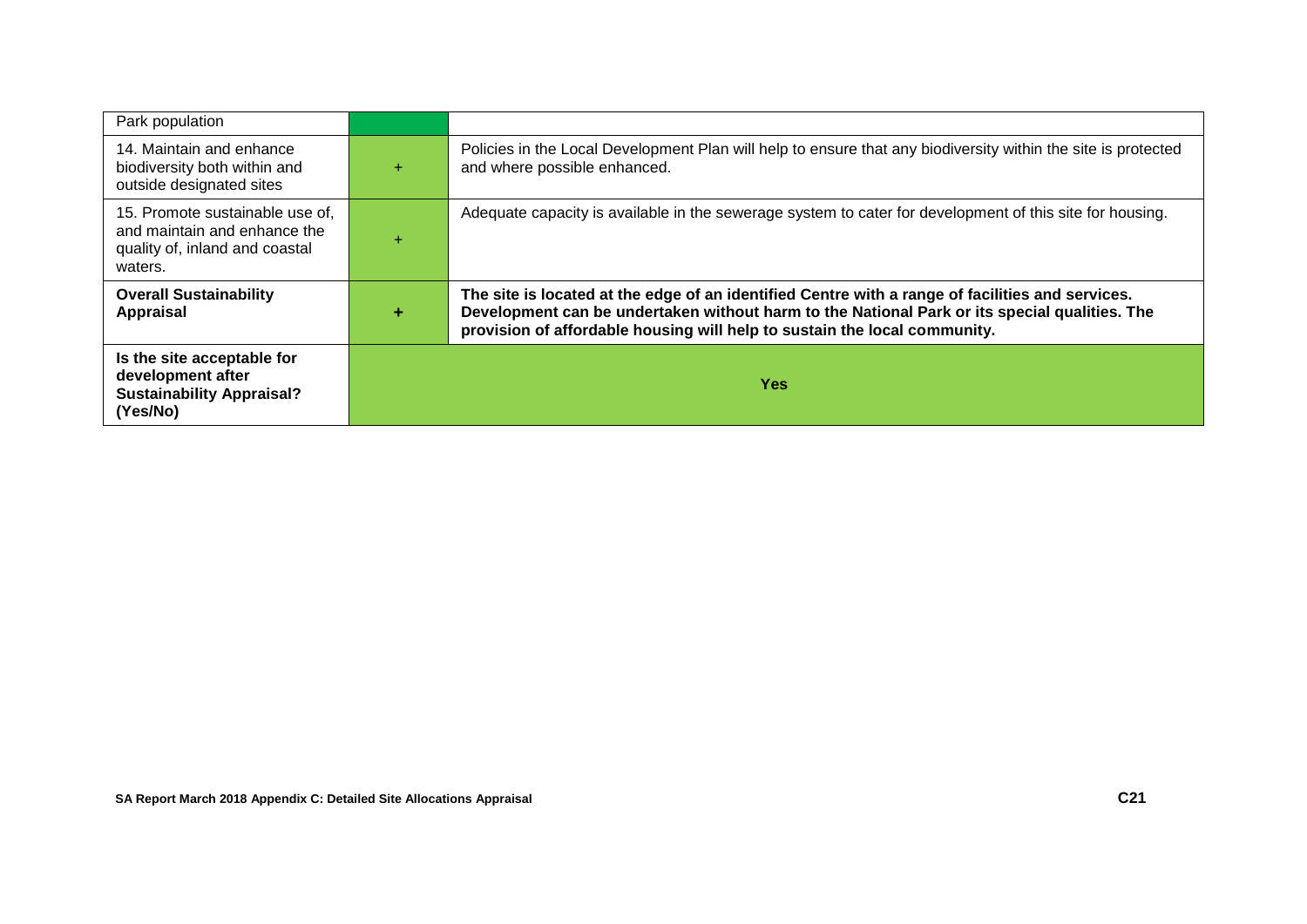| <b>HA7 West of Glasfryn Rd</b>                                                                                                                                                                                          |                |                                                                                                                                                                                                                                                                                                          |
|-------------------------------------------------------------------------------------------------------------------------------------------------------------------------------------------------------------------------|----------------|----------------------------------------------------------------------------------------------------------------------------------------------------------------------------------------------------------------------------------------------------------------------------------------------------------|
| <b>SA Objective</b>                                                                                                                                                                                                     | Sum-<br>mary   | <b>Commentary</b>                                                                                                                                                                                                                                                                                        |
| 1. Economically viable<br>agriculture and forestry sectors<br>that are contributing to<br>conserving and enhancing<br>landscape, biodiversity and<br>community well being.                                              | $\overline{0}$ | Not agricultural or forestry related development, could lead to short term gain from more lucrative land use<br>but long term loss of agricultural land.                                                                                                                                                 |
| 2. Locate developments so as<br>to minimise the demand for<br>travel, especially by private car.                                                                                                                        | $+$            | Site is located within the current Centre of St Davids.                                                                                                                                                                                                                                                  |
| 3. Conserve and enhance<br>landscapes, townscapes and<br>seascapes, and all their<br>components (including the built<br>environment and archaeology)<br>with reference to the special<br>qualities of the National Park | $\Omega$       | This site forms part of a current allocation for residential development within the Local Development Plan<br>(HA737). The landscape and visual impact of development has therefore already been considered and<br>deemed to be acceptable. There has been no change in circumstance to alter this view. |
| 4. Increase the number of<br>residents and visitors taking<br>part in physical forms of<br>recreation (especially walking<br>and cycling) and volunteering<br>opportunities.                                            |                | Site is located next to facilities that promote physical recreation such as the coast, playing fields and<br>coastal path.                                                                                                                                                                               |
| 5. Increase the number of<br>visitors using the National Park<br>outside the peak visitor season.                                                                                                                       | $\Omega$       | As an element of affordable housing is proposed, permanent residences will be provided as part of the<br>submission.                                                                                                                                                                                     |
| 6. Manage the effects of climate                                                                                                                                                                                        |                | Surface water run-off may increase although can be mitigated through the use of permeable surfaces,                                                                                                                                                                                                      |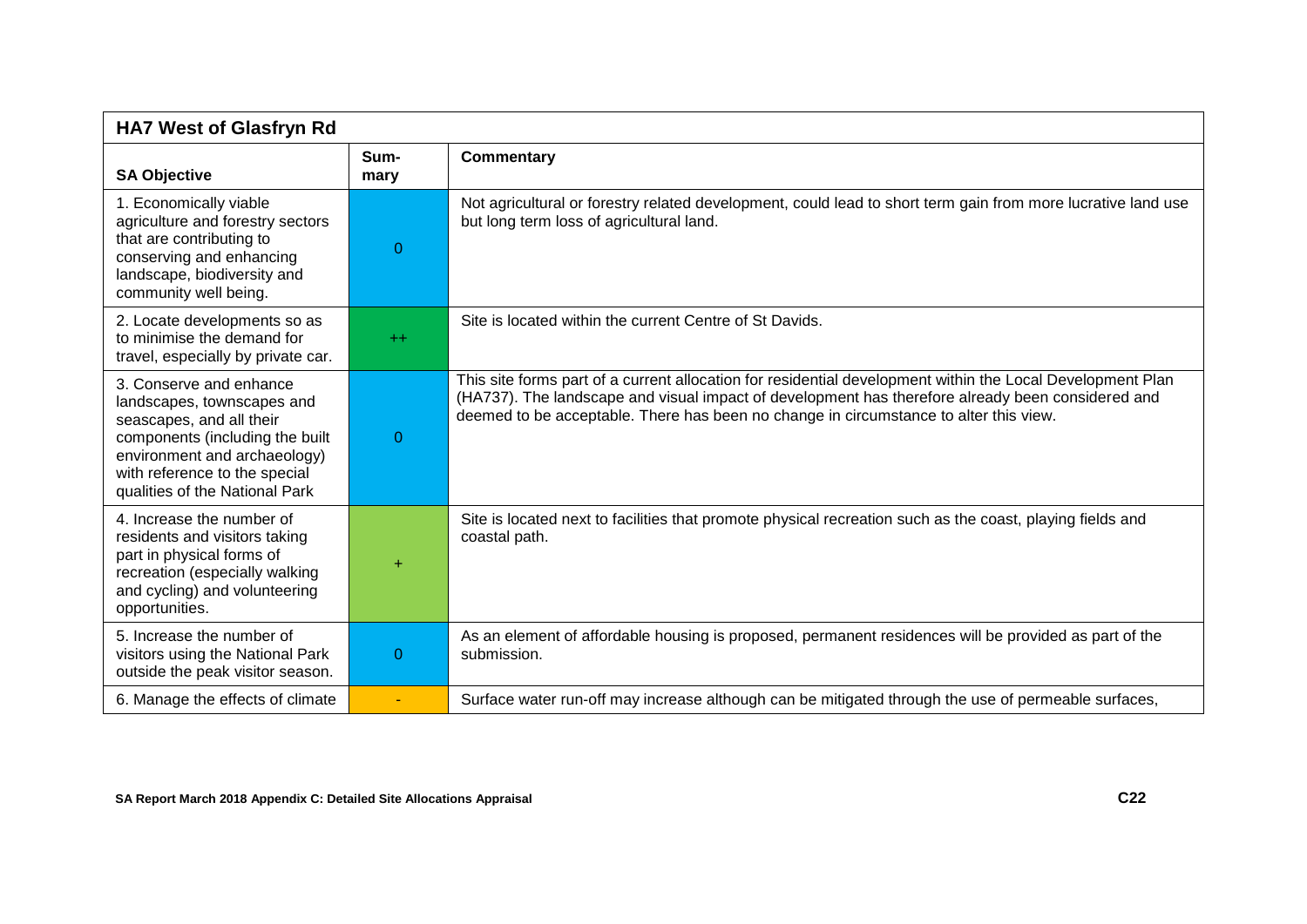| change with particular<br>reference to the risk of flooding;<br>the effect on biodiversity; public<br>health.                                                                                                    |                | rainwater harvesting and other Sustainable Urban Drainage Systems into the design.                                                                                         |
|------------------------------------------------------------------------------------------------------------------------------------------------------------------------------------------------------------------|----------------|----------------------------------------------------------------------------------------------------------------------------------------------------------------------------|
| 7. Reduce factors contributing<br>to climate change.                                                                                                                                                             |                | Conventional housing development is likely to contribute to factors to an extent.                                                                                          |
| 8. Maximise the contribution of<br>the limited opportunities for<br>development to sustaining local<br>communities.                                                                                              | $\ddot{}$      | Development proposes housing with an element of affordable housing which will provide permanent<br>residences in the community.                                            |
| 9. Encourage access for all to<br>the National Park, reflecting the<br>social mix of society.                                                                                                                    | $\ddot{}$      | Development proposes housing with an element of affordable housing which will provide permanent<br>residences in the community for those who cannot afford market housing. |
| 10. Maintain the cultural<br>distinctiveness of communities.                                                                                                                                                     | $\ddot{}$      | Development proposes housing with an element of affordable housing which will provide permanent<br>residences in the community for those who cannot afford market housing. |
| 11. The adverse effects of<br>minerals exploitation in the<br>National Park decline from the<br>present level and the potential<br>biodiversity and landscape<br>gains of former minerals sites<br>are realised. | $\overline{0}$ | Whilst material for development could be sourced from National Park quarries, it would have no direct<br>impact on the management or restoration of these sites.           |
| 12. Reduce the negative<br>impacts of waste.                                                                                                                                                                     | $\Omega$       | Waste treatment/storage forms a material planning consideration during the construction and end use of<br>the site.                                                        |
| 13. Community facilities<br>(including health & social care                                                                                                                                                      | ÷              | Housing development would help to support existing community facilities in the area.                                                                                       |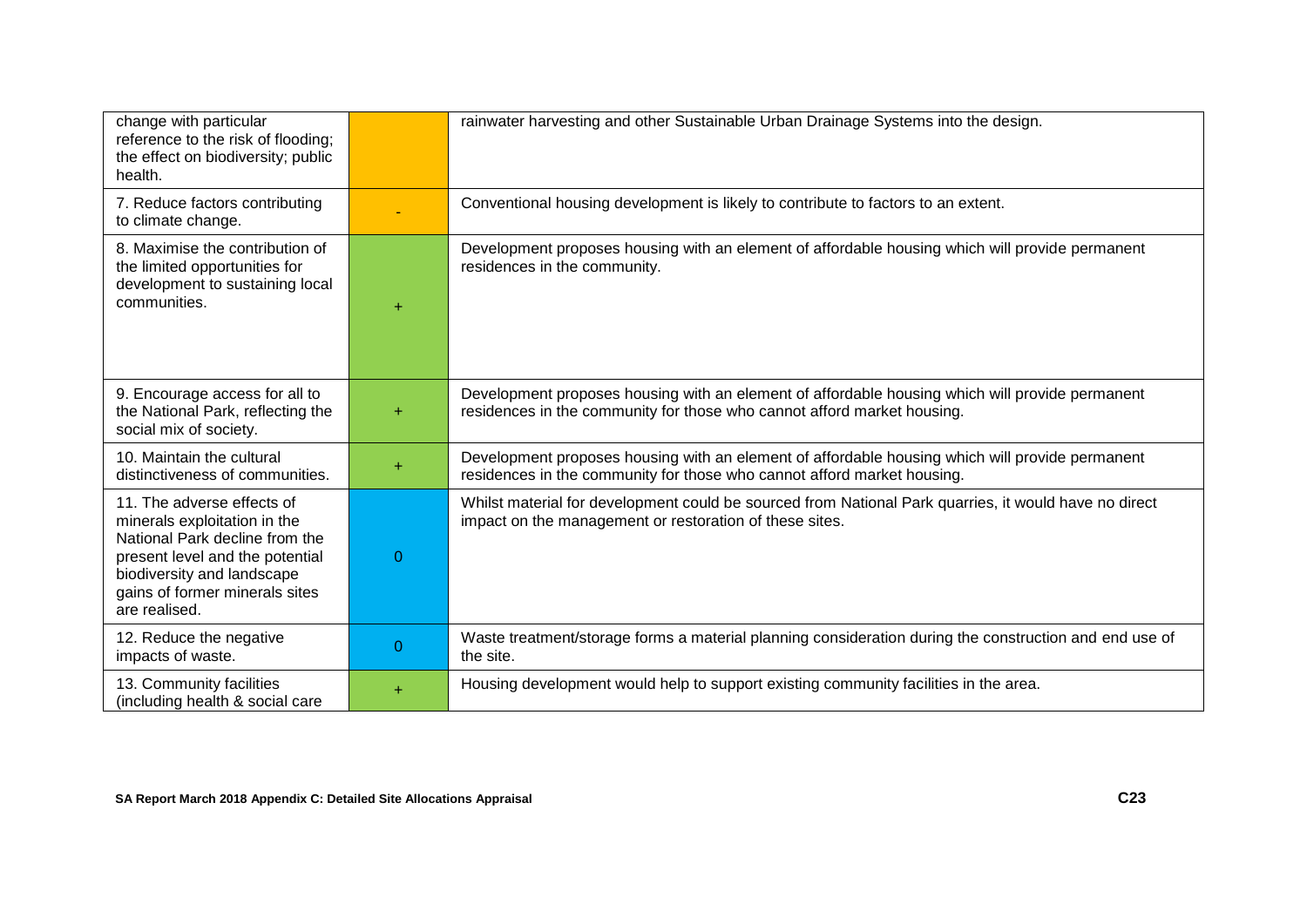| facilities, social facilities and<br>retail provision) continue to<br>meet the needs of the National<br>Park population |          |                                                                                                                                                                                                |
|-------------------------------------------------------------------------------------------------------------------------|----------|------------------------------------------------------------------------------------------------------------------------------------------------------------------------------------------------|
| 14. Maintain and enhance<br>biodiversity both within and<br>outside designated sites                                    | $+/-$    | Any biodiversity impacts would be mitigated and where possible enhanced.                                                                                                                       |
| 15. Promote sustainable use of.<br>and maintain and enhance the<br>quality of, inland and coastal<br>waters.            | $\Omega$ | Drainage and sewage capacity form material planning consideration to prevent unacceptable adverse<br>impacts                                                                                   |
| <b>Overall Sustainability</b><br>Appraisal                                                                              | ÷        | The site is located within St Davids and forms the majority of an existing housing allocation within<br>the current Local Development Plan. It results in mainly positive and neutral impacts. |
| Is the site acceptable for<br>development after<br><b>Sustainability Appraisal?</b><br>(Yes/No)                         |          | Yes                                                                                                                                                                                            |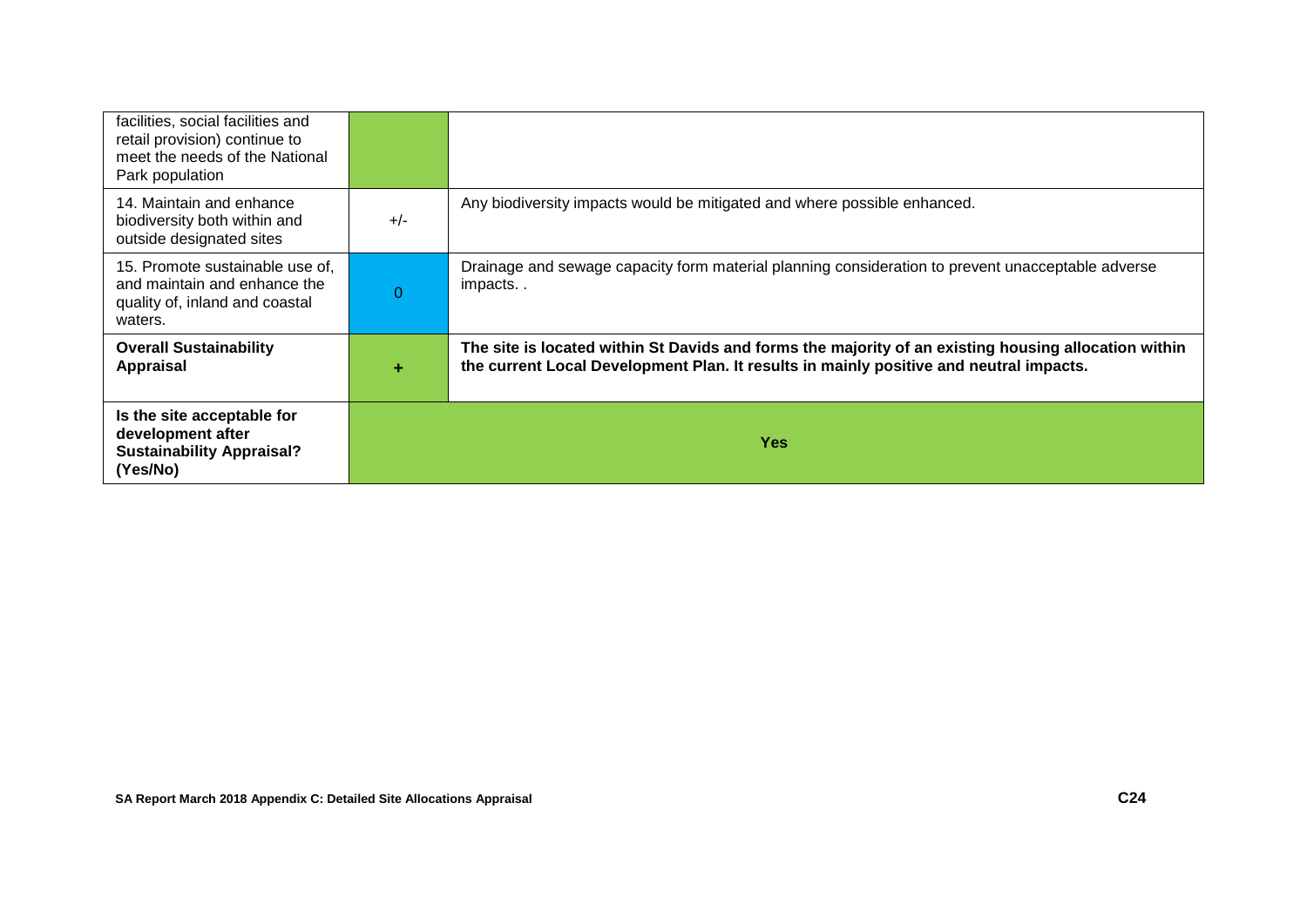| <b>HA8 South of Driftwood Close</b>                                                                                                                                                                                     |              |                                                                                                                                                                                                                                                                 |
|-------------------------------------------------------------------------------------------------------------------------------------------------------------------------------------------------------------------------|--------------|-----------------------------------------------------------------------------------------------------------------------------------------------------------------------------------------------------------------------------------------------------------------|
| <b>SA Objective</b>                                                                                                                                                                                                     | Sum-<br>mary | <b>Commentary</b>                                                                                                                                                                                                                                               |
| 1. Economically viable<br>agriculture and forestry sectors<br>that are contributing to<br>conserving and enhancing<br>landscape, biodiversity and<br>community well being.                                              | $0/-$        | This is a greenfield site but not high-grade agricultural land. The site is small and sloping and so its<br>development is unlikely to impact on this criterion.                                                                                                |
| 2. Locate developments so as<br>to minimise the demand for<br>travel, especially by private car.                                                                                                                        | $++$         | The site is within the Centre of Broad Haven where there is a range of services and facilities available<br>within walking distance. Public transport is also available.                                                                                        |
| 3. Conserve and enhance<br>landscapes, townscapes and<br>seascapes, and all their<br>components (including the built<br>environment and archaeology)<br>with reference to the special<br>qualities of the National Park | ÷            | The site is small and deliberately kept below the skyline to minimise the visual impact of development. It<br>does not impact on the local landscape nor the village of Broad Haven and therefore would not harm the<br>special qualities of the National Park. |
| 4. Increase the number of<br>residents and visitors taking<br>part in physical forms of<br>recreation (especially walking<br>and cycling) and volunteering<br>opportunities.                                            |              | The site is within the Centre of Broad Haven and within walking distance of a range a facilities and<br>services. It is also close to a large beach and the Coast Path. There are a number of public footpaths in<br>and around Broad Haven.                    |
| 5. Increase the number of<br>visitors using the National Park<br>outside the peak visitor season.                                                                                                                       | $\Omega$     | Development of the site for housing would not relate to this criterion.                                                                                                                                                                                         |
| 6. Manage the effects of climate                                                                                                                                                                                        | ÷.           | The site is not at risk from flooding. Controlling surface water run-off will mitigate the impact of developing                                                                                                                                                 |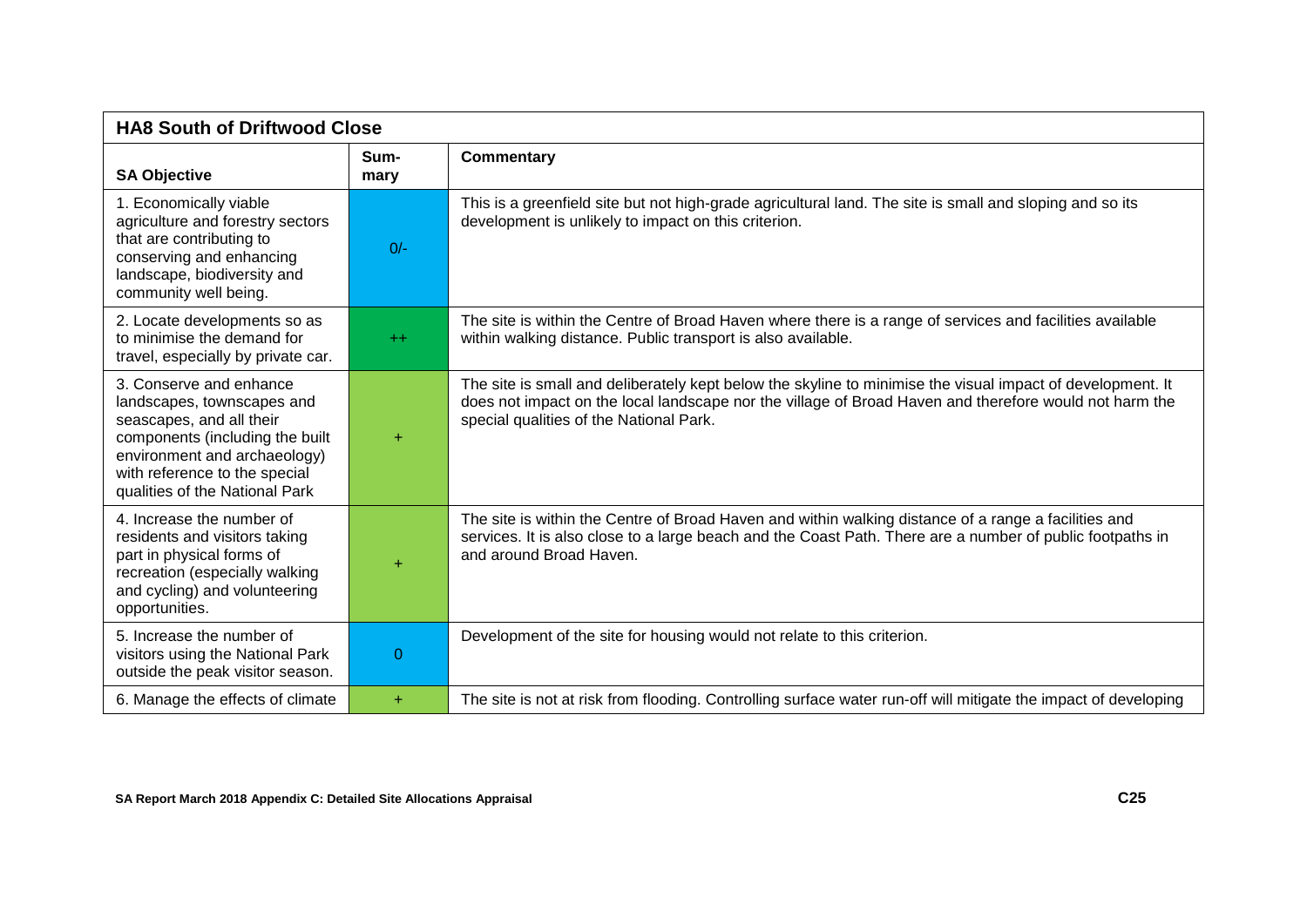| change with particular<br>reference to the risk of flooding;<br>the effect on biodiversity; public<br>health.                                                                                                    |           | this greenfield site. Other policies within the Local Development Plan will seek to protect and if possible<br>enhance biodiversity within the site.                                                                         |
|------------------------------------------------------------------------------------------------------------------------------------------------------------------------------------------------------------------|-----------|------------------------------------------------------------------------------------------------------------------------------------------------------------------------------------------------------------------------------|
| 7. Reduce factors contributing<br>to climate change.                                                                                                                                                             |           | Housebuilding generally may have a small overall impact on climate change.                                                                                                                                                   |
| 8. Maximise the contribution of<br>the limited opportunities for<br>development to sustaining local<br>communities.                                                                                              | $\ddot{}$ | Provision of affordable housing in the site would maximise the opportunity for sustaining the village and its<br>facilities.                                                                                                 |
| 9. Encourage access for all to<br>the National Park, reflecting the<br>social mix of society.                                                                                                                    | ÷         | Provision of affordable housing in the site would maximise the opportunity retaining a social mix of society<br>within this area.                                                                                            |
| 10. Maintain the cultural<br>distinctiveness of communities.                                                                                                                                                     | ÷         | Policies within the Local Development Plan will help to ensure that the design of any development at this<br>site is in keeping with the local area.                                                                         |
| 11. The adverse effects of<br>minerals exploitation in the<br>National Park decline from the<br>present level and the potential<br>biodiversity and landscape<br>gains of former minerals sites<br>are realised. | $\Omega$  | Whilst material for development could be sourced from National Park quarries, it would have no direct<br>impact on the management or restoration of these sites.                                                             |
| 12. Reduce the negative<br>impacts of waste.                                                                                                                                                                     |           | Development of housing is likely to marginally increase waste.                                                                                                                                                               |
| 13. Community facilities<br>(including health & social care<br>facilities, social facilities and<br>retail provision) continue to<br>meet the needs of the National                                              | ÷         | The development of housing does not contribute towards provision of community facilities but occupation<br>of the houses (particular affordable housing) will help to sustain the facilities and services available locally. |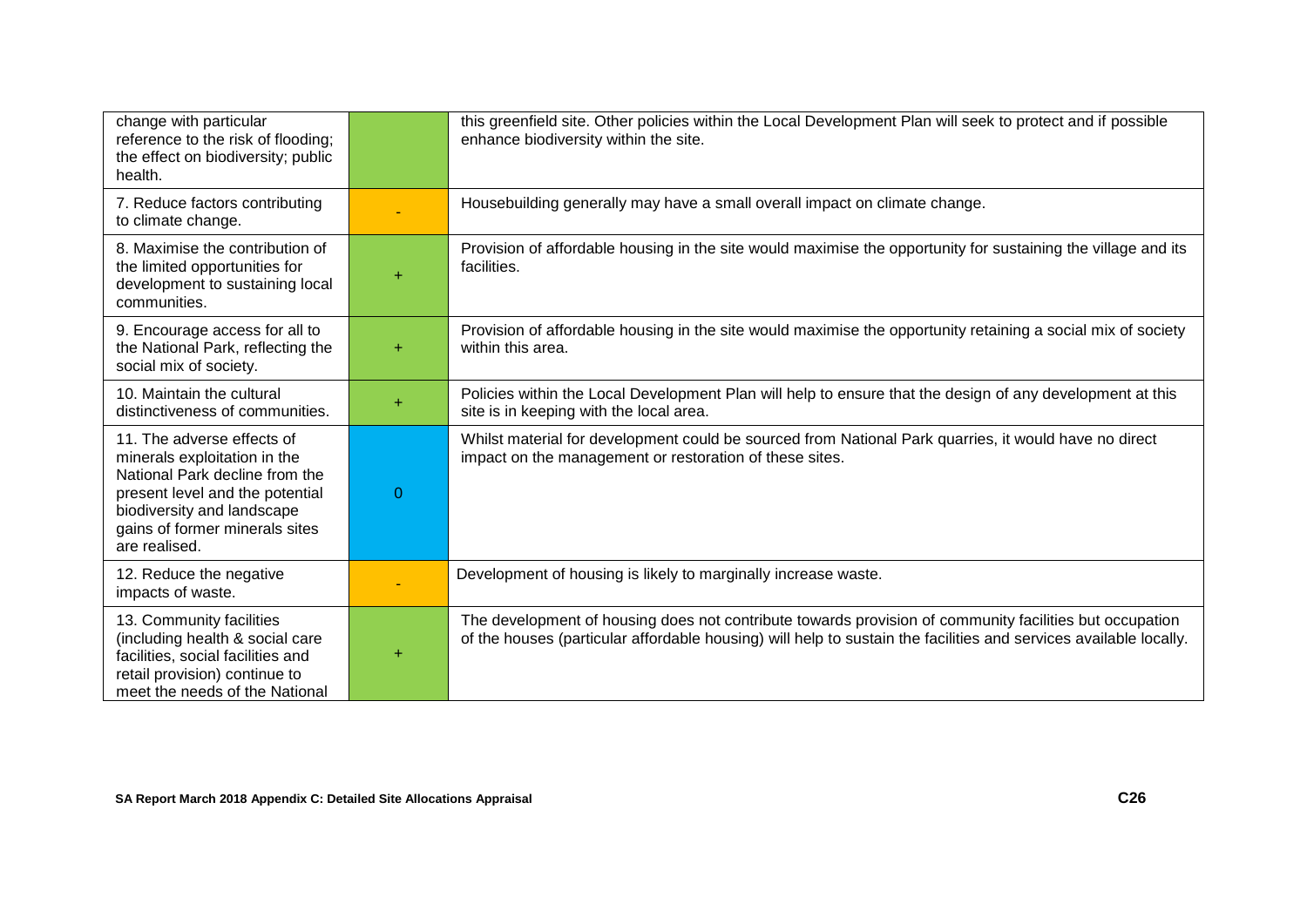| Park population                                                                                              |    |                                                                                                                                               |
|--------------------------------------------------------------------------------------------------------------|----|-----------------------------------------------------------------------------------------------------------------------------------------------|
| 14. Maintain and enhance<br>biodiversity both within and<br>outside designated sites                         | ÷. | Policies within the Local Development Plan will help to ensure that biodiversity is protected and where<br>possible enhanced within the site. |
| 15. Promote sustainable use of,<br>and maintain and enhance the<br>quality of, inland and coastal<br>waters. | ÷  | Capacity for foul drainage from this site within the public sewer has been confirmed.                                                         |
| <b>Overall Sustainability</b><br>Appraisal                                                                   |    | Development of a small greenfield site within the Centre of Broad Haven and close to a range of<br>facilities and services.                   |
| Is the site acceptable for<br>development after<br><b>Sustainability Appraisal?</b><br>(Yes/No)              |    | <b>Yes</b>                                                                                                                                    |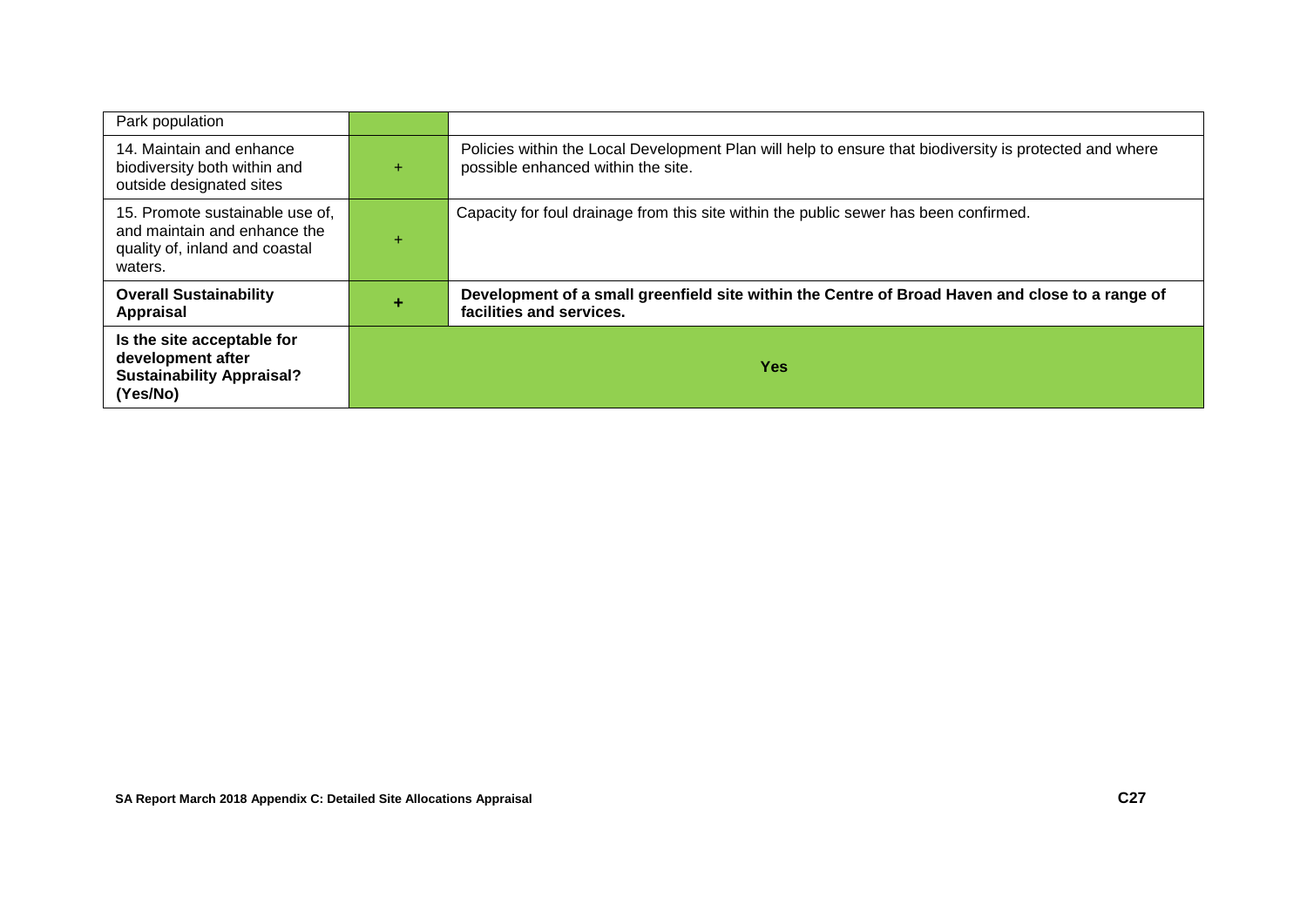| <b>HA9 North East &amp; South East of Marine Rd</b>                                                                                                                                                                     |                |                                                                                                                                                                         |
|-------------------------------------------------------------------------------------------------------------------------------------------------------------------------------------------------------------------------|----------------|-------------------------------------------------------------------------------------------------------------------------------------------------------------------------|
| <b>SA Objective</b>                                                                                                                                                                                                     | Sum-<br>mary   | <b>Commentary</b>                                                                                                                                                       |
| 1. Economically viable<br>agriculture and forestry sectors<br>that are contributing to<br>conserving and enhancing<br>landscape, biodiversity and<br>community well being.                                              | $\overline{0}$ | There is unlikely to be a tangible link here.                                                                                                                           |
| 2. Locate developments so as<br>to minimise the demand for<br>travel, especially by private car.                                                                                                                        | $++$           | The site is at the edge of Broad Haven and within easy walking distance of the wide range of facilities and<br>services available in the village.                       |
| 3. Conserve and enhance<br>landscapes, townscapes and<br>seascapes, and all their<br>components (including the built<br>environment and archaeology)<br>with reference to the special<br>qualities of the National Park | $++$           | The site is well contained by natural features and topography. It has been identified in the current Local<br>Development Plan as land suitable for future development. |
| 4. Increase the number of<br>residents and visitors taking<br>part in physical forms of<br>recreation (especially walking<br>and cycling) and volunteering<br>opportunities.                                            | ÷              | The site is in Broad Haven and within easy walking and cycling distance of the beach and Coast Path.                                                                    |
| 5. Increase the number of<br>visitors using the National Park<br>outside the peak visitor season.                                                                                                                       | $\Omega$       | There is unlikely to be a tangible link here.                                                                                                                           |
| 6. Manage the effects of climate                                                                                                                                                                                        | $\sim$         | Works will be required to the Sewage Treatment Works to provide capacity for the development of this                                                                    |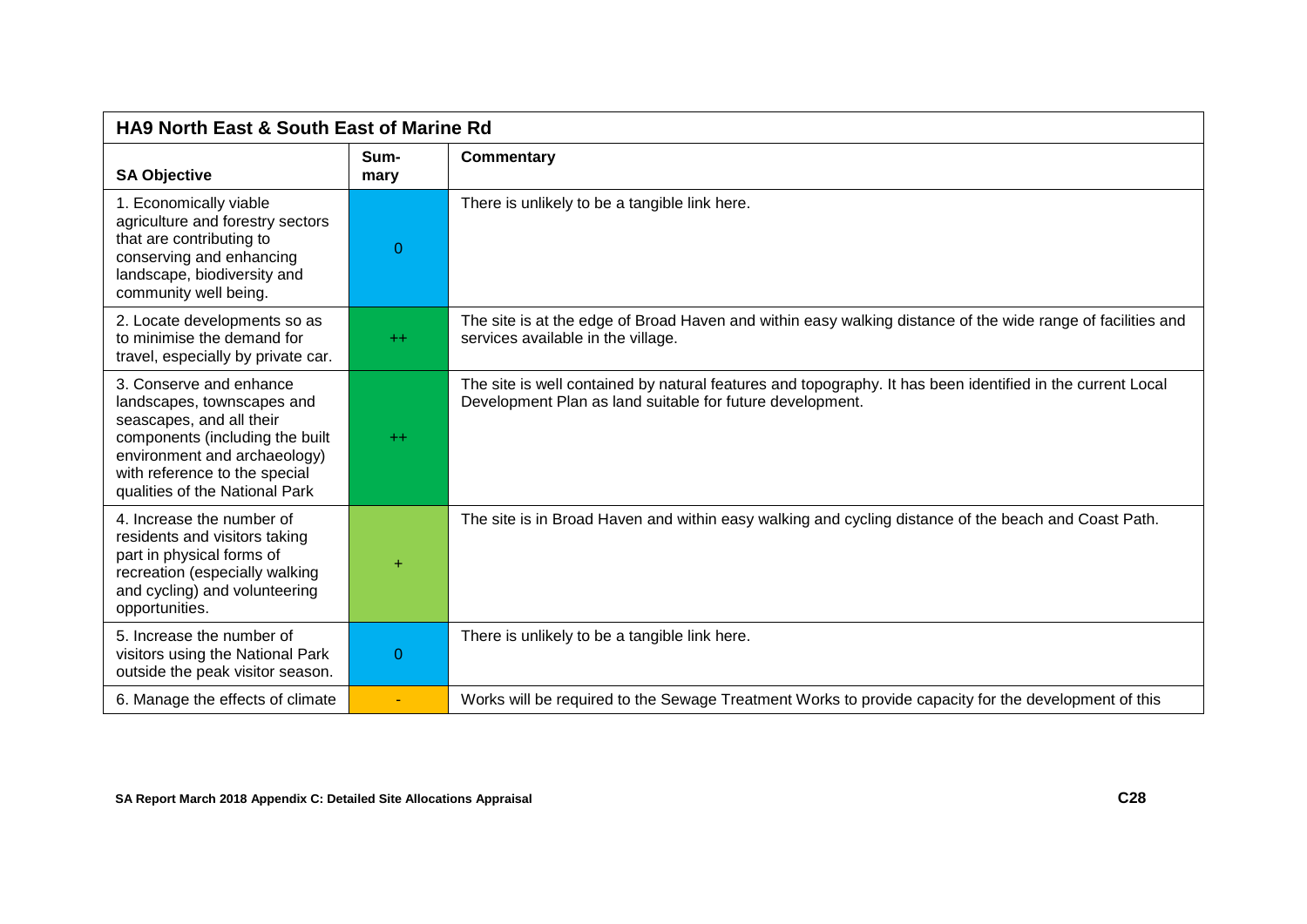| change with particular<br>reference to the risk of flooding;<br>the effect on biodiversity; public<br>health.                                                                                                    |           | site. The land is not in a flood zone.                                                                                                                                                          |
|------------------------------------------------------------------------------------------------------------------------------------------------------------------------------------------------------------------|-----------|-------------------------------------------------------------------------------------------------------------------------------------------------------------------------------------------------|
| 7. Reduce factors contributing<br>to climate change.                                                                                                                                                             | $\ddot{}$ | The site is in Broad Haven and in easy walking distance of the range of services and facilities available,<br>reducing the need to travel.                                                      |
| 8. Maximise the contribution of<br>the limited opportunities for<br>development to sustaining local<br>communities.                                                                                              | $\ddot{}$ | Development of this site for housing, and particularly affordable housing will help to sustain the community<br>of Broad Haven.                                                                 |
| 9. Encourage access for all to<br>the National Park, reflecting the<br>social mix of society.                                                                                                                    | $++$      | Provision of affordable housing within this site would provide residential accommodation for those on the<br>housing need register locally, thereby reflecting the social mix of the community. |
| 10. Maintain the cultural<br>distinctiveness of communities.                                                                                                                                                     | $\theta$  | There is unlikely to be a tangible link here.                                                                                                                                                   |
| 11. The adverse effects of<br>minerals exploitation in the<br>National Park decline from the<br>present level and the potential<br>biodiversity and landscape<br>gains of former minerals sites<br>are realised. | $\theta$  | Whilst material for development could be sourced from National Park quarries, it would have no direct<br>impact on the management or restoration of these sites.                                |
| 12. Reduce the negative<br>impacts of waste.                                                                                                                                                                     |           | Development of additional housing is likely to marginally increase waste.                                                                                                                       |
| 13. Community facilities<br>(including health & social care<br>facilities, social facilities and<br>retail provision) continue to                                                                                | $++$      | Provision of housing and in particular affordable housing will help to sustain the facilities and services in<br>the local area.                                                                |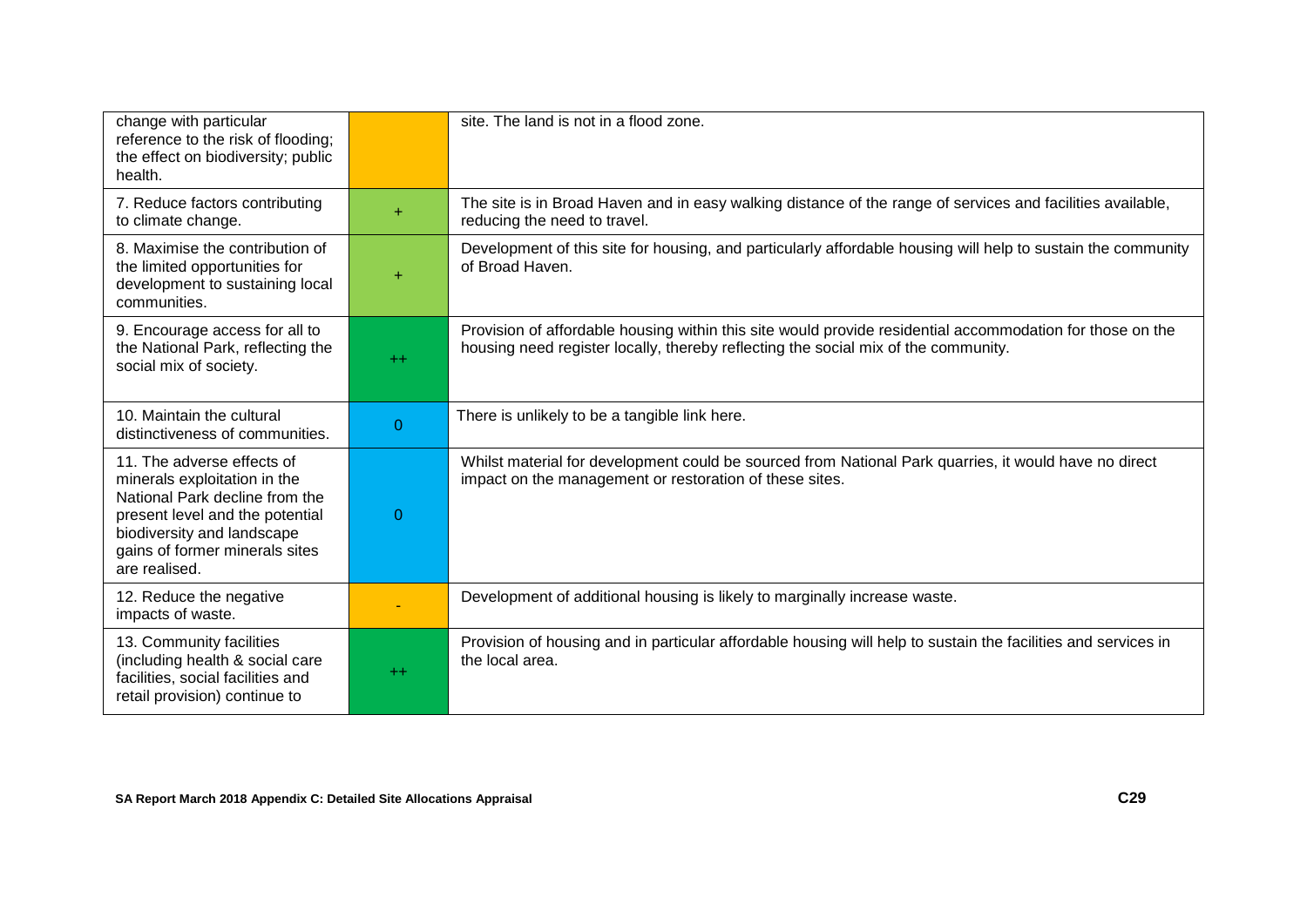| meet the needs of the National<br>Park population                                                            |       |                                                                                                                                                                                                                                      |
|--------------------------------------------------------------------------------------------------------------|-------|--------------------------------------------------------------------------------------------------------------------------------------------------------------------------------------------------------------------------------------|
| 14. Maintain and enhance<br>biodiversity both within and<br>outside designated sites                         | $\pm$ | Policies in the Local Development Plan will help to ensure that any biodiversity within the site is protected<br>and where possible enhanced.                                                                                        |
| 15. Promote sustainable use of,<br>and maintain and enhance the<br>quality of, inland and coastal<br>waters. |       | Upgrading of the sewage treatment works will be required to cater for the development of this site.                                                                                                                                  |
| <b>Overall Sustainability</b><br>Appraisal                                                                   |       | The site is sustainably located and provision of housing here will help to sustain the local<br>community and facilities and services. The site is well-contained visually. Works to the sewage<br>treatment works will be required. |
| Is the site acceptable for<br>development after<br><b>Sustainability Appraisal?</b><br>(Yes/No)              |       | <b>Yes</b>                                                                                                                                                                                                                           |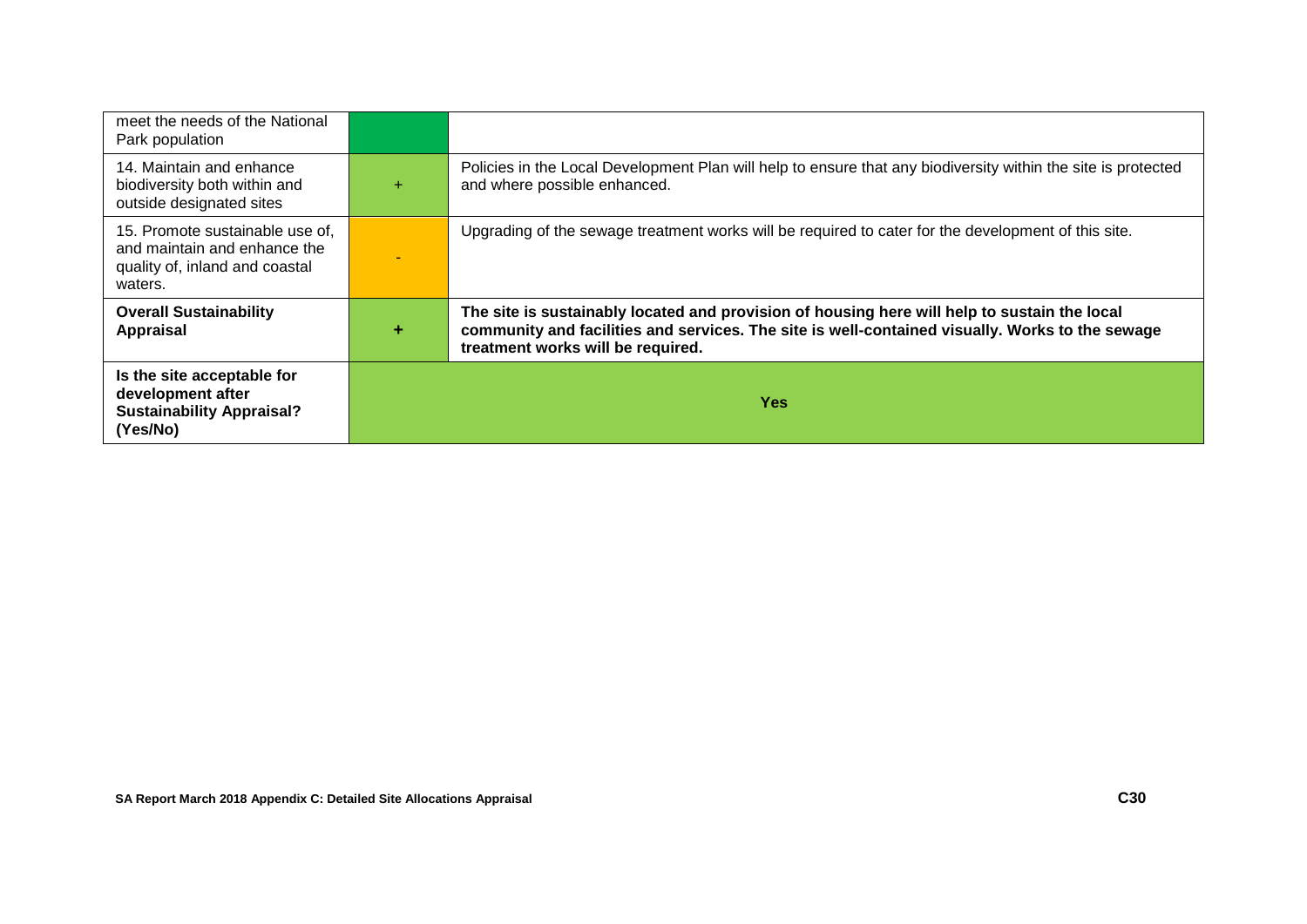| <b>HA10 Opposite Bush Terrace</b>                                                                                                                                                                                       |              |                                                                                                                                                                                               |
|-------------------------------------------------------------------------------------------------------------------------------------------------------------------------------------------------------------------------|--------------|-----------------------------------------------------------------------------------------------------------------------------------------------------------------------------------------------|
| <b>SA Objective</b>                                                                                                                                                                                                     | Sum-<br>mary | <b>Commentary</b>                                                                                                                                                                             |
| 1. Economically viable<br>agriculture and forestry sectors<br>that are contributing to<br>conserving and enhancing<br>landscape, biodiversity and<br>community well being.                                              | 0            | There is no tangible link here. The land is not high grade agricultural land.                                                                                                                 |
| 2. Locate developments so as<br>to minimise the demand for<br>travel, especially by private car.                                                                                                                        | $+$          | The site is within the Centre of Jameston which has a limited range of facilities and services. The site is<br>adjacent to a frequent bus service linking to Pembroke Dock, Tenby and beyond. |
| 3. Conserve and enhance<br>landscapes, townscapes and<br>seascapes, and all their<br>components (including the built<br>environment and archaeology)<br>with reference to the special<br>qualities of the National Park | $++$         | The site is well-contained within local and distant views.                                                                                                                                    |
| 4. Increase the number of<br>residents and visitors taking<br>part in physical forms of<br>recreation (especially walking<br>and cycling) and volunteering<br>opportunities.                                            | 0            | There is unlikely to be a tangible link here.                                                                                                                                                 |
| 5. Increase the number of<br>visitors using the National Park<br>outside the peak visitor season.                                                                                                                       | 0            | There is unlikely to be a tangible link here.                                                                                                                                                 |
| 6. Manage the effects of climate                                                                                                                                                                                        | ÷            | The site is not within a flood zone. There is adequate drainage and sewage capacity in the public                                                                                             |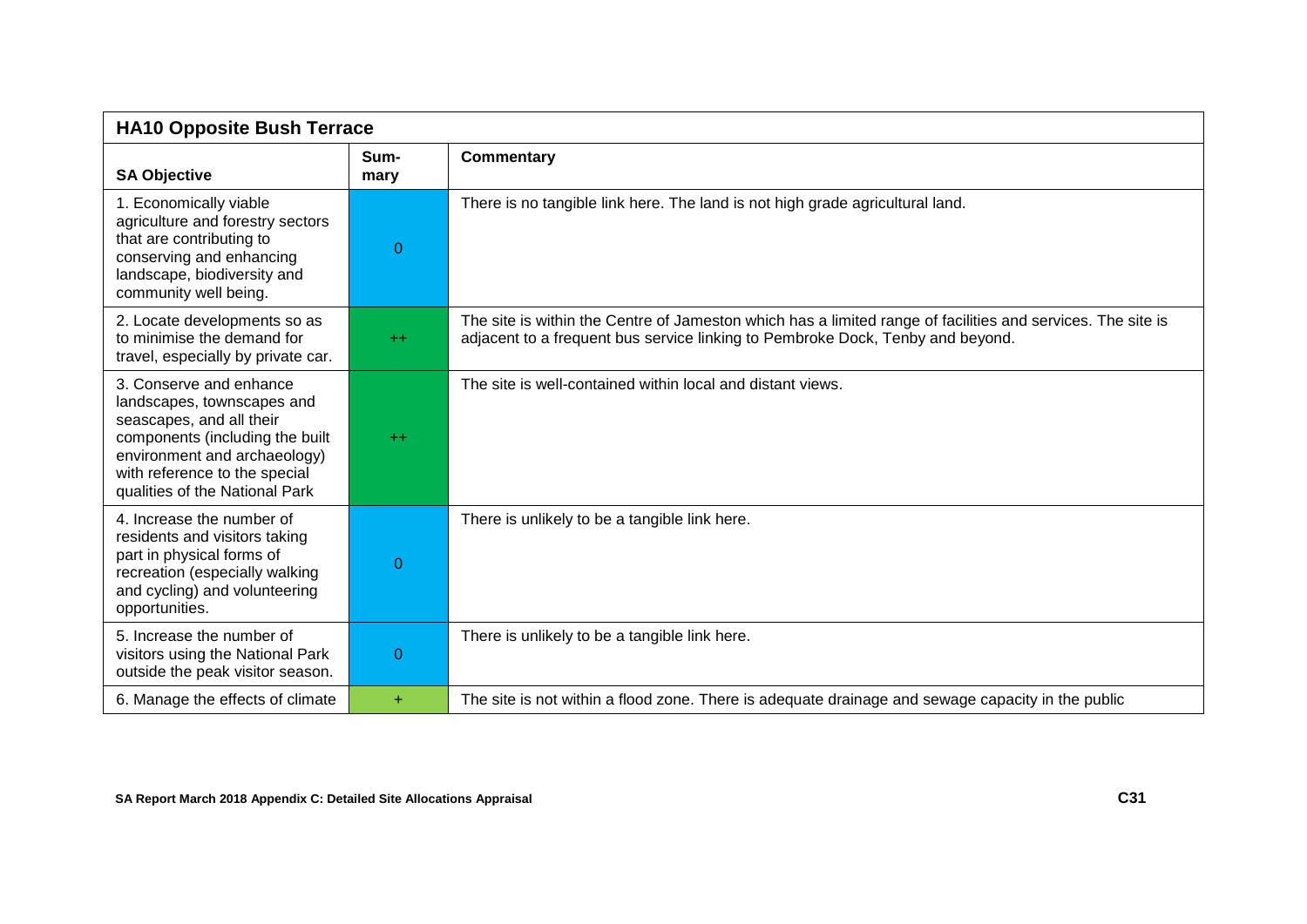| change with particular<br>reference to the risk of flooding;<br>the effect on biodiversity; public<br>health.                                                                                                    |          | sewerage system to accommodate development of the site.                                                                                                                                                                                                                                                                    |
|------------------------------------------------------------------------------------------------------------------------------------------------------------------------------------------------------------------|----------|----------------------------------------------------------------------------------------------------------------------------------------------------------------------------------------------------------------------------------------------------------------------------------------------------------------------------|
| 7. Reduce factors contributing<br>to climate change.                                                                                                                                                             |          | The site is within the Centre of Jameston which has a limited range of facilities and services. The site is<br>adjacent to a frequent bus service linking to Pembroke Dock, Tenby and beyond.                                                                                                                              |
| 8. Maximise the contribution of<br>the limited opportunities for<br>development to sustaining local<br>communities.                                                                                              | $++$     | Delivery of housing, particularly affordable housing at this site will help to sustain local facilities and<br>services.                                                                                                                                                                                                   |
| 9. Encourage access for all to<br>the National Park, reflecting the<br>social mix of society.                                                                                                                    | $+$      | Provision of affordable housing within this site would provide residential accommodation for those on the<br>housing need register locally, thereby reflecting the social mix of the community.                                                                                                                            |
| 10. Maintain the cultural<br>distinctiveness of communities.                                                                                                                                                     | ÷        | The site is well contained within the landscape. Policies in the Local Development Plan will ensure that the<br>design and layout are compatible with the character of Jameston. Provision of affordable housing within<br>the site will provide opportunities for those with a link to the area to remain in the village. |
| 11. The adverse effects of<br>minerals exploitation in the<br>National Park decline from the<br>present level and the potential<br>biodiversity and landscape<br>gains of former minerals sites<br>are realised. | $\Omega$ | Whilst material for development could be sourced from National Park quarries, it would have no direct<br>impact on the management or restoration of these sites.                                                                                                                                                           |
| 12. Reduce the negative<br>impacts of waste.                                                                                                                                                                     |          | Housing development is likely to marginally increase the amount of waste produced.                                                                                                                                                                                                                                         |
| 13. Community facilities<br>(including health & social care<br>facilities, social facilities and<br>retail provision) continue to                                                                                |          | Development of the site for housing and particularly affordable housing will help to sustain local facilities<br>and services.                                                                                                                                                                                             |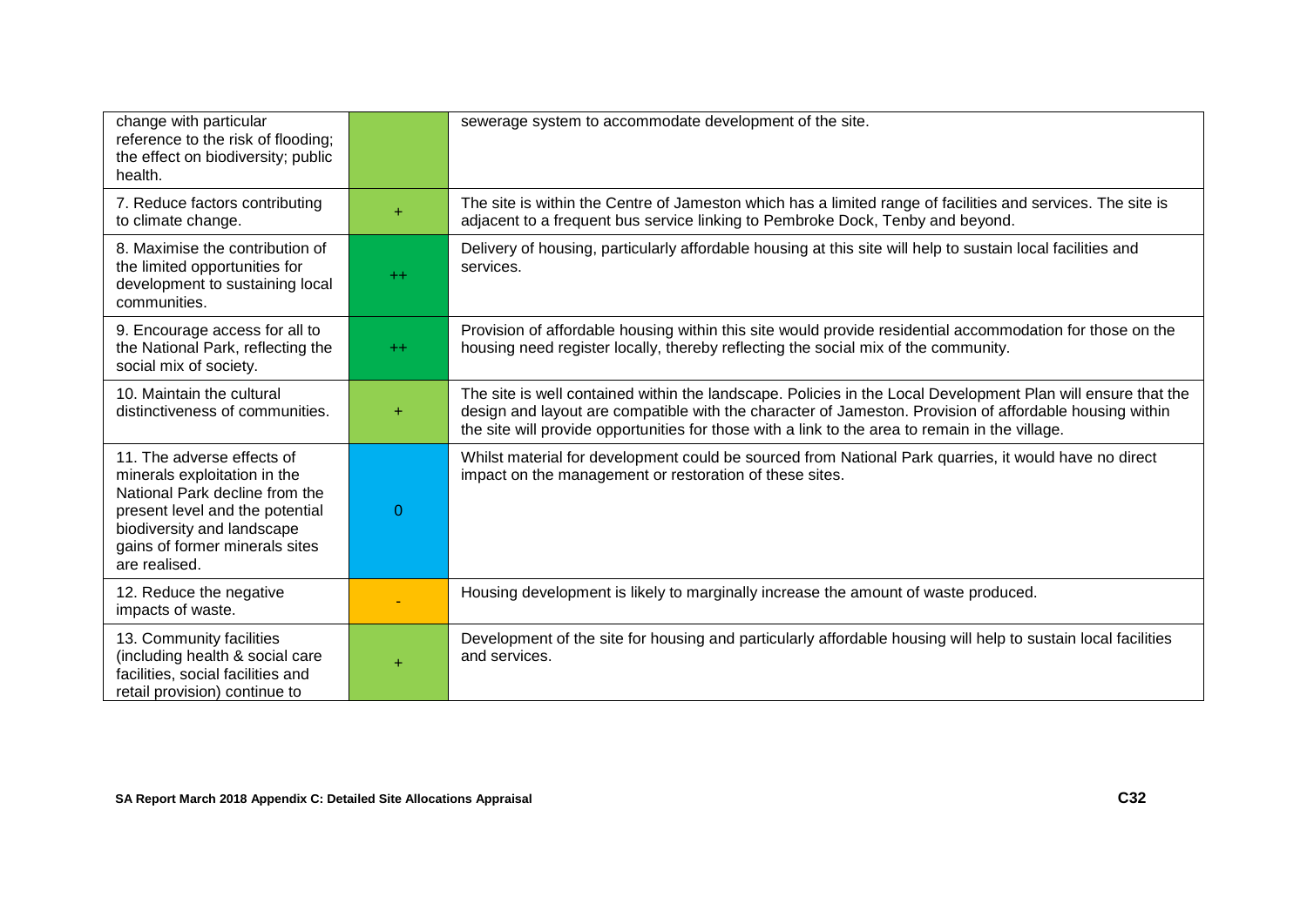| meet the needs of the National<br>Park population                                                            |          |                                                                                                                                                                                                      |
|--------------------------------------------------------------------------------------------------------------|----------|------------------------------------------------------------------------------------------------------------------------------------------------------------------------------------------------------|
| 14. Maintain and enhance<br>biodiversity both within and<br>outside designated sites                         | ÷        | Policies in the Local Development Plan will help to ensure that any biodiversity within the site is protected<br>and where possible enhanced.                                                        |
| 15. Promote sustainable use of,<br>and maintain and enhance the<br>quality of, inland and coastal<br>waters. | $\Omega$ | There is unlikely to be a tangible link here.                                                                                                                                                        |
| <b>Overall Sustainability</b><br>Appraisal                                                                   | $+ +$    | The site is within the Centre of Jameston and can be development without harming the National<br>Park. Provision of housing and particularly affordable housing will help to sustain this community. |
| Is the site acceptable for<br>development after<br><b>Sustainability Appraisal?</b><br>(Yes/No)              |          | <b>Yes</b>                                                                                                                                                                                           |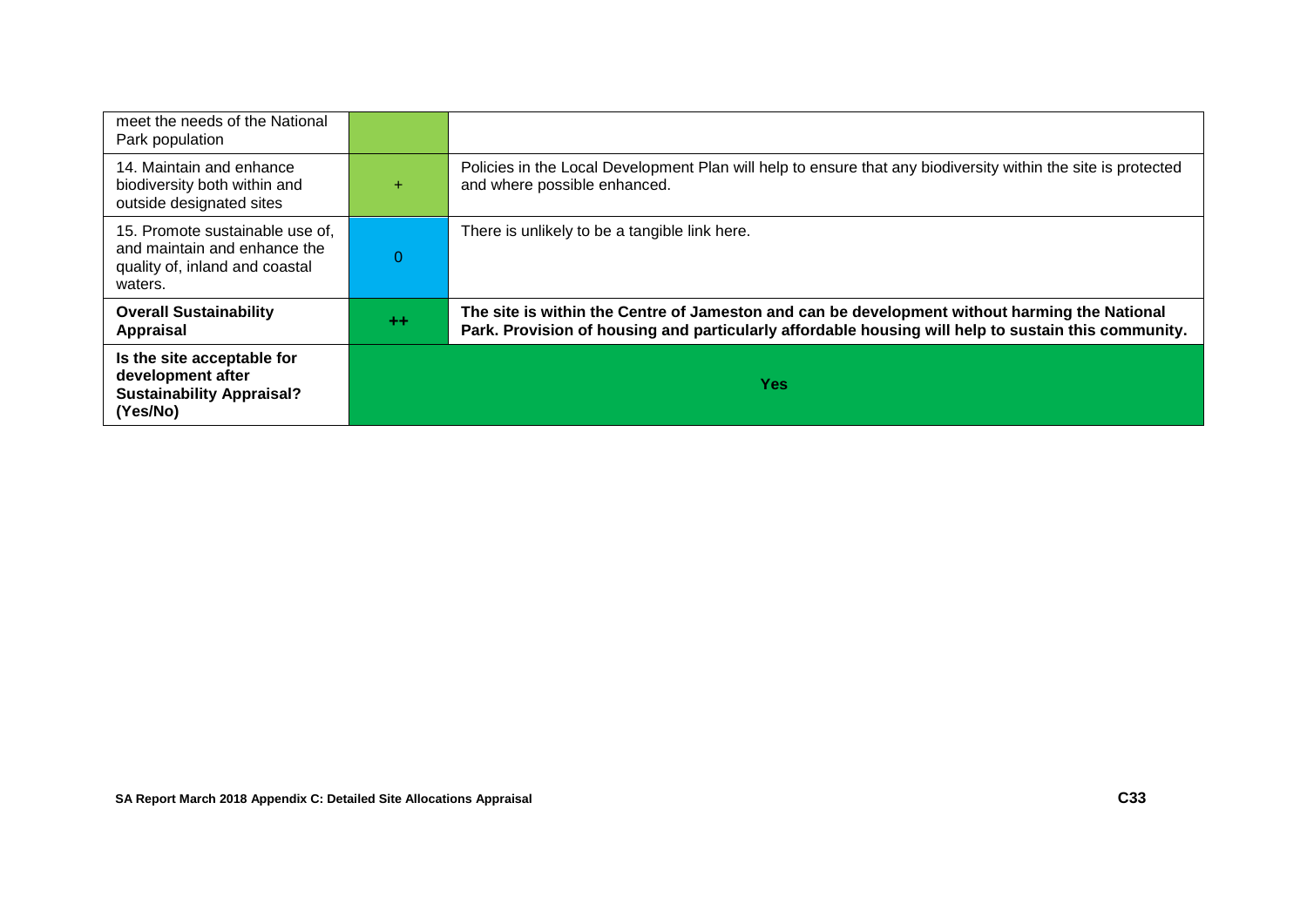| <b>HA11 West of the Green</b>                                                                                                                                                                                           |              |                                                                                                                                                                                                                                                                                                                                                                                                        |
|-------------------------------------------------------------------------------------------------------------------------------------------------------------------------------------------------------------------------|--------------|--------------------------------------------------------------------------------------------------------------------------------------------------------------------------------------------------------------------------------------------------------------------------------------------------------------------------------------------------------------------------------------------------------|
| <b>SA Objective</b>                                                                                                                                                                                                     | Sum-<br>mary | <b>Commentary</b>                                                                                                                                                                                                                                                                                                                                                                                      |
| 1. Economically viable<br>agriculture and forestry sectors<br>that are contributing to<br>conserving and enhancing<br>landscape, biodiversity and<br>community well being.                                              | $\Omega$     | There is unlikely to be a tangible link here.                                                                                                                                                                                                                                                                                                                                                          |
| 2. Locate developments so as<br>to minimise the demand for<br>travel, especially by private car.                                                                                                                        | $++$         | The site is at the edge of Lydstep and within easy walking distance of the facilities and services available.<br>Regular bus services are available.                                                                                                                                                                                                                                                   |
| 3. Conserve and enhance<br>landscapes, townscapes and<br>seascapes, and all their<br>components (including the built<br>environment and archaeology)<br>with reference to the special<br>qualities of the National Park | $^{++}$      | The site extends from the western edge of Lydstep on land which falls from the A4139 comprising the<br>northern site boundary. The existing mature hedgebank along the road edge and woodland to the south,<br>along with the topography help to limit the visual impact of this site, although visibility increases to the<br>west. Development of the eastern part of this site would be acceptable. |
| 4. Increase the number of<br>residents and visitors taking<br>part in physical forms of<br>recreation (especially walking<br>and cycling) and volunteering<br>opportunities.                                            | 0            | There is unlikely to be a tangible link here.                                                                                                                                                                                                                                                                                                                                                          |
| 5. Increase the number of<br>visitors using the National Park<br>outside the peak visitor season.                                                                                                                       | $\Omega$     | There is unlikely to be a tangible link here.                                                                                                                                                                                                                                                                                                                                                          |
| 6. Manage the effects of climate                                                                                                                                                                                        | ÷.           | There is adequate drainage capacity to cater for this development. The land is not in a flood zone.                                                                                                                                                                                                                                                                                                    |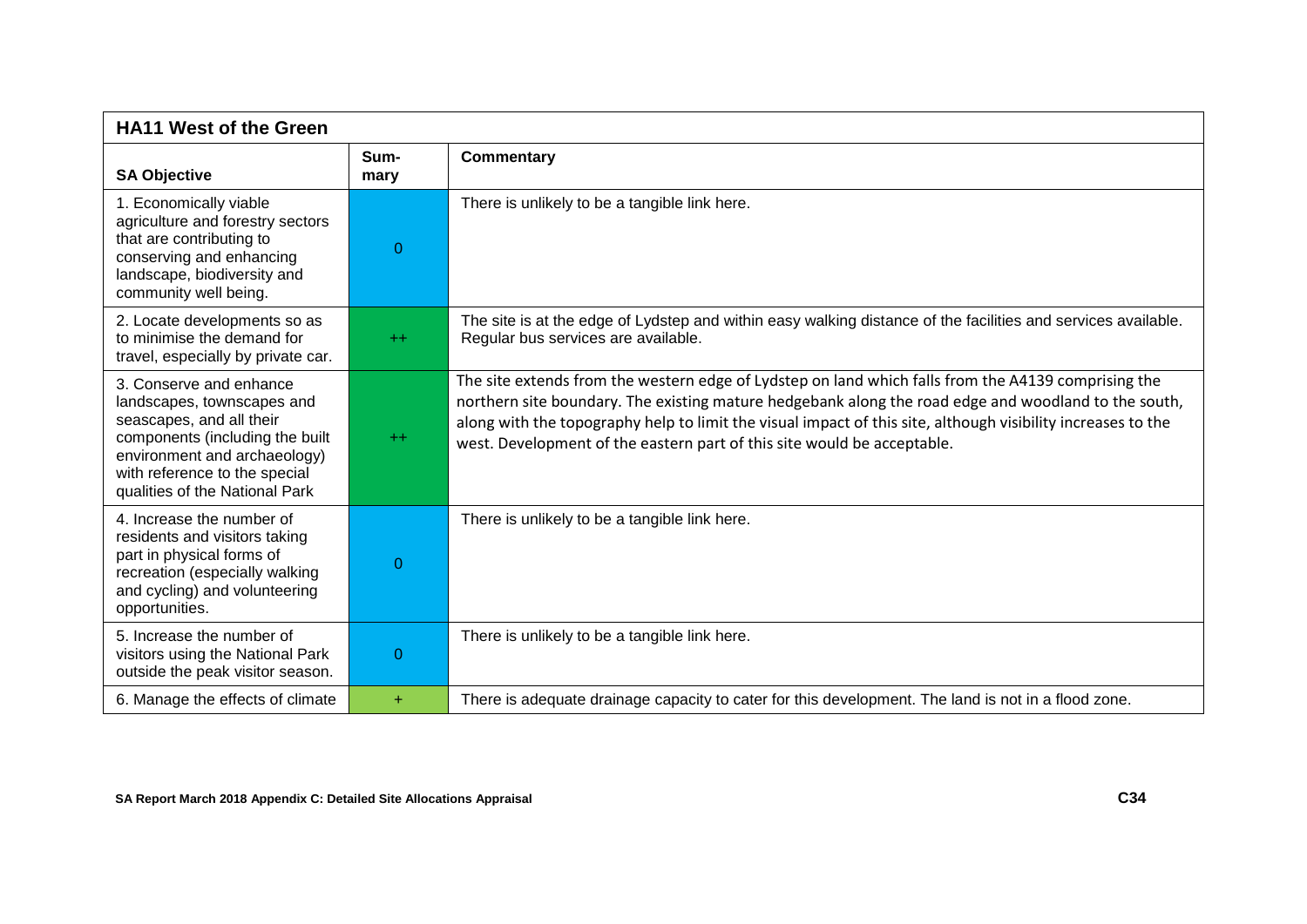| change with particular<br>reference to the risk of flooding;<br>the effect on biodiversity; public<br>health.                                                                                                    |           |                                                                                                                                                                                                  |
|------------------------------------------------------------------------------------------------------------------------------------------------------------------------------------------------------------------|-----------|--------------------------------------------------------------------------------------------------------------------------------------------------------------------------------------------------|
| 7. Reduce factors contributing<br>to climate change.                                                                                                                                                             | ÷         | The site is at the edge of Lydstep and in walking distance of the range of services and facilities available<br>in the village, reducing the need to travel. Regular bus services are available. |
| 8. Maximise the contribution of<br>the limited opportunities for<br>development to sustaining local<br>communities.                                                                                              | $\ddot{}$ | Development of this site for housing, and particularly affordable housing will help to sustain the community<br>of Lydstep.                                                                      |
| 9. Encourage access for all to<br>the National Park, reflecting the<br>social mix of society.                                                                                                                    | $++$      | Provision of affordable housing within this site would provide residential accommodation for those on the<br>housing need register locally, thereby reflecting the social mix of the community.  |
| 10. Maintain the cultural<br>distinctiveness of communities.                                                                                                                                                     | $\Omega$  | There is unlikely to be a tangible link here.                                                                                                                                                    |
| 11. The adverse effects of<br>minerals exploitation in the<br>National Park decline from the<br>present level and the potential<br>biodiversity and landscape<br>gains of former minerals sites<br>are realised. | $\Omega$  | Whilst material for development could be sourced from National Park quarries, it would have no direct<br>impact on the management or restoration of these sites.                                 |
| 12. Reduce the negative<br>impacts of waste.                                                                                                                                                                     |           | Development of additional housing is likely to marginally increase waste.                                                                                                                        |
| 13. Community facilities<br>(including health & social care<br>facilities, social facilities and<br>retail provision) continue to                                                                                | $+$       | Provision of housing and in particular affordable housing will help to sustain the facilities and services in<br>the local area.                                                                 |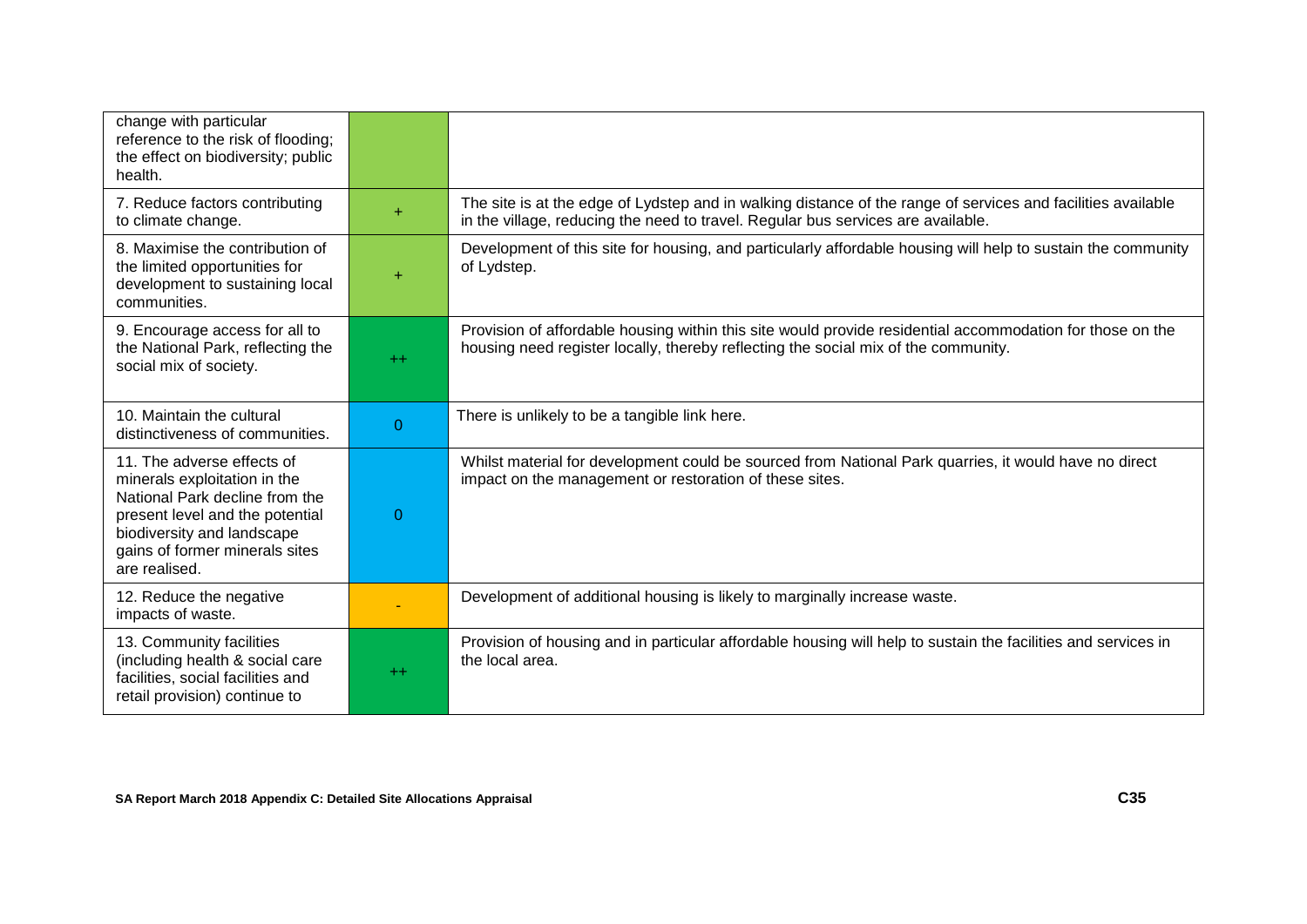| meet the needs of the National<br>Park population                                                            |       |                                                                                                                                                                                          |
|--------------------------------------------------------------------------------------------------------------|-------|------------------------------------------------------------------------------------------------------------------------------------------------------------------------------------------|
| 14. Maintain and enhance<br>biodiversity both within and<br>outside designated sites                         | ÷     | Policies in the Local Development Plan will help to ensure that any biodiversity within the site is protected<br>and where possible enhanced.                                            |
| 15. Promote sustainable use of,<br>and maintain and enhance the<br>quality of, inland and coastal<br>waters. | ÷     | Adequate capacity is available in the sewerage system to cater for development of this site for housing.                                                                                 |
| <b>Overall Sustainability</b><br>Appraisal                                                                   | $+ +$ | The site is sustainably located and provision of housing here will help to sustain the local<br>community and facilities and services. The eastern part site is well-contained visually. |
| Is the site acceptable for<br>development after<br><b>Sustainability Appraisal?</b><br>(Yes/No)              |       | Yes (part)                                                                                                                                                                               |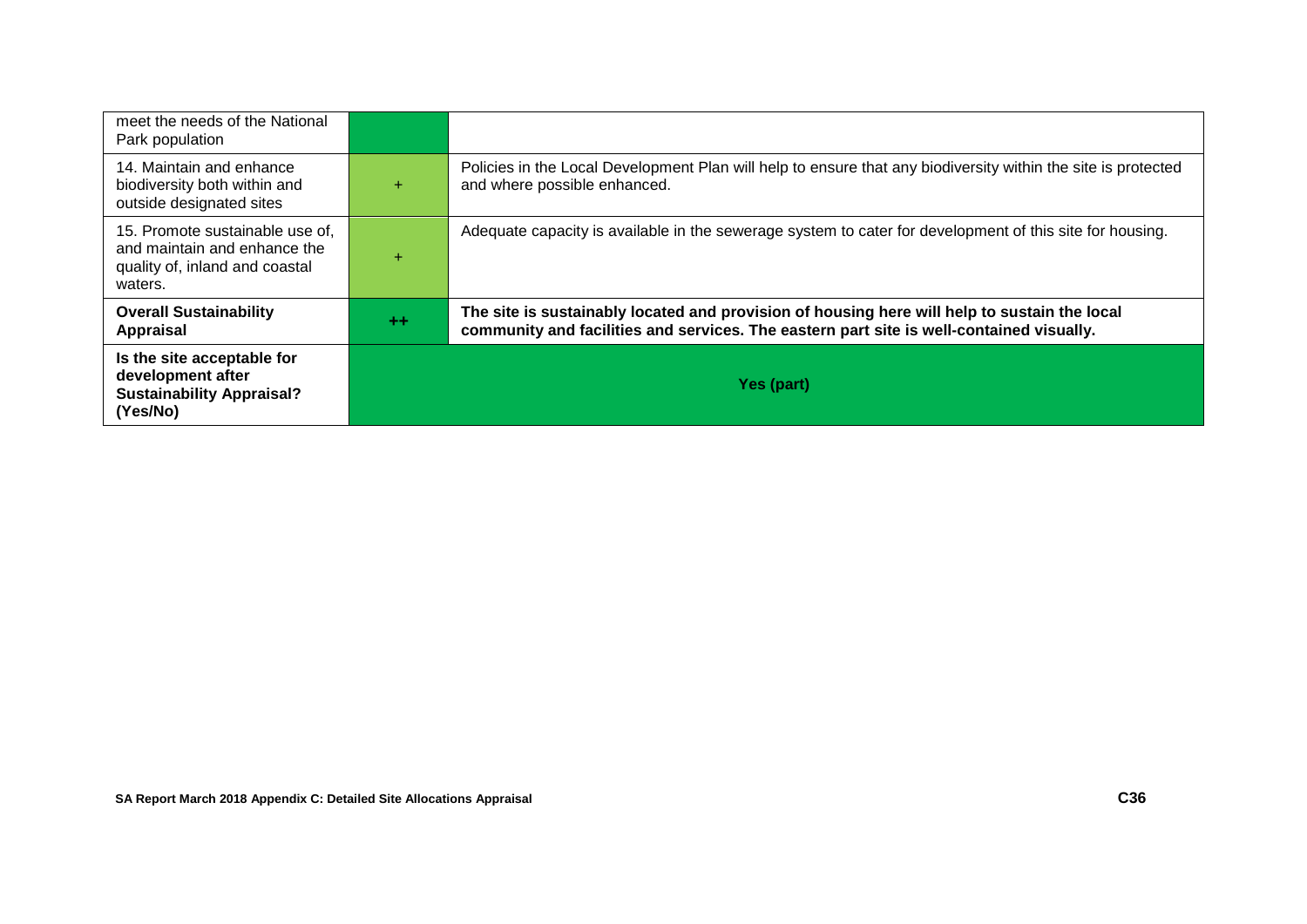| <b>HA12 Field Opposite Manorbier VC School</b>                                                                                                                                                                          |                |                                                                                                                                                                                               |
|-------------------------------------------------------------------------------------------------------------------------------------------------------------------------------------------------------------------------|----------------|-----------------------------------------------------------------------------------------------------------------------------------------------------------------------------------------------|
| <b>SA Objective</b>                                                                                                                                                                                                     | Sum-<br>mary   | <b>Commentary</b>                                                                                                                                                                             |
| 1. Economically viable<br>agriculture and forestry sectors<br>that are contributing to<br>conserving and enhancing<br>landscape, biodiversity and<br>community well being.                                              | $\overline{0}$ | There is unlikely to be a tangible link here. Site is not in agricultural or forestry use.                                                                                                    |
| 2. Locate developments so as<br>to minimise the demand for<br>travel, especially by private car.                                                                                                                        | $++$           | The site is within the Centre of Manorbier Station and within walking distance of the facilities and services<br>available. It is also close to local bus routes and Manorbier train station. |
| 3. Conserve and enhance<br>landscapes, townscapes and<br>seascapes, and all their<br>components (including the built<br>environment and archaeology)<br>with reference to the special<br>qualities of the National Park | $++$           | The development of this site would be visually contained and not impact on the Centre of Manorbier<br>station nor the wider landscape.                                                        |
| 4. Increase the number of<br>residents and visitors taking<br>part in physical forms of<br>recreation (especially walking<br>and cycling) and volunteering<br>opportunities.                                            | 0              | There is unlikely to be tangible link here.                                                                                                                                                   |
| 5. Increase the number of<br>visitors using the National Park<br>outside the peak visitor season.                                                                                                                       | $\overline{0}$ | There is unlikely to be a tangible link here.                                                                                                                                                 |
| 6. Manage the effects of climate                                                                                                                                                                                        | ÷.             | There is adequate drainage capacity to cater for this development. The land is not in a flood zone.                                                                                           |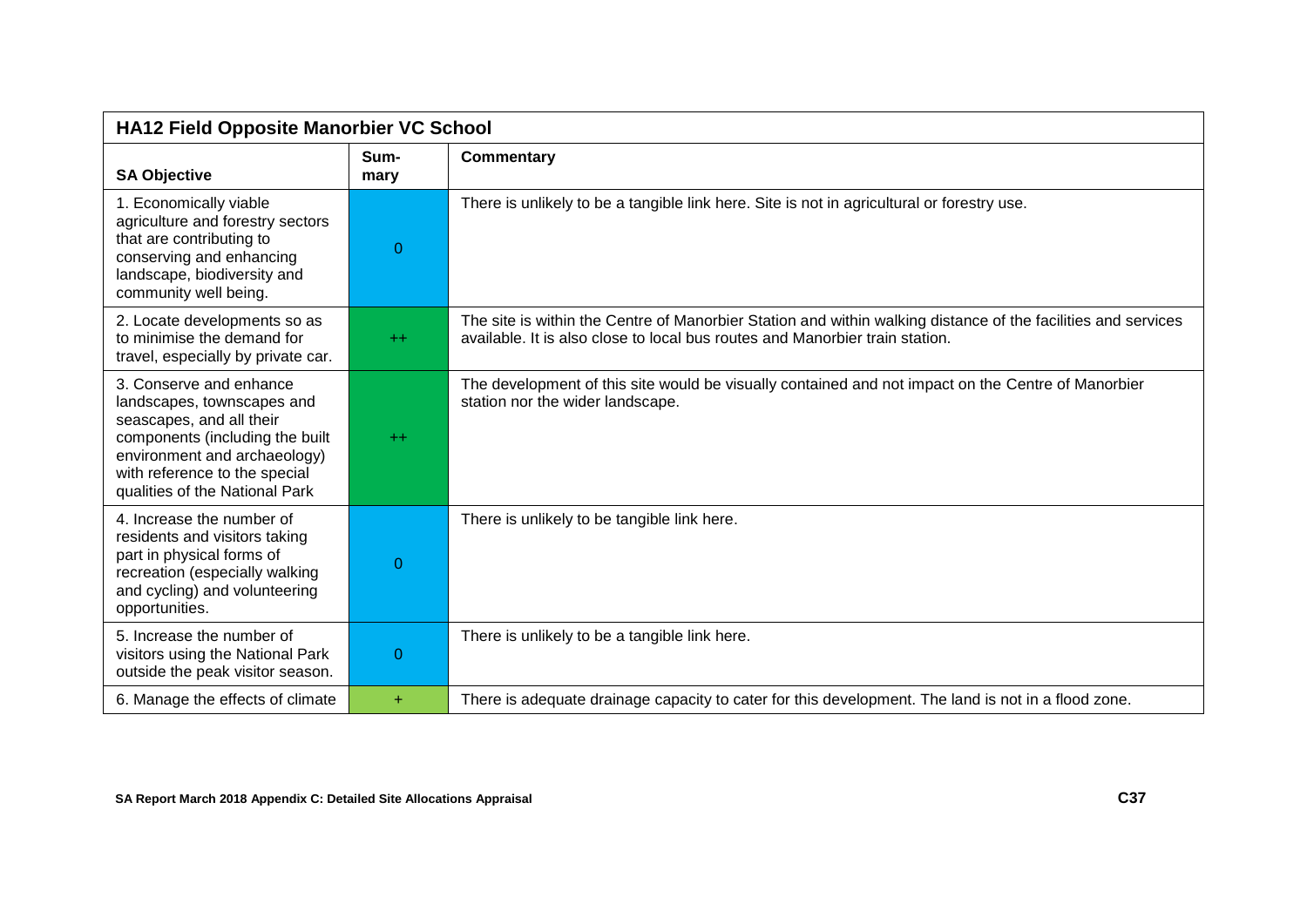| change with particular<br>reference to the risk of flooding;<br>the effect on biodiversity; public<br>health.                                                                                                    |                |                                                                                                                                                                                                 |
|------------------------------------------------------------------------------------------------------------------------------------------------------------------------------------------------------------------|----------------|-------------------------------------------------------------------------------------------------------------------------------------------------------------------------------------------------|
| 7. Reduce factors contributing<br>to climate change.                                                                                                                                                             | $+$            | The site is close to a train station and local bus routes, which helps reduce the need to travel by car.                                                                                        |
| 8. Maximise the contribution of<br>the limited opportunities for<br>development to sustaining local<br>communities.                                                                                              | $++$           | Development of the site for housing, particularly affordable housing will help to sustain the local<br>community.                                                                               |
| 9. Encourage access for all to<br>the National Park, reflecting the<br>social mix of society.                                                                                                                    | $++$           | Provision of affordable housing within this site would provide residential accommodation for those on the<br>housing need register locally, thereby reflecting the social mix of the community. |
| 10. Maintain the cultural<br>distinctiveness of communities.                                                                                                                                                     | $\overline{0}$ | There is unlikely to be a tangible link here.                                                                                                                                                   |
| 11. The adverse effects of<br>minerals exploitation in the<br>National Park decline from the<br>present level and the potential<br>biodiversity and landscape<br>gains of former minerals sites<br>are realised. | 0              | Whilst material for development could be sourced from National Park quarries, it would have no direct<br>impact on the management or restoration of these sites.                                |
| 12. Reduce the negative<br>impacts of waste.                                                                                                                                                                     |                | Development of additional housing is likely to marginally increase waste.                                                                                                                       |
| 13. Community facilities<br>(including health & social care<br>facilities, social facilities and<br>retail provision) continue to<br>meet the needs of the National                                              | $+$            | Provision of housing and in particular affordable housing will help to sustain the facilities and services in<br>the local area.                                                                |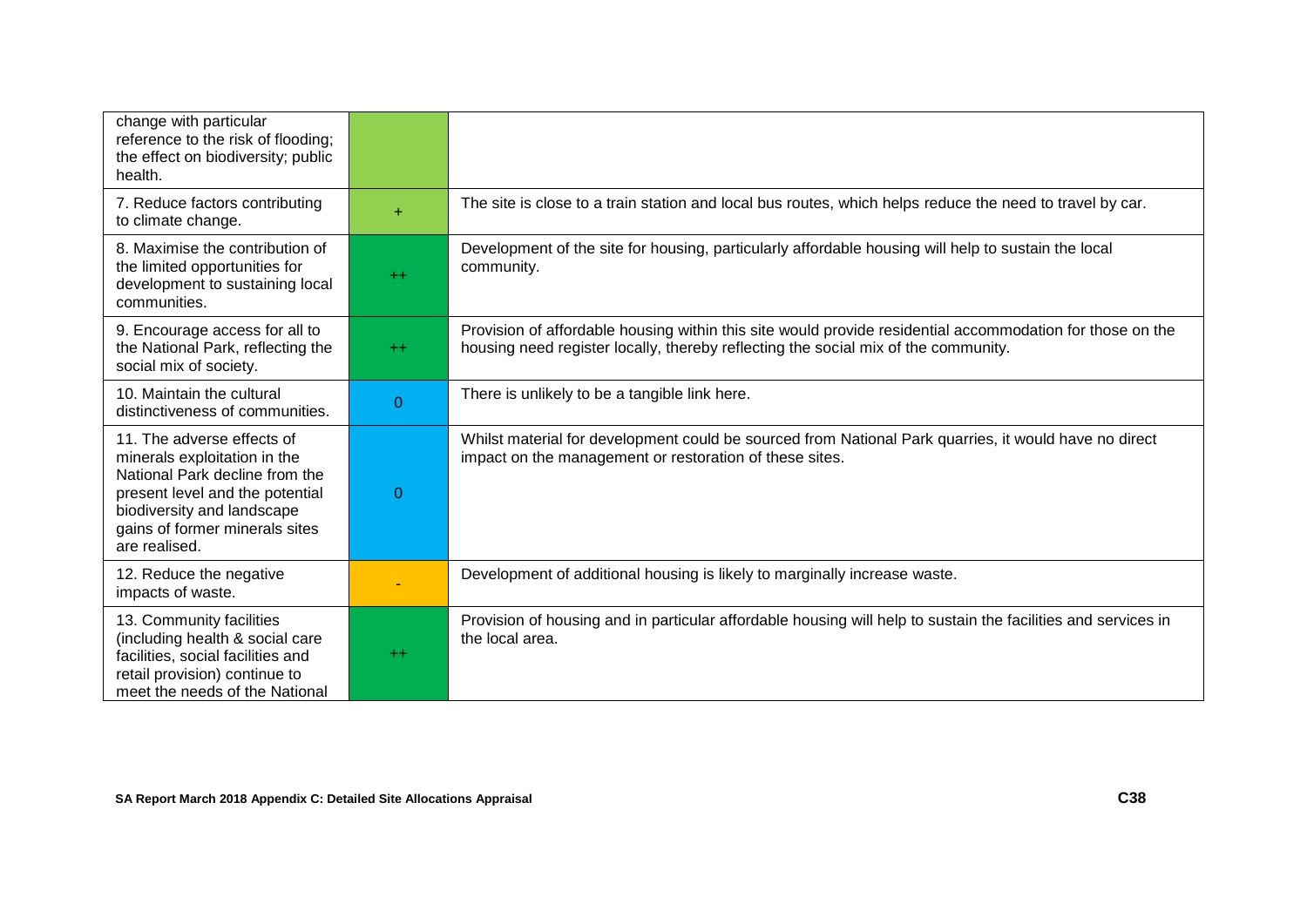| Park population                                                                                              |         |                                                                                                                                                                                                                                                                                             |
|--------------------------------------------------------------------------------------------------------------|---------|---------------------------------------------------------------------------------------------------------------------------------------------------------------------------------------------------------------------------------------------------------------------------------------------|
| 14. Maintain and enhance<br>biodiversity both within and<br>outside designated sites                         | ÷       | Policies in the Local Development Plan will help to ensure that any biodiversity within the site is protected<br>and where possible enhanced.                                                                                                                                               |
| 15. Promote sustainable use of,<br>and maintain and enhance the<br>quality of, inland and coastal<br>waters. | ÷       | Adequate capacity is available in the sewerage system to cater for development of this site for housing.                                                                                                                                                                                    |
| <b>Overall Sustainability</b><br><b>Appraisal</b>                                                            | $^{++}$ | Development of this site will not negatively impact on the Centre of Manorbier Station nor the<br>wider area. Provision of housing and in particular affordable housing will help to sustain local<br>facilities and services and offers a range of public transport options for transport. |
| Is the site acceptable for<br>development after<br><b>Sustainability Appraisal?</b><br>(Yes/No)              |         | <b>Yes</b>                                                                                                                                                                                                                                                                                  |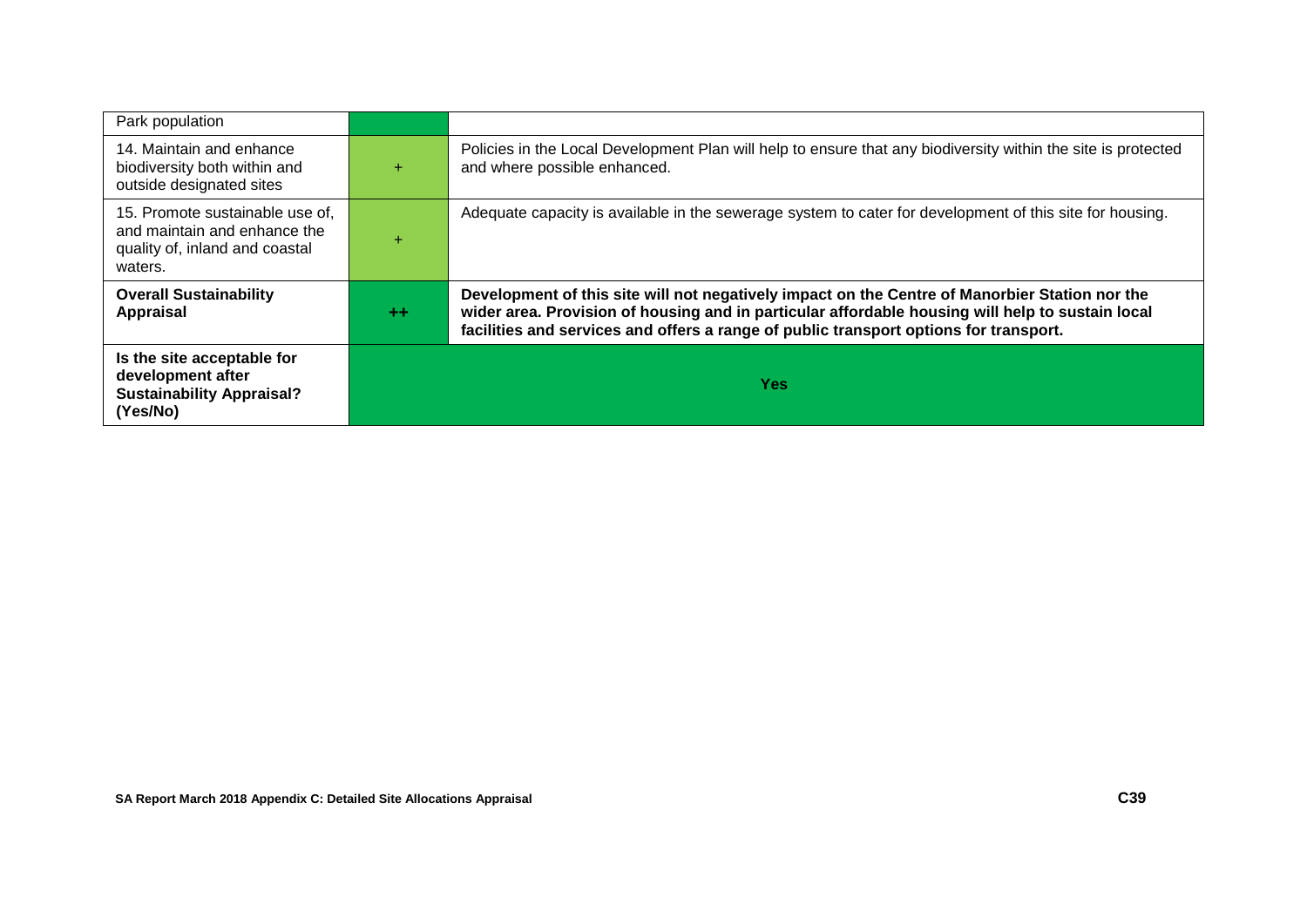| <b>HA13 Glasfryn Field</b>                                                                                                                                                                                              |              |                                                                                                                                                                                                                                                                        |
|-------------------------------------------------------------------------------------------------------------------------------------------------------------------------------------------------------------------------|--------------|------------------------------------------------------------------------------------------------------------------------------------------------------------------------------------------------------------------------------------------------------------------------|
| <b>SA Objective</b>                                                                                                                                                                                                     | Sum-<br>mary | <b>Commentary</b>                                                                                                                                                                                                                                                      |
| 1. Economically viable<br>agriculture and forestry sectors<br>that are contributing to<br>conserving and enhancing<br>landscape, biodiversity and<br>community well being.                                              | $\Omega$     | Not agricultural or forestry related development, could lead to short term gain from more lucrative land use<br>but long term loss of agricultural land.                                                                                                               |
| 2. Locate developments so as<br>to minimise the demand for<br>travel, especially by private car.                                                                                                                        | $++$         | Site located adjacent to the Centre boundary of Square and Compass and close to associated services<br>and amenities.                                                                                                                                                  |
| 3. Conserve and enhance<br>landscapes, townscapes and<br>seascapes, and all their<br>components (including the built<br>environment and archaeology)<br>with reference to the special<br>qualities of the National Park | $\Omega$     | Development is not considered to cause a significant detrimental impact upon the character of the village<br>and could remain in context with neighbouring residential development to the west and north, subject to<br>appropriate mitigation measures being imposed. |
| 4. Increase the number of<br>residents and visitors taking<br>part in physical forms of<br>recreation (especially walking<br>and cycling) and volunteering<br>opportunities.                                            | +            | Site is located next to facilities that promote physical recreation such as the coast and coastal path.                                                                                                                                                                |
| 5. Increase the number of<br>visitors using the National Park<br>outside the peak visitor season.                                                                                                                       | $\Omega$     | Development proposes housing with an element of affordable housing which will provide permanent<br>residences in the community.                                                                                                                                        |
| 6. Manage the effects of climate                                                                                                                                                                                        |              | Surface water run off may increase although can be mitigated through the use of permeable surfaces,                                                                                                                                                                    |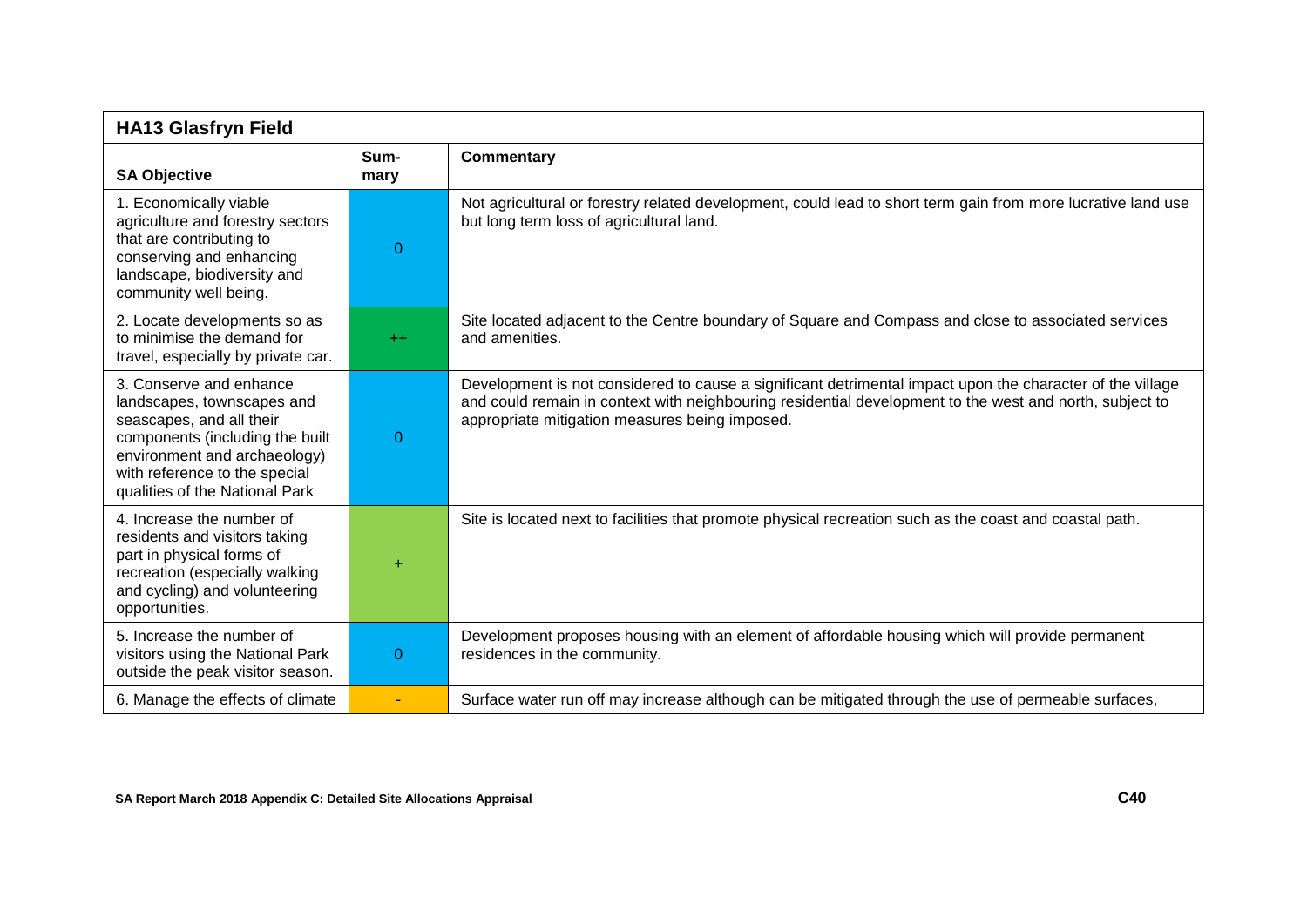| change with particular<br>reference to the risk of flooding;<br>the effect on biodiversity; public<br>health.                                                                                                    |                | rainwater harvesting and other Sustainable Urban Drainage Systems into the design.                                                                                         |
|------------------------------------------------------------------------------------------------------------------------------------------------------------------------------------------------------------------|----------------|----------------------------------------------------------------------------------------------------------------------------------------------------------------------------|
| 7. Reduce factors contributing<br>to climate change.                                                                                                                                                             |                | Conventional housing development is likely to contribute to factors to an extent.                                                                                          |
| 8. Maximise the contribution of<br>the limited opportunities for<br>development to sustaining local<br>communities.                                                                                              | ÷              | Development proposes housing with an element of affordable housing which will provide permanent<br>residences in the community.                                            |
| 9. Encourage access for all to<br>the National Park, reflecting the<br>social mix of society.                                                                                                                    | $\ddot{}$      | Development proposes housing with an element of affordable housing which will provide permanent<br>residences in the community for those who cannot afford market housing. |
| 10. Maintain the cultural<br>distinctiveness of communities.                                                                                                                                                     | $\ddot{}$      | Development proposes housing with an element of affordable housing which will provide permanent<br>residences in the community for those in need in the area.              |
| 11. The adverse effects of<br>minerals exploitation in the<br>National Park decline from the<br>present level and the potential<br>biodiversity and landscape<br>gains of former minerals sites<br>are realised. | $\overline{0}$ | Whilst material for development could be sourced from National Park quarries, it would have no direct<br>impact on the management or restoration of these sites.           |
| 12. Reduce the negative<br>impacts of waste.                                                                                                                                                                     | $\overline{0}$ | Waste treatment/storage forms a material planning consideration during the construction and end use of<br>the site.                                                        |
| 13. Community facilities<br>(including health & social care                                                                                                                                                      | $\ddot{}$      | Housing development would help to support existing community facilities in the area.                                                                                       |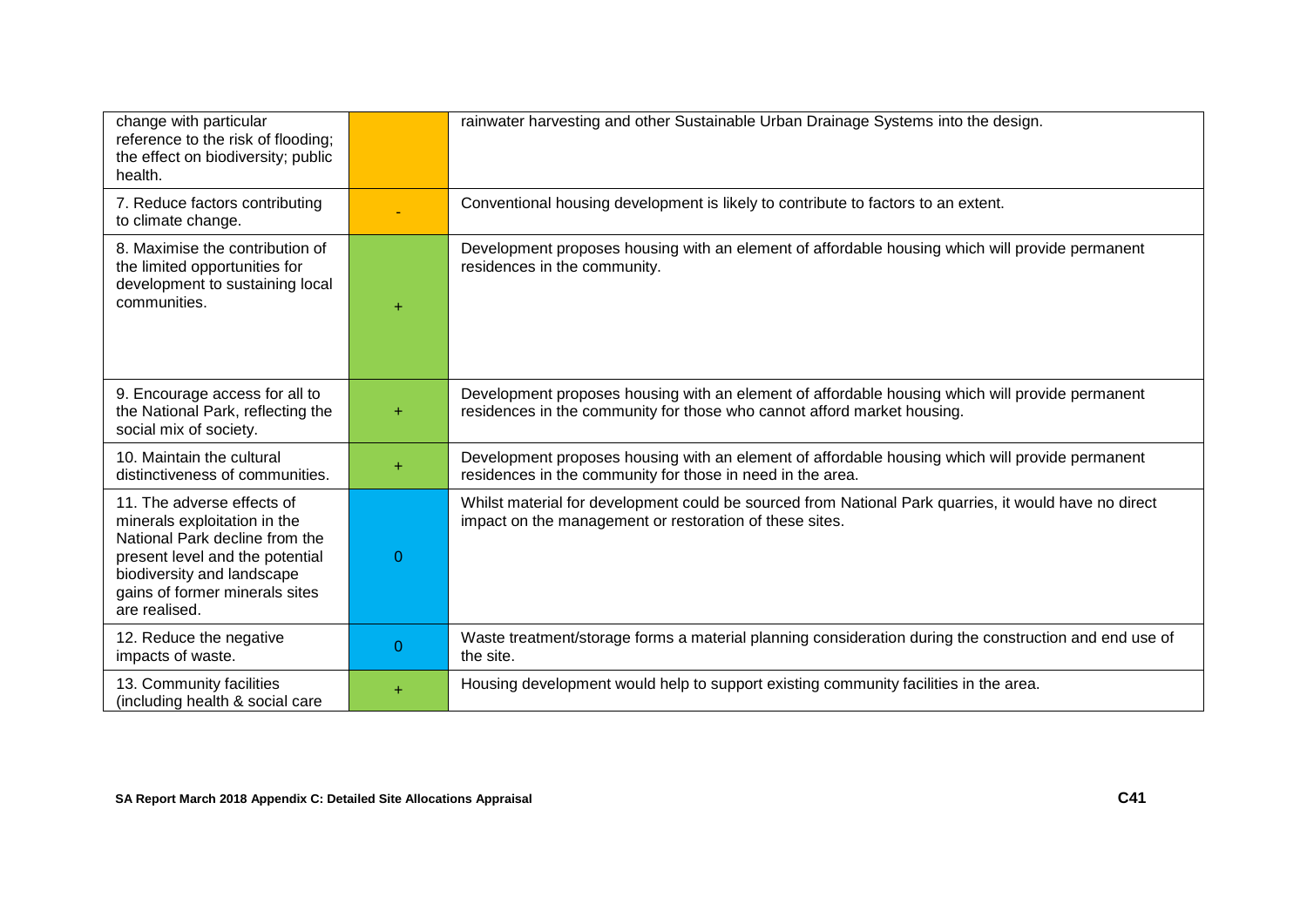| facilities, social facilities and<br>retail provision) continue to<br>meet the needs of the National<br>Park population |          |                                                                                                                 |
|-------------------------------------------------------------------------------------------------------------------------|----------|-----------------------------------------------------------------------------------------------------------------|
| 14. Maintain and enhance<br>biodiversity both within and<br>outside designated sites                                    | $-/+$    | Any biodiversity impacts would be mitigated and where possible enhanced.                                        |
| 15. Promote sustainable use of,<br>and maintain and enhance the<br>quality of, inland and coastal<br>waters.            | $\Omega$ | Drainage and sewage capacity form material planning consideration to prevent unacceptable adverse<br>impacts    |
| <b>Overall Sustainability</b><br>Appraisal                                                                              | ÷        | Site is located adjacent to the existing Centre boundary and results in mainly positive and neutral<br>impacts. |
| Is the site acceptable for<br>development after<br><b>Sustainability Appraisal?</b><br>(Yes/No)                         |          | Yes.                                                                                                            |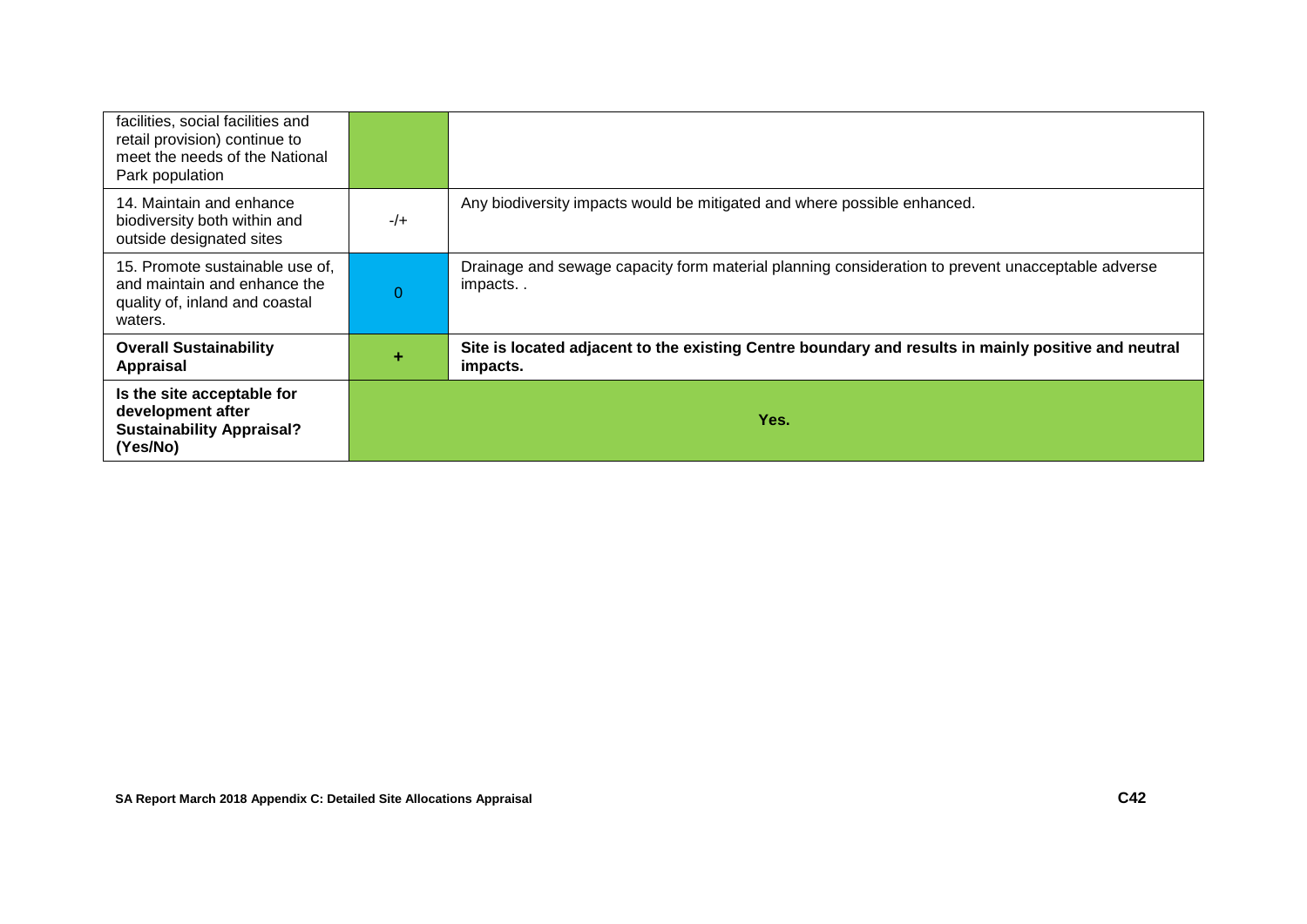| <b>HA14 Land adj to Bryngalou</b>                                                                                                                                                                                       |              |                                                                                                                                                                                     |
|-------------------------------------------------------------------------------------------------------------------------------------------------------------------------------------------------------------------------|--------------|-------------------------------------------------------------------------------------------------------------------------------------------------------------------------------------|
| <b>SA Objective</b>                                                                                                                                                                                                     | Sum-<br>mary | <b>Commentary</b>                                                                                                                                                                   |
| 1. Economically viable<br>agriculture and forestry sectors<br>that are contributing to<br>conserving and enhancing<br>landscape, biodiversity and<br>community well being.                                              | $\mathbf{0}$ | Not agricultural or forestry related development, could lead to short term gain from more lucrative land use<br>but long term loss of agricultural land.                            |
| 2. Locate developments so as<br>to minimise the demand for<br>travel, especially by private car.                                                                                                                        | $++$         | Site located adjacent to the Centre boundary of Square and Compass and close to associated services<br>and amenities.                                                               |
| 3. Conserve and enhance<br>landscapes, townscapes and<br>seascapes, and all their<br>components (including the built<br>environment and archaeology)<br>with reference to the special<br>qualities of the National Park | $\Omega$     | Development is not considered to cause a significant detrimental impact upon the character of the village<br>and could remain in context with neighbouring residential development. |
| 4. Increase the number of<br>residents and visitors taking<br>part in physical forms of<br>recreation (especially walking<br>and cycling) and volunteering<br>opportunities.                                            | +            | Site is located next to facilities that promote physical recreation such as the coast and coastal path.                                                                             |
| 5. Increase the number of<br>visitors using the National Park<br>outside the peak visitor season.                                                                                                                       | $\Omega$     | Development proposes housing with an element of affordable housing which will provide permanent<br>residences in the community.                                                     |
| 6. Manage the effects of climate                                                                                                                                                                                        |              | Surface water run off may increase although can be mitigated through the use of permeable surfaces,                                                                                 |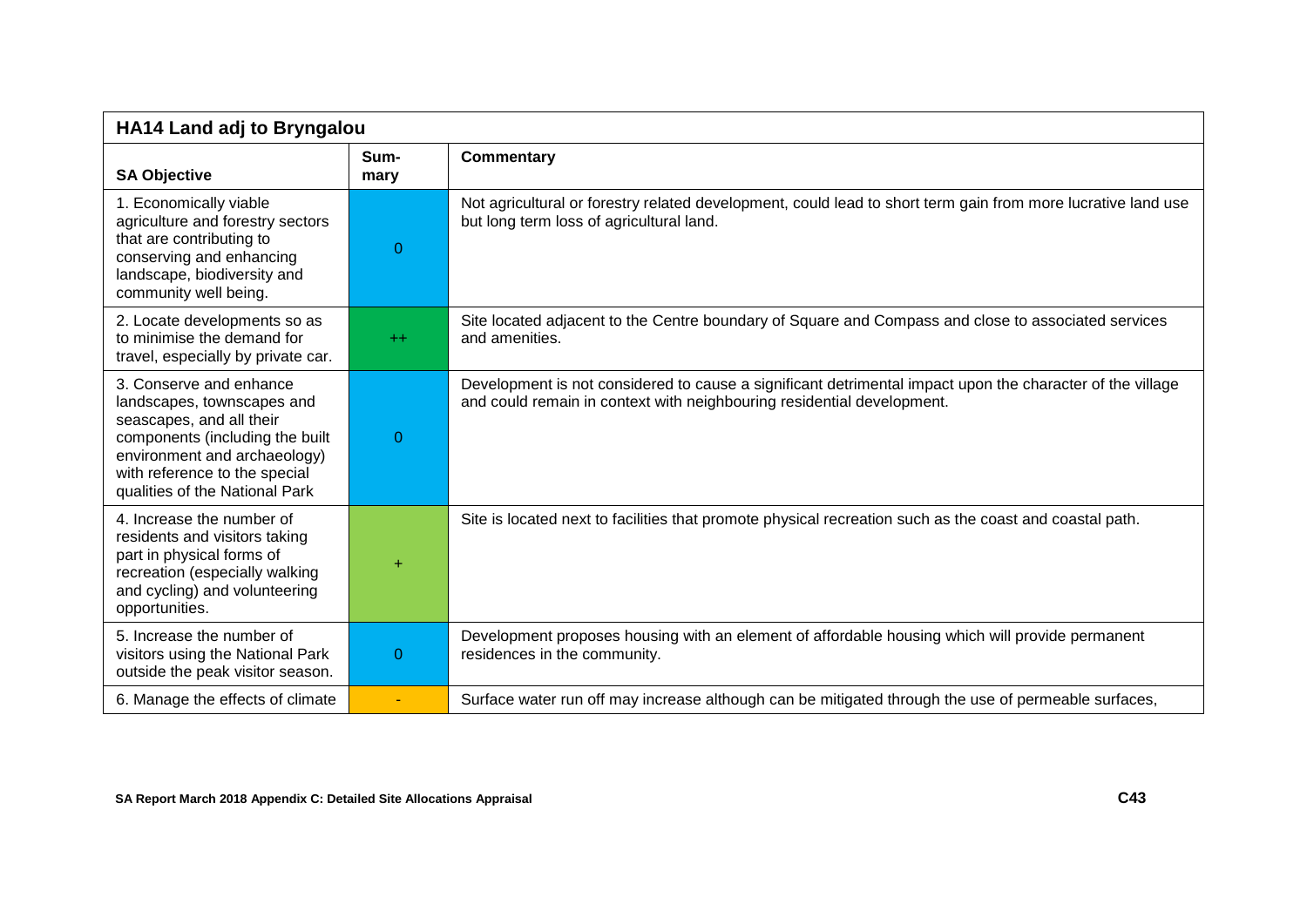| change with particular<br>reference to the risk of flooding;<br>the effect on biodiversity; public<br>health.                                                                                                    |                | rainwater harvesting and other Sustainable Urban Drainage Systems into the design.                                                                                         |
|------------------------------------------------------------------------------------------------------------------------------------------------------------------------------------------------------------------|----------------|----------------------------------------------------------------------------------------------------------------------------------------------------------------------------|
| 7. Reduce factors contributing<br>to climate change.                                                                                                                                                             |                | Conventional housing development is likely to contribute to factors to an extent.                                                                                          |
| 8. Maximise the contribution of<br>the limited opportunities for<br>development to sustaining local<br>communities.                                                                                              | ÷              | Development proposes housing with an element of affordable housing which will provide permanent<br>residences in the community.                                            |
| 9. Encourage access for all to<br>the National Park, reflecting the<br>social mix of society.                                                                                                                    | $\ddot{}$      | Development proposes housing with an element of affordable housing which will provide permanent<br>residences in the community for those who cannot afford market housing. |
| 10. Maintain the cultural<br>distinctiveness of communities.                                                                                                                                                     | $\ddot{}$      | Development proposes housing with an element of affordable housing which will provide permanent<br>residences in the community for those in need in the area.              |
| 11. The adverse effects of<br>minerals exploitation in the<br>National Park decline from the<br>present level and the potential<br>biodiversity and landscape<br>gains of former minerals sites<br>are realised. | $\overline{0}$ | Whilst material for development could be sourced from National Park quarries, it would have no direct<br>impact on the management or restoration of these sites.           |
| 12. Reduce the negative<br>impacts of waste.                                                                                                                                                                     | $\overline{0}$ | Waste treatment/storage forms a material planning consideration during the construction and end use of<br>the site.                                                        |
| 13. Community facilities<br>(including health & social care                                                                                                                                                      | $\ddot{}$      | Housing development would help to support existing community facilities in the area.                                                                                       |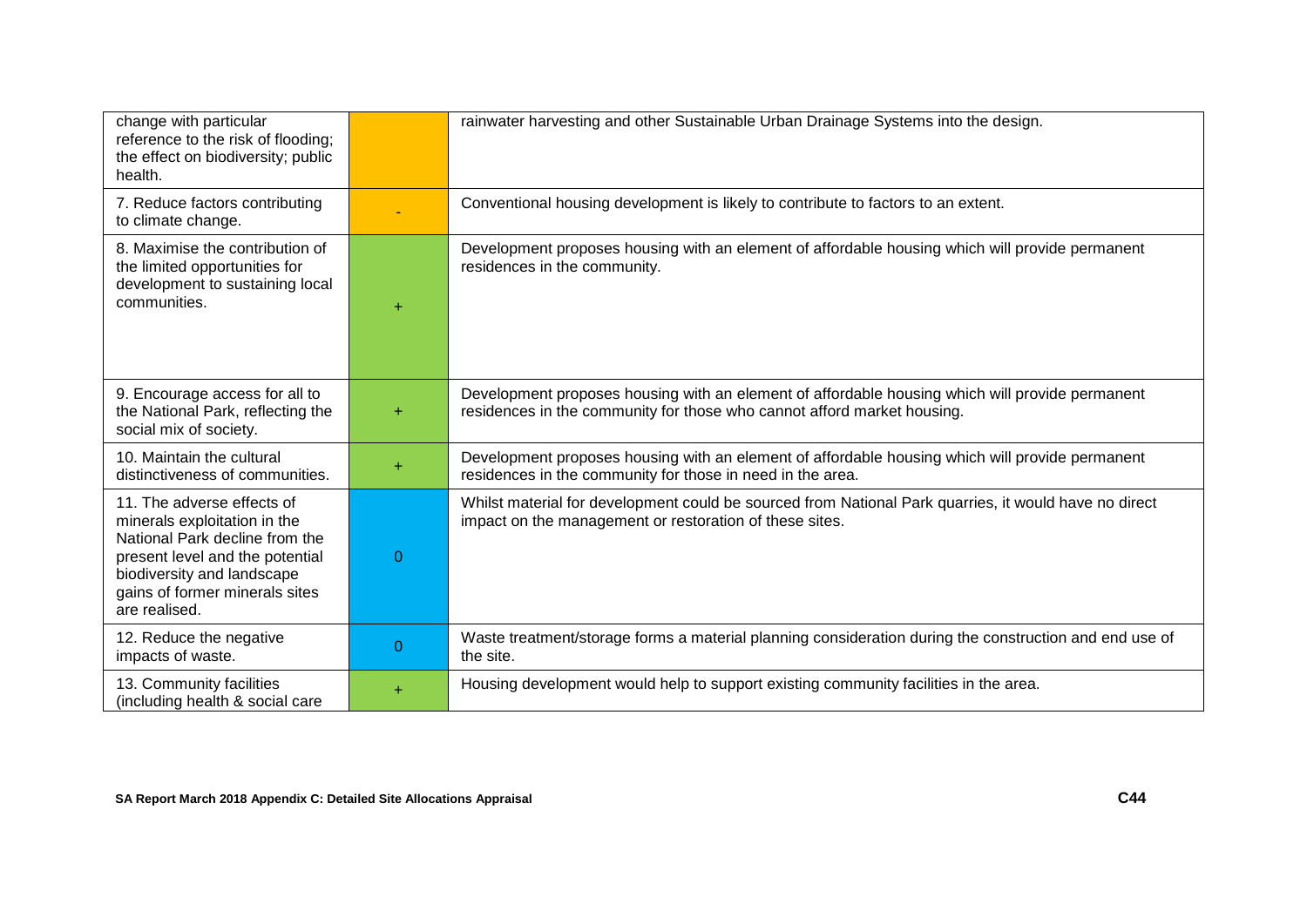| facilities, social facilities and<br>retail provision) continue to<br>meet the needs of the National<br>Park population |          |                                                                                                                 |
|-------------------------------------------------------------------------------------------------------------------------|----------|-----------------------------------------------------------------------------------------------------------------|
| 14. Maintain and enhance<br>biodiversity both within and<br>outside designated sites                                    | $-/+$    | Any biodiversity impacts would be mitigated and where possible enhanced.                                        |
| 15. Promote sustainable use of,<br>and maintain and enhance the<br>quality of, inland and coastal<br>waters.            | $\Omega$ | Drainage and sewage capacity form material planning consideration to prevent unacceptable adverse<br>impacts    |
| <b>Overall Sustainability</b><br>Appraisal                                                                              | ÷        | Site is located adjacent to the existing Centre boundary and results in mainly positive and neutral<br>impacts. |
| Is the site acceptable for<br>development after<br><b>Sustainability Appraisal?</b><br>(Yes/No)                         |          | Yes.                                                                                                            |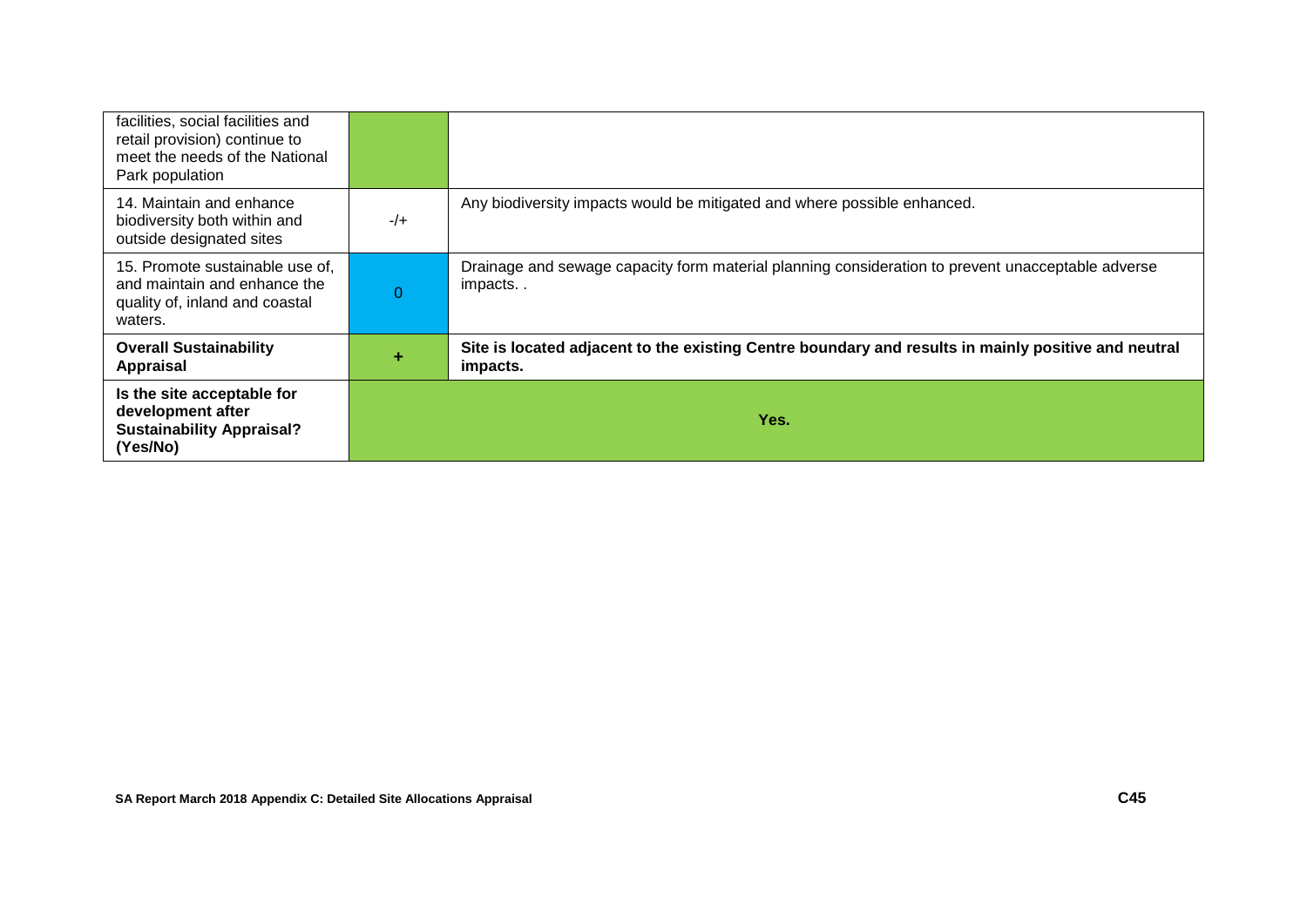| <b>HA15 Adj to the School</b>                                                                                                                                                                                           |              |                                                                                                                                                                                                                                                                                                                                                                                                                                                                                                                                                                                                                                        |
|-------------------------------------------------------------------------------------------------------------------------------------------------------------------------------------------------------------------------|--------------|----------------------------------------------------------------------------------------------------------------------------------------------------------------------------------------------------------------------------------------------------------------------------------------------------------------------------------------------------------------------------------------------------------------------------------------------------------------------------------------------------------------------------------------------------------------------------------------------------------------------------------------|
| <b>SA Objective</b>                                                                                                                                                                                                     | Sum-<br>mary | <b>Commentary</b>                                                                                                                                                                                                                                                                                                                                                                                                                                                                                                                                                                                                                      |
| 1. Economically viable<br>agriculture and forestry sectors<br>that are contributing to<br>conserving and enhancing<br>landscape, biodiversity and<br>community well being.                                              | 0            | Not agricultural or forestry related development, could lead to short term gain from more lucrative land use<br>but long term loss of agricultural land.                                                                                                                                                                                                                                                                                                                                                                                                                                                                               |
| 2. Locate developments so as<br>to minimise the demand for<br>travel, especially by private car.                                                                                                                        | $++$         | Site is located within the Centre of St Ishmaels.                                                                                                                                                                                                                                                                                                                                                                                                                                                                                                                                                                                      |
| 3. Conserve and enhance<br>landscapes, townscapes and<br>seascapes, and all their<br>components (including the built<br>environment and archaeology)<br>with reference to the special<br>qualities of the National Park |              | This proposal includes two separate parcels of land, which are proposed for development after the<br>adjoining allocation within the current Local Development Plan (MA733). One of the two parcels forms part<br>of this allocation. This site is considered acceptable with regard to its landscape and visual impact (see<br>Map 055A on the Candidate Site Register).<br>The other parcel is located to the south west and is not considered acceptable with regard to its landscape<br>and visual impact. If the proposal is developed as a whole it would therefore cause an unacceptable<br>detrimental impact in this respect. |
| 4. Increase the number of<br>residents and visitors taking<br>part in physical forms of<br>recreation (especially walking<br>and cycling) and volunteering<br>opportunities.                                            | $\ddot{}$    | Site is located next to facilities that promote physical recreation such as the coast, playing fields and<br>coastal path.                                                                                                                                                                                                                                                                                                                                                                                                                                                                                                             |
| 5. Increase the number of<br>visitors using the National Park<br>outside the peak visitor season.                                                                                                                       | $\Omega$     | As an element of affordable housing is proposed, permanent residences will be provided as part of the<br>submission.                                                                                                                                                                                                                                                                                                                                                                                                                                                                                                                   |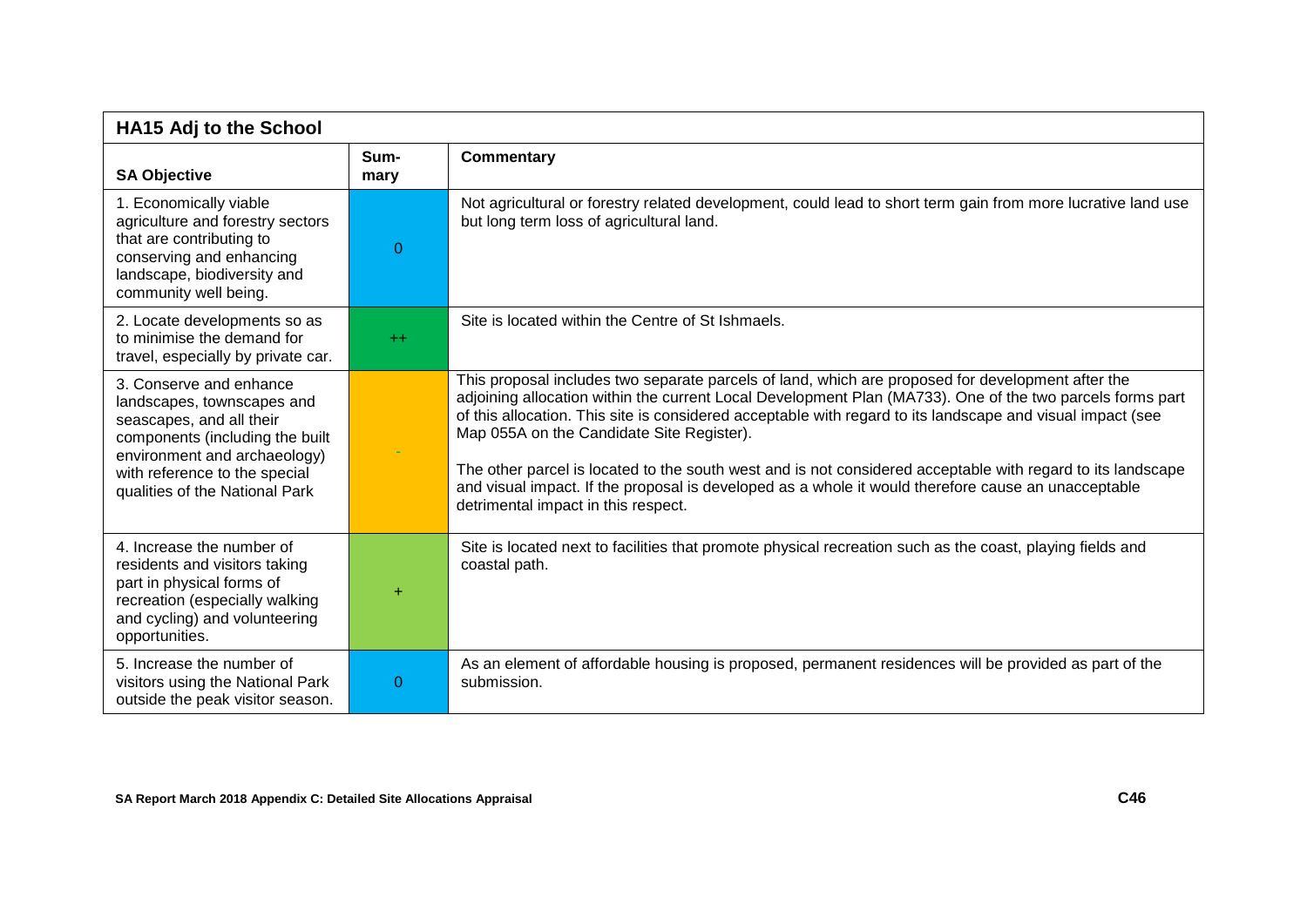| 6. Manage the effects of climate<br>change with particular<br>reference to the risk of flooding;<br>the effect on biodiversity; public<br>health.                                                                |          | Surface water run-off may increase although can be mitigated through the use of permeable surfaces,<br>rainwater harvesting and other Sustainable Urban Drainage Systems into the design. |
|------------------------------------------------------------------------------------------------------------------------------------------------------------------------------------------------------------------|----------|-------------------------------------------------------------------------------------------------------------------------------------------------------------------------------------------|
| 7. Reduce factors contributing<br>to climate change.                                                                                                                                                             |          | Conventional housing development is likely to contribute to factors to an extent.                                                                                                         |
| 8. Maximise the contribution of<br>the limited opportunities for<br>development to sustaining local<br>communities.                                                                                              | ÷        | Development proposes housing with an element of affordable housing which will provide permanent<br>residences in the community.                                                           |
| 9. Encourage access for all to<br>the National Park, reflecting the<br>social mix of society.                                                                                                                    | $+$      | Development proposes housing with an element of affordable housing which will provide permanent<br>residences in the community for those who cannot afford market housing.                |
| 10. Maintain the cultural<br>distinctiveness of communities.                                                                                                                                                     | ÷        | Development proposes housing with an element of affordable housing which will provide permanent<br>residences in the community for those who cannot afford market housing.                |
| 11. The adverse effects of<br>minerals exploitation in the<br>National Park decline from the<br>present level and the potential<br>biodiversity and landscape<br>gains of former minerals sites<br>are realised. | $\Omega$ | Whilst material for development could be sourced from National Park quarries, it would have no direct<br>impact on the management or restoration of these sites.                          |
| 12. Reduce the negative<br>impacts of waste.                                                                                                                                                                     | 0        | Waste treatment/storage forms a material planning consideration during the construction and end use of<br>the site.                                                                       |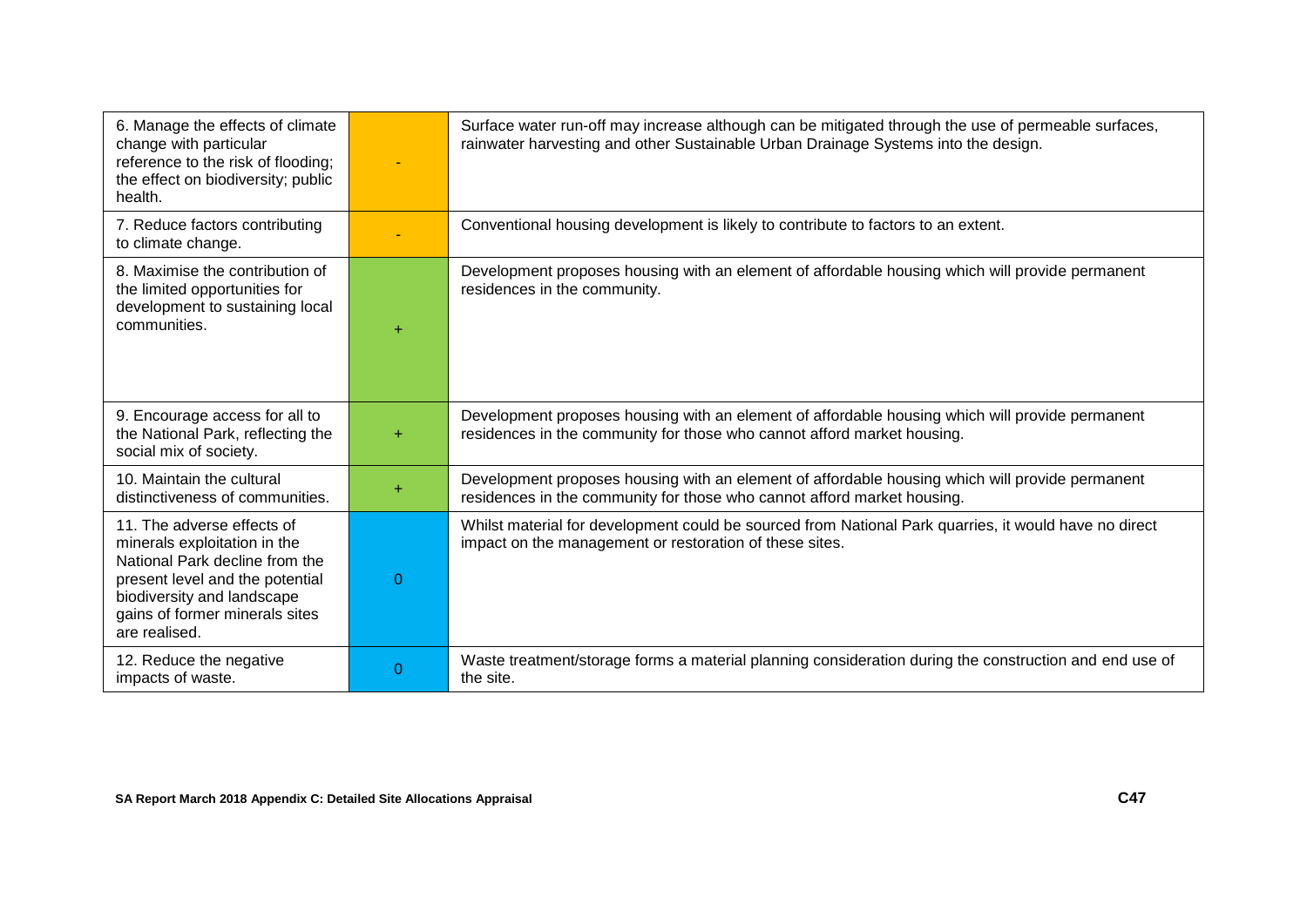| 13. Community facilities<br>(including health & social care<br>facilities, social facilities and<br>retail provision) continue to<br>meet the needs of the National<br>Park population | ÷                     | Housing development would help to support existing community facilities in the area.                                                                                                                                                                                                                                                                                                                                                                                                                                                                             |
|----------------------------------------------------------------------------------------------------------------------------------------------------------------------------------------|-----------------------|------------------------------------------------------------------------------------------------------------------------------------------------------------------------------------------------------------------------------------------------------------------------------------------------------------------------------------------------------------------------------------------------------------------------------------------------------------------------------------------------------------------------------------------------------------------|
| 14. Maintain and enhance<br>biodiversity both within and<br>outside designated sites                                                                                                   | $+/-$                 | Any biodiversity impacts would be mitigated and where possible enhanced.                                                                                                                                                                                                                                                                                                                                                                                                                                                                                         |
| 15. Promote sustainable use of,<br>and maintain and enhance the<br>quality of, inland and coastal<br>waters.                                                                           | $\Omega$              | Drainage and sewage capacity form material planning consideration to prevent unacceptable adverse<br>impacts                                                                                                                                                                                                                                                                                                                                                                                                                                                     |
| <b>Overall Sustainability</b><br><b>Appraisal</b>                                                                                                                                      |                       | The site is located within and adjacent to St Ishmaels, the north eastern part of which is currently<br>allocated for residential development as part of a mixed use allocation (see Map 055A in the<br>Candidate Site Register). This part results in mainly positive and neutral impacts, on this basis<br>there is an overall positive impact.<br>However the negative impacts are not considered to be outweighed by the positive if all the site is<br>developed, given the statutory duty of the Authority to conserve and enhance landscape<br>character. |
| Is the site acceptable for<br>development after<br><b>Sustainability Appraisal?</b><br>(Yes/No)                                                                                        | Yes - with mitigation |                                                                                                                                                                                                                                                                                                                                                                                                                                                                                                                                                                  |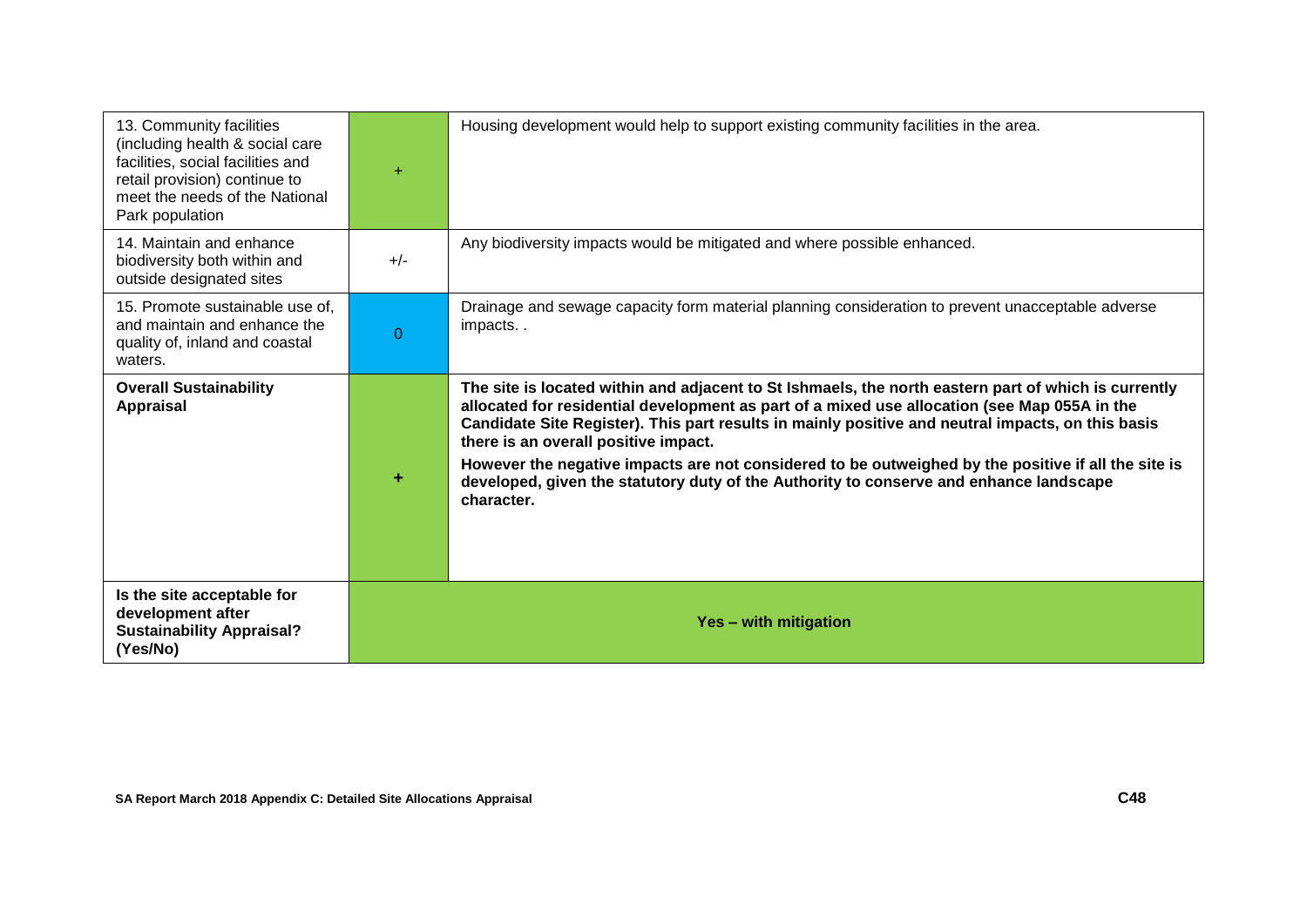| <b>HA16 Land off Cefn Gallod Trefin</b>                                                                                                                                                                                 |                |                                                                                                                                                                                                                                                                        |
|-------------------------------------------------------------------------------------------------------------------------------------------------------------------------------------------------------------------------|----------------|------------------------------------------------------------------------------------------------------------------------------------------------------------------------------------------------------------------------------------------------------------------------|
| <b>SA Objective</b>                                                                                                                                                                                                     | Sum-<br>mary   | <b>Commentary</b>                                                                                                                                                                                                                                                      |
| 1. Economically viable<br>agriculture and forestry sectors<br>that are contributing to<br>conserving and enhancing<br>landscape, biodiversity and<br>community well being.                                              | $\overline{0}$ | Not agricultural development and no significant loss of agricultural land caused.                                                                                                                                                                                      |
| 2. Locate developments so as<br>to minimise the demand for<br>travel, especially by private car.                                                                                                                        | $+$            | Site located adjacent to the Centre boundary of Trefin and close to associated services and amenities.                                                                                                                                                                 |
| 3. Conserve and enhance<br>landscapes, townscapes and<br>seascapes, and all their<br>components (including the built<br>environment and archaeology)<br>with reference to the special<br>qualities of the National Park | 0              | Development is not considered to cause a significant detrimental impact upon the character of the village<br>and could remain in context with neighbouring residential development to the west and north, subject to<br>appropriate mitigation measures being imposed. |
| 4. Increase the number of<br>residents and visitors taking<br>part in physical forms of<br>recreation (especially walking<br>and cycling) and volunteering<br>opportunities.                                            | $\ddot{}$      | Site is located next to facilities that promote physical recreation such as the coast and coastal path.                                                                                                                                                                |
| 5. Increase the number of<br>visitors using the National Park<br>outside the peak visitor season.                                                                                                                       | 0              | Development proposes housing with an element of affordable housing which will provide permanent<br>residences in the community.                                                                                                                                        |
| 6. Manage the effects of climate                                                                                                                                                                                        | ÷              | Surface water run off may increase although can be mitigated through the use of permeable surfaces,                                                                                                                                                                    |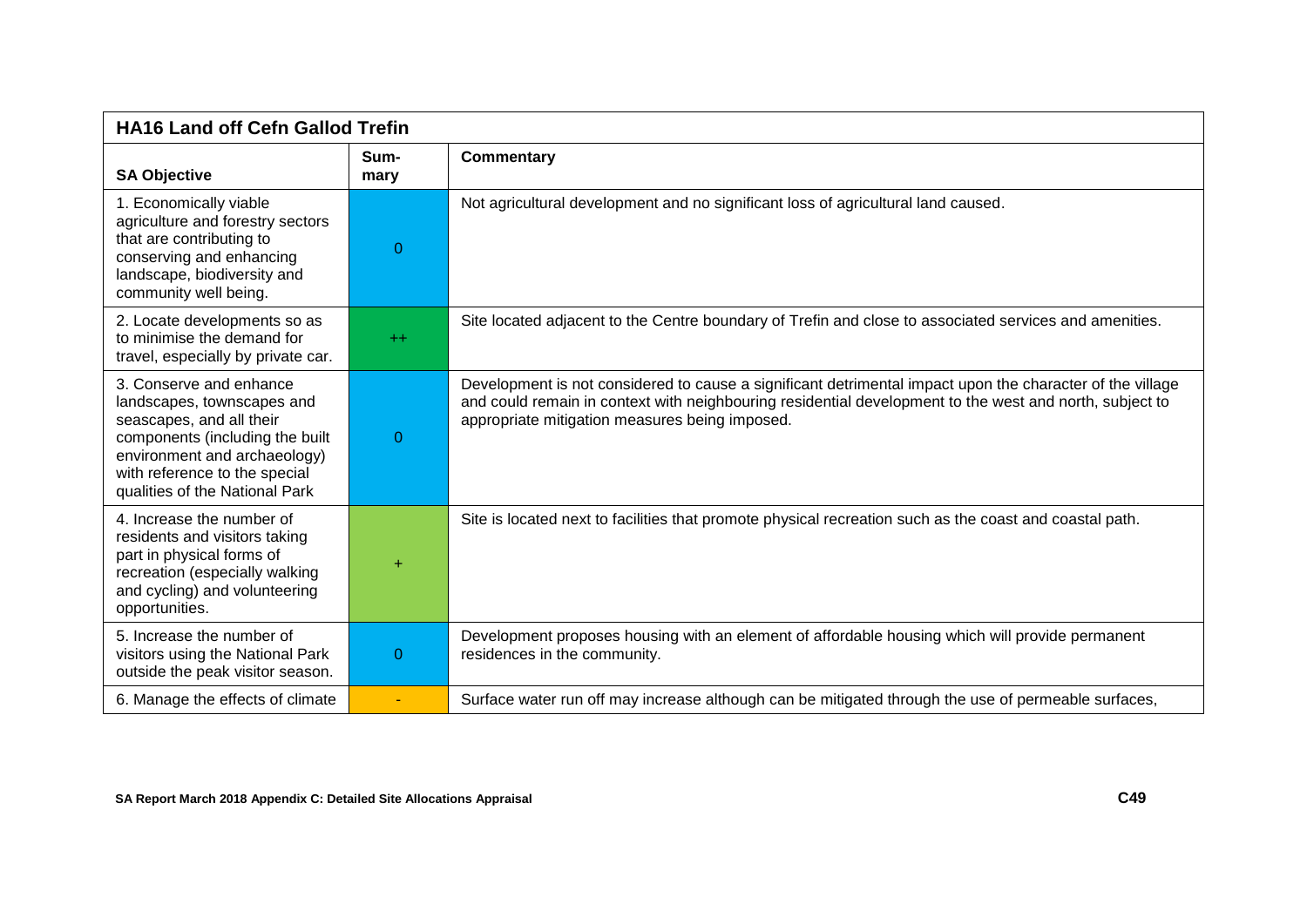| change with particular<br>reference to the risk of flooding;<br>the effect on biodiversity; public<br>health.                                                                                                    |                | rainwater harvesting and other Sustainable Urban Drainage Systems into the design.                                                                                         |
|------------------------------------------------------------------------------------------------------------------------------------------------------------------------------------------------------------------|----------------|----------------------------------------------------------------------------------------------------------------------------------------------------------------------------|
| 7. Reduce factors contributing<br>to climate change.                                                                                                                                                             |                | Conventional housing development is likely to contribute to factors to an extent.                                                                                          |
| 8. Maximise the contribution of<br>the limited opportunities for<br>development to sustaining local<br>communities.                                                                                              | $\ddot{}$      | Development proposes housing with an element of affordable housing which will provide permanent<br>residences in the community.                                            |
| 9. Encourage access for all to<br>the National Park, reflecting the<br>social mix of society.                                                                                                                    | ÷              | Development proposes housing with an element of affordable housing which will provide permanent<br>residences in the community for those who cannot afford market housing. |
| 10. Maintain the cultural<br>distinctiveness of communities.                                                                                                                                                     | ÷              | Development proposes housing with an element of affordable housing which will provide permanent<br>residences in the community for those in need in the area.              |
| 11. The adverse effects of<br>minerals exploitation in the<br>National Park decline from the<br>present level and the potential<br>biodiversity and landscape<br>gains of former minerals sites<br>are realised. | $\overline{0}$ | Whilst material for development could be sourced from National Park quarries, it would have no direct<br>impact on the management or restoration of these sites.           |
| 12. Reduce the negative<br>impacts of waste.                                                                                                                                                                     | $\Omega$       | Waste treatment/storage forms a material planning consideration during the construction and end use of<br>the site.                                                        |
| 13. Community facilities<br>(including health & social care                                                                                                                                                      | ÷              | Housing development would help to support existing community facilities in the area.                                                                                       |